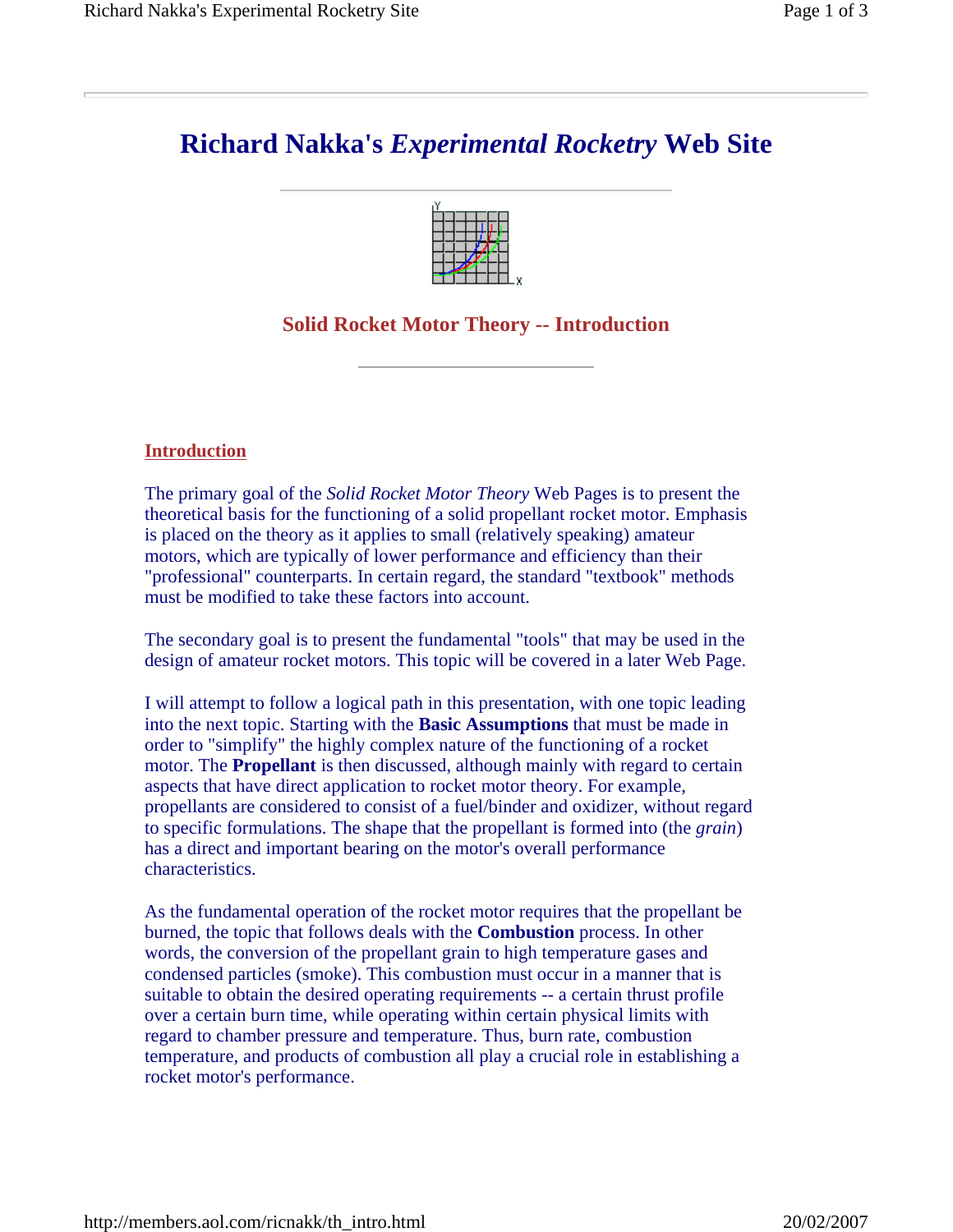Almost certainly the most critical component of a solid rocket motor is the nozzle. The nozzle can "make or break" a rocket motor, most literally. But what exactly does a nozzle do, and how? What is the signficance of the convergent and divergent profile? These questions are addressed in the section on **Nozzle Theory**.

The expulsion of the exhaust products through the nozzle at high velocity produces thrust, the "power" of a rocket motor. Thrust may be measured through fairly simple means, but how does one predict what the theoretical thrust will be for a given motor design? The sections that follow discuss the means to calculate thrust, as well as **Total Impulse** and **Specific Impulse**. The latter two parameters are the "yardsticks" to measure the useful "propulsive power" of a motor, and the "worth" of a specific propellant in this regard.

Anyone who has familiarity with rocket motors knows that they operate under high **Pressure**. It is this chamber pressure, produced by the combustion of propellant, that forces the exhaust out of the motor via the nozzle. Controlling this pressure is the key to more successful, and safer, rocket motor design and operation. What parameters determine the pressure, which can be looked upon quite realistically as a "controlled explosion" within the combustion chamber?

The final topic dealt with in the theory of rocket motors is the "**Corrections**" that must be considered in order to bridge the theoretical predictions to the true results that will be obtained in an "**Actual**" rocket motor. These corrections are a direct result of the topic first dealt with, that is, the simplified assumptions that make such an analysis at all possible.

The final two topics covered deal with one of a number of software tools that greatly eases the most difficult and laborious procedure in analysing the operation of a rocket motor -- the combustion process. This software exists in various forms, such as PROPEP, but also referred to as GUIPEP, NEWPEP, PEP (which are all essentially the same program), as well as CET. The acronyms are as follows: PEP = **P**ropellent **E**valuation **P**rogram; CET = **C**hemical **E**quilibrium with **T**ransport Properties. The meaning of the various (often cryptic) terms that are printed in the output file is explained, as well as how these results are derived. Additionally, a brief writeup describing the basic workings of the program is presented.

These programs have certain shortcomings that may not be of importance to large scale "professional" rocket motors and propellants, but may certainly have a significant impact on the predicted performance of amateur propellants. This topic is dealt with in the final section of the *Solid Rocket Motor Theory* Web Pages.

**Next -- Basic Assumptions**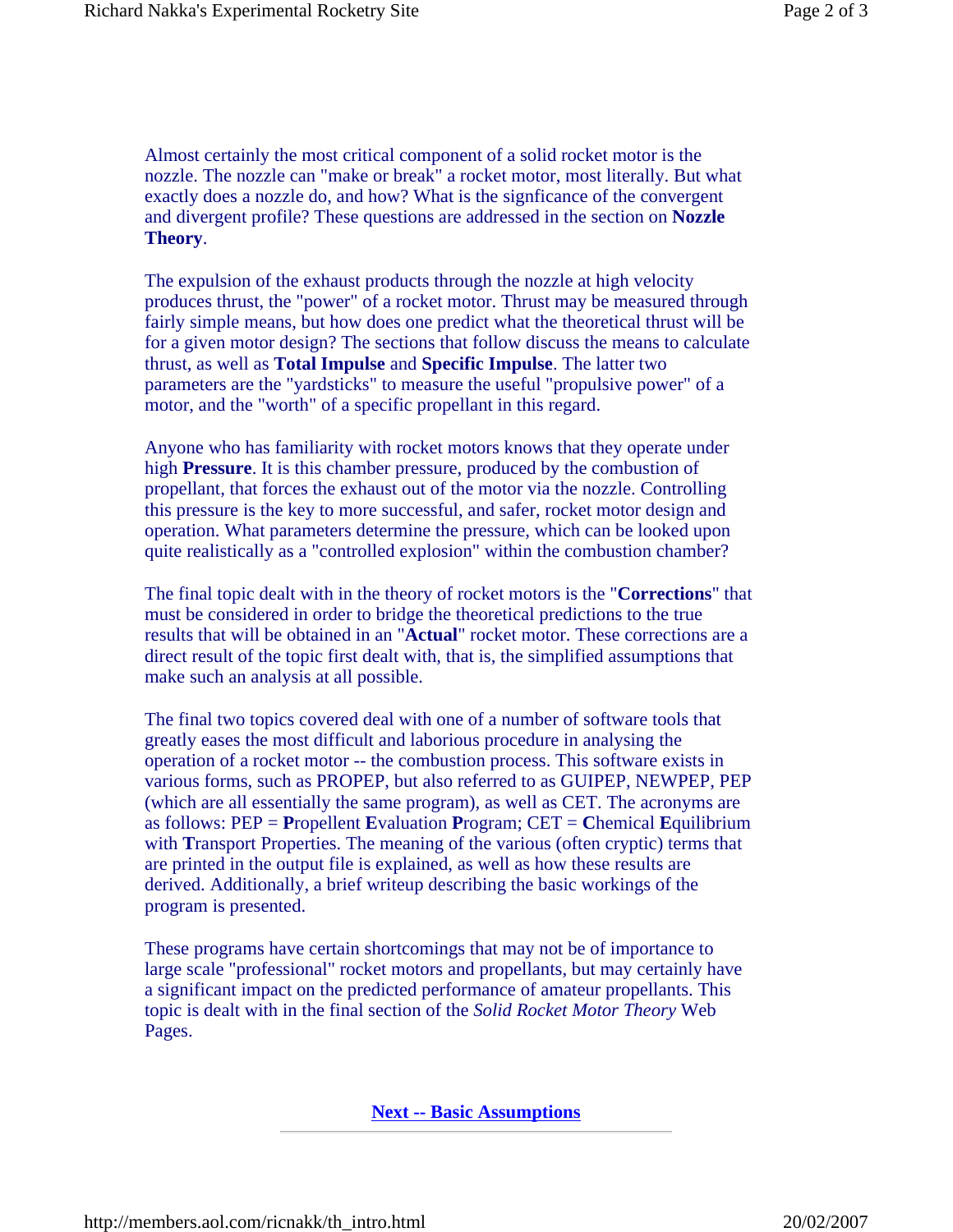

### **Solid Rocket Motor Theory -- Basic Assumptions**

**Basic Assumptions**

The various physical and chemical processes that occur in an actual rocket motor during operation are highly complex. These processes include the complex chemical reactions that occur during combustion; the manner in which "consumption" of the propellant grain occurs during burning; the behaviour of the flow of exhaust gases as they form at the burning surface, travel through the chamber, and exit through the nozzle; the interaction between the exhaust gases and condensed particles (smoke).

The theoretical analysis of a solid rocket motor necessitates certain simplifications, that is, the assumption is of an *ideal rocket motor.* An ideal rocket motor assumes the following:

- The propellant combustion is complete and does not vary from that assumed by the combustion equation.
- The combustion products obey the *perfect gas law.*
- There is no friction impeding the flow of exhaust products.
- The combustion and flow in the motor and nozzle is *adiabatic*, that is, no heat loss occurs to the surroundings.
- Unless noted otherwise, *steady-state* conditions exist during operation of the motor. This means that the conditions or processes that occur do not change with time (for a given geometric conditions) during burning.
- Expansion of the working fluid (exhaust products) occurs in a uniform manner without shock or discontinuites.
- Flow through the nozzle is one-dimensional and non-rotational.
- The flow velocity, pressure, and density is uniform across any crosssection normal to the nozzle axis.
- Chemical equilibrium is established in the combustion chamber and does not shift during flow through the nozzle. This is known as "frozen equilibrium" conditions.
- Burning of the propellant grain always progresses *normal* (perpendicular)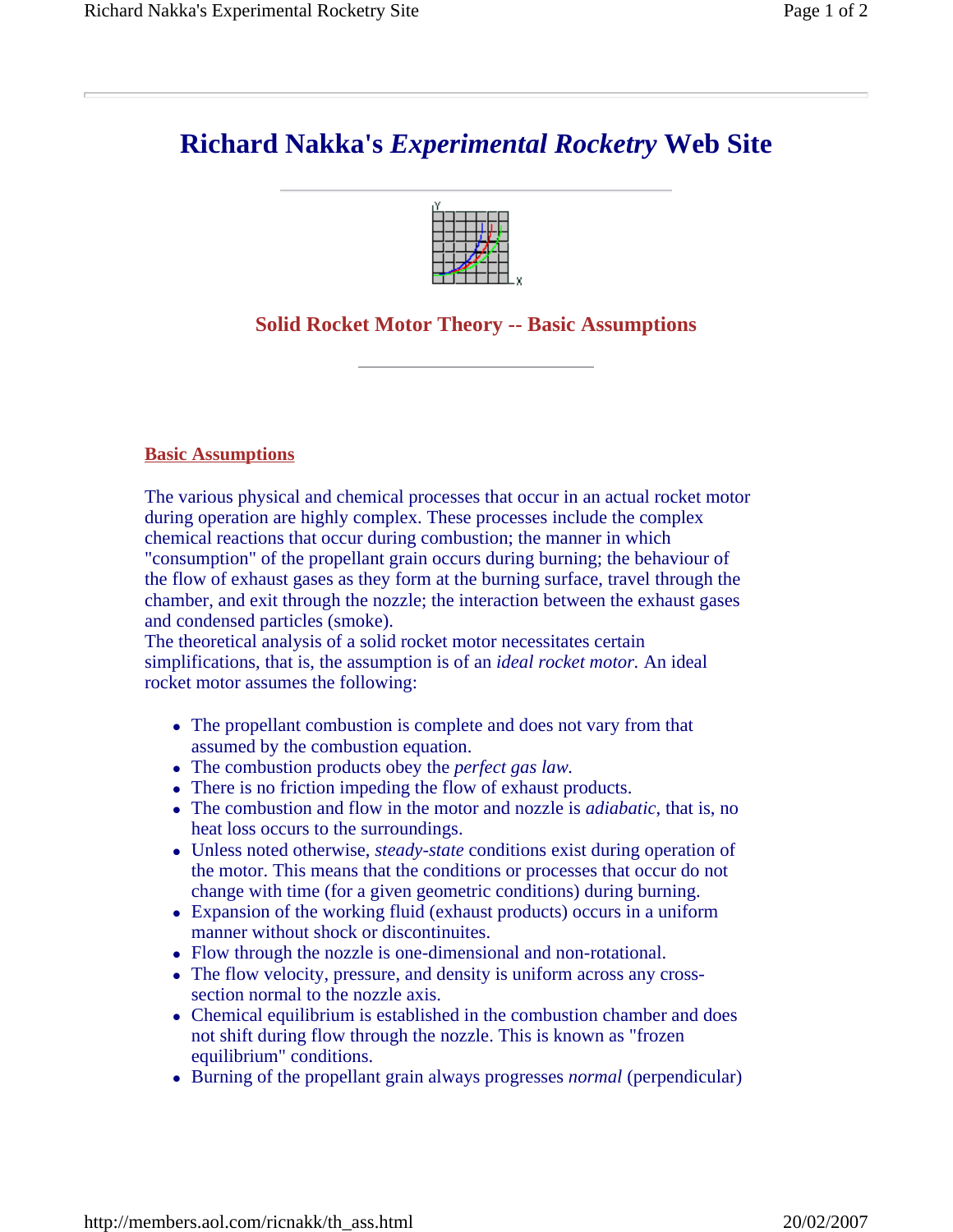to the burning surface, and occurs in a uniform manner over the entire surface area exposed to combustion.

Any further assumptions that may be required are stated as necessary in the following analyses.

Although it seems like a lot of simplifying assumptions must be made, in fact, these are all reasonable and can be expected to reflect the actual behaviour of the rocket motor fairly closely.

#### **Next --Propellant Grain**



#### **Last updated July 5, 2001**

Back to Theory Index Page Back to Index Page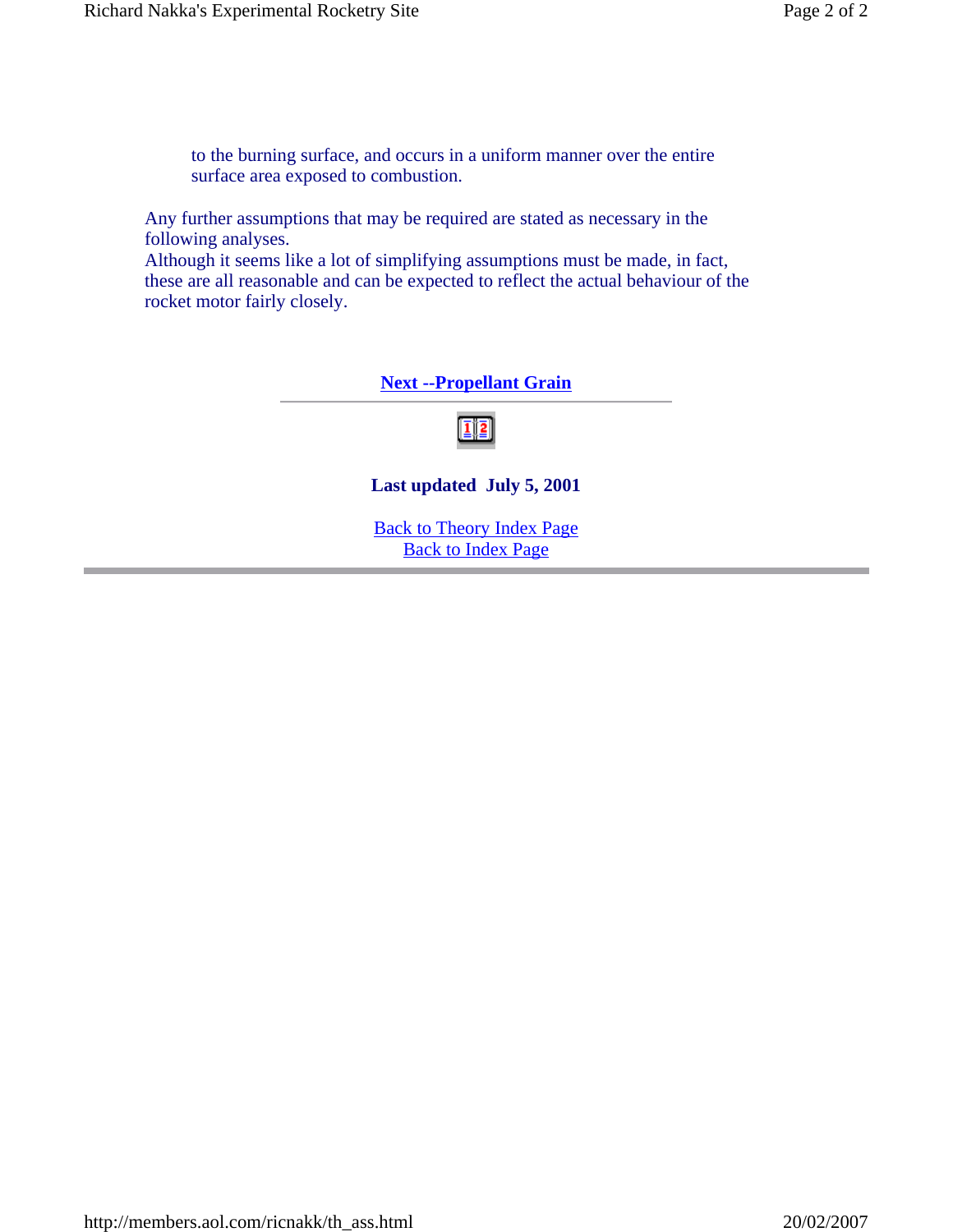

### **Solid Rocket Motor Theory -- Propellant Grain**

#### **Propellant Grain**

The propellant utilized in amateur experimental rocket motors may be simple in composition, being comprised of two main constituents -- fuel and an oxidizer. Such is the case with the "sugar" based propellants. Experimental *composite* propellants, on the other hand, may have a composition that is fairly complex, and may contain oxidizer of various mesh sizes, polymer binder, and even metals such as aluminum or magnesium. Curing agents, phase stabilizers, and solvents may be other additives included in small percentages.

For any propellant, additives may control the burnrate, either to accelerate or to slow the rate. An opacifier may be added to absorb heat that may otherwise be transmitted through a translucent grain resulting in unpredictable burning.

Regardless of the composition, however, all propellants are processed into a similar basic **geometric form**, referred to as a propellant *grain*. As a rule, propellant grains are cylindrical in shape to fit neatly into a rocket motor in order to maximize *volumetric efficiency*. The grain may consist of a single cylindrical *segment* (Figure 1), or may contain many segments. Usually, a central *core* that extends the full length of the grain is introduced, in order to increase the propellant surface area initially exposed to combustion.

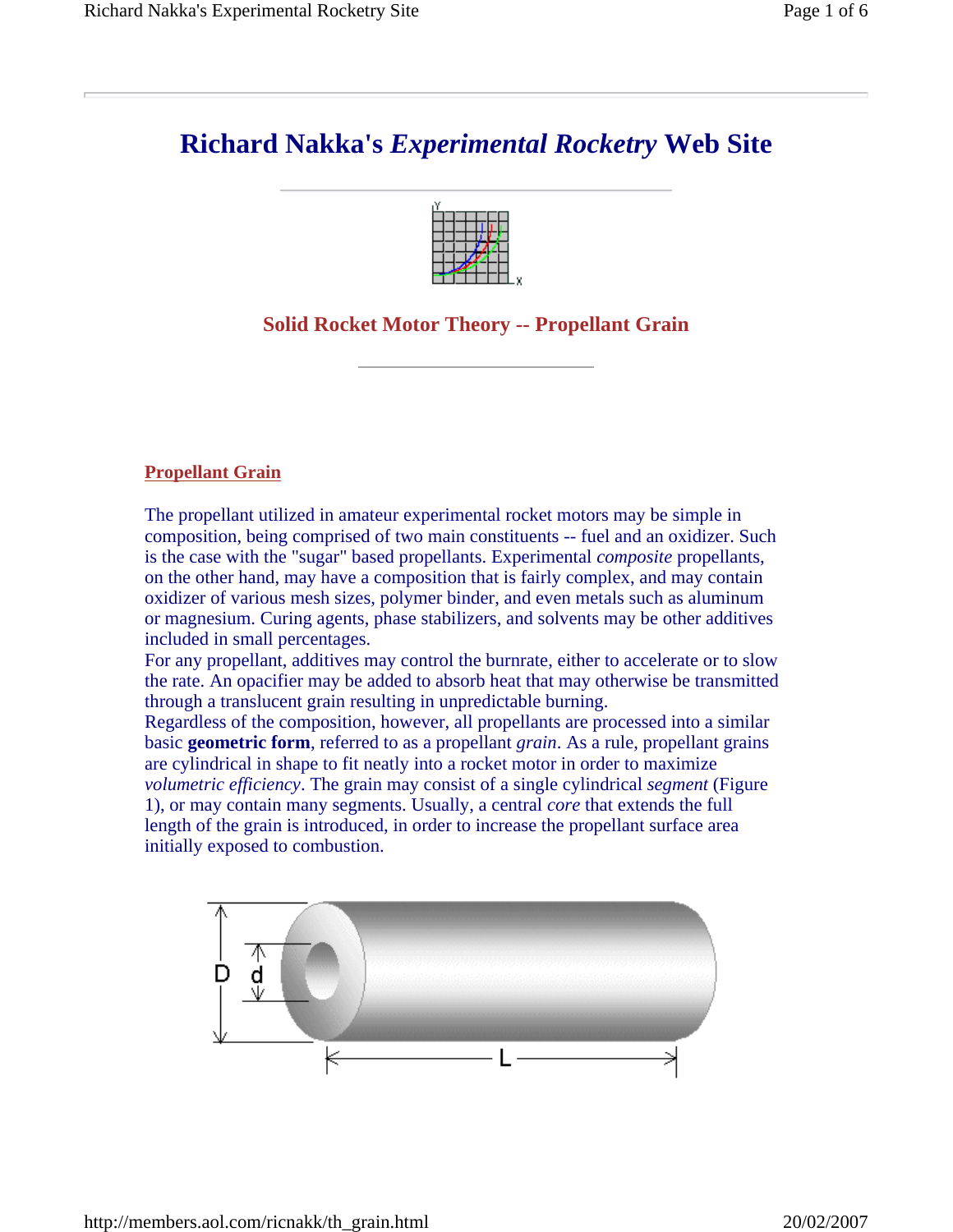Figure 1 -- Hollow cylindrical grain

The core may have a wide variety of cross-sections such as circular, star, cross, dogbone, wagon-wheel, etc., however, for amateur motors, the most common shape is circular. The core shape has a profound influence on the shape of the thrust-time profile, as shown in Figure 2.



Figure 2 -- Core shapes and influence on thrust curve *Click for more...*

How does the core shape influence the thrust-time curve? The thrust (and chamber pressure) that a rocket motor generates is proportional to the burning area at any particular instant in time. This is referred to as the *instantaneous burning area*. The burning surface at any point recedes in the direction normal (perpendicular) to the surface at that point, the result being a relationship between burning surface and web distance burned that depends almost entirely on the *grain initial shape* and restricted (inhibited) boundaries. This important concept is illustrated in Figure 3, where the contour lines represent the core shape at successive moments in time during the burn. Notice that the shape of the thrust-time curve changes, with the vertical lines corresponding the the same successive moments during the burn. As can be seen , the star grain provides an approximately *neutral* burn, as the surface area remains fairly constant throughout the burn duration. A neutral burn is usually desirable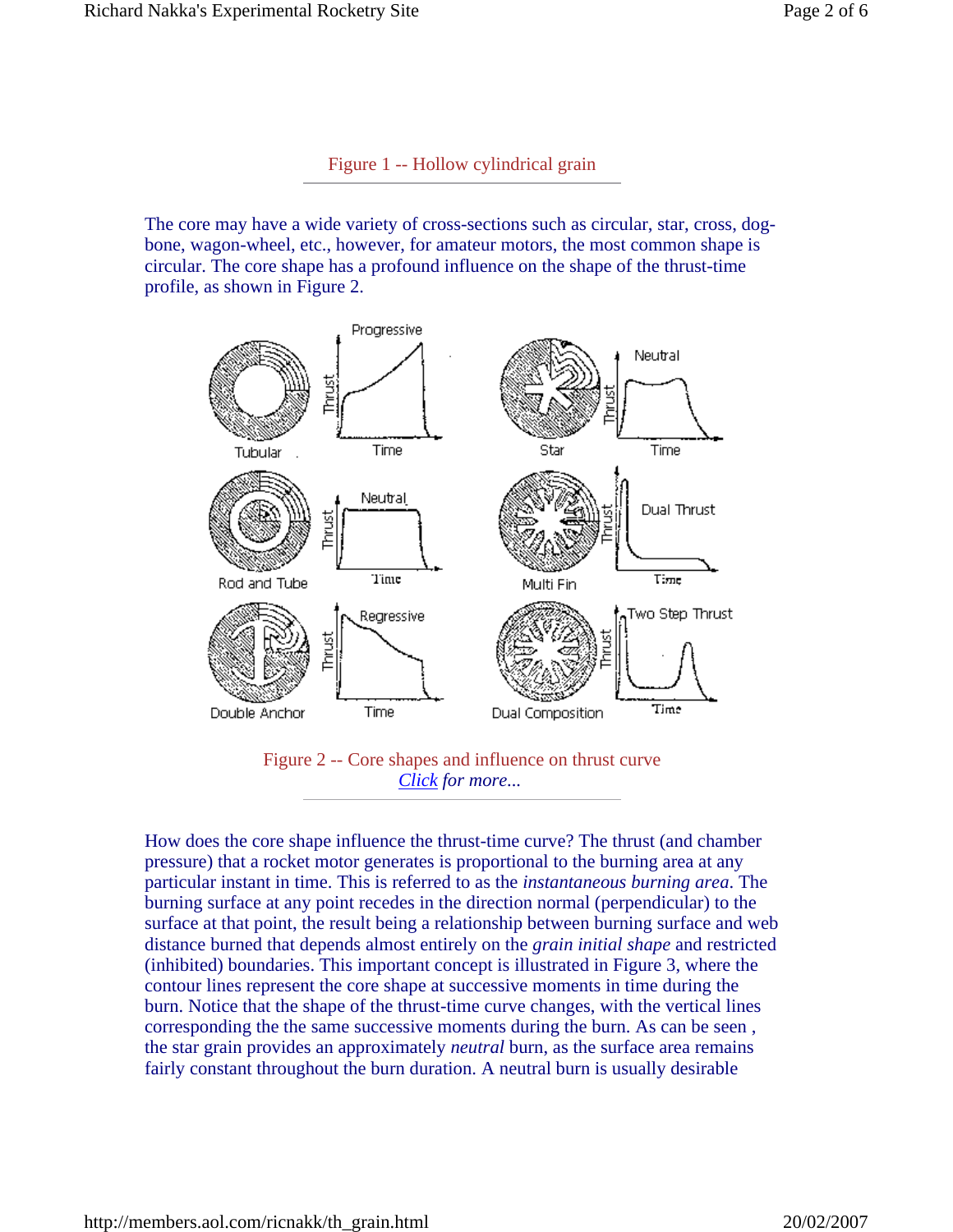because it provides for greater efficiency in delivery of total impulse, as a nozzle operates most efficiently at a constant chamber pressure.



Figure 3 -- Grain regression

It is important to recognize that the **burning area of a propellant grain is a key parameter in determining the performance of a rocket motor**. The primary function of a propellant grain is to produce combustion products at a prescribed flowrate defined by:

$$
\dot{m}_{g} = A_{b} \rho_{p} r
$$

where  $P_p$  is the propellant mass density,  $A_b$  is the burning area, and *r* is the propellant burn rate. A complete discussion on burn rate is provided in the Propellant Burn Rate web page. The total burning area consists of all propellant surfaces that are exposed to combustion (and thus not inhibited from burning by some means). The grain burning area is dependant upon:

- Grain geometry, as described above
- Use of inhibitors

An *inhibitor* is a material or coating that is sufficiently heat resistant such that any propellant surfaces protected by the inhibitor do not combust during the entire operating duration of the motor. Inhibitors for amateur experimental motors are typically paper or cardboard, or a coating such as polyester or epoxy resin. For the *design* of a motor, we are most interested in the *maximum* burning area, since it is this area that determines the *maximum chamber pressure* that the motor will experience. The maximum chamber pressure is used to size the motor casing. For a completely unrestricted-burning grain (e.g. A-100, B-200 & C-400 motors), all surfaces are exposed to the heated gases and thus burning proceeds from all surfaces commencing at the beginning of the burn. A "BATES" grain (Figure 4), which is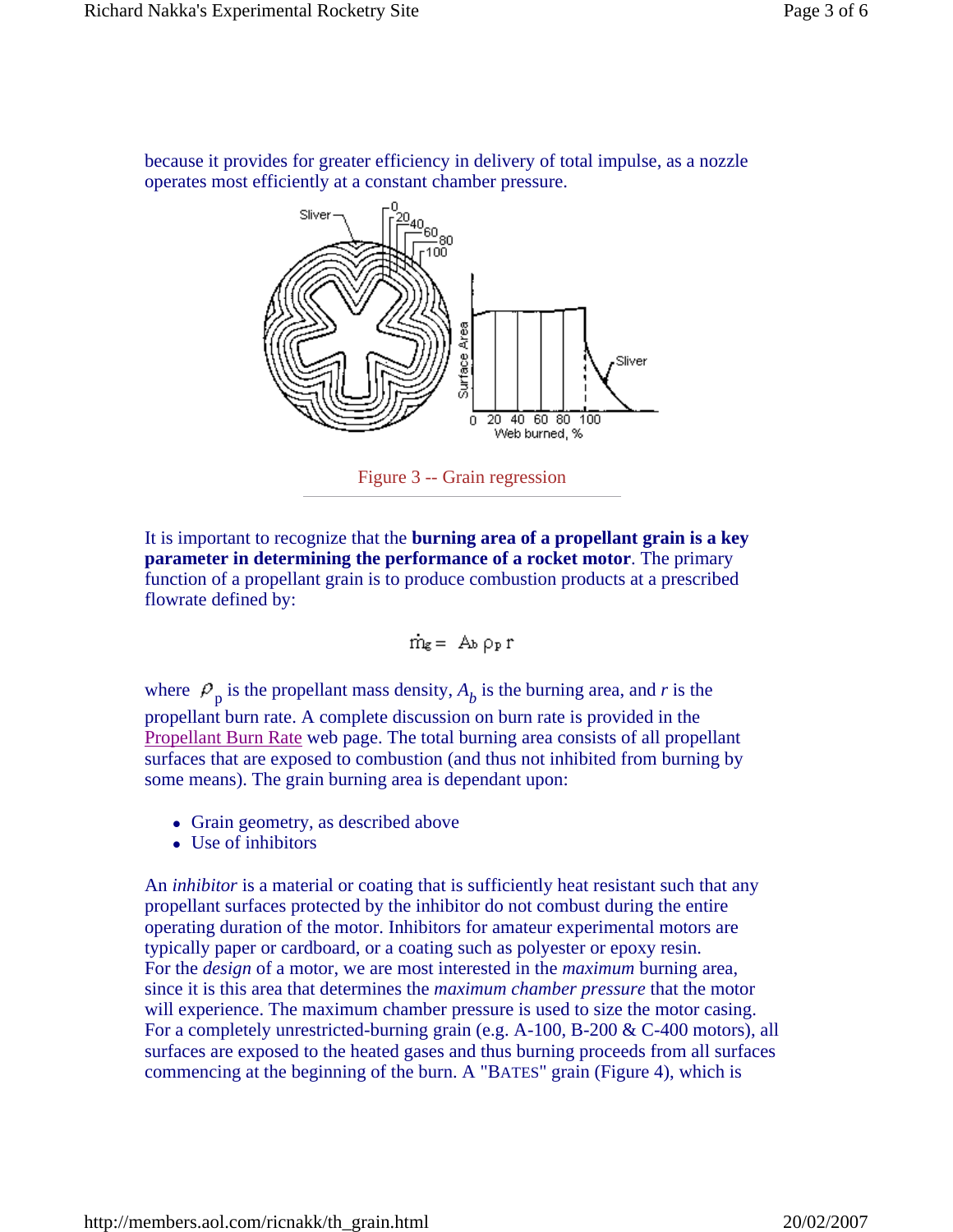multiple-segment, hollow cylindrical grain that is case bonded or otherwise has the external surface inhibited, the initial burning surface is that area of the *core and segment ends*. The Kappa rocket motor utilizes such a grain configuration, with a total of four segments.



BATES grain configurations are often employed in amateur motors, as such a grain can be made to have approximately neutral burning, by choice of the appropriate Lo/D and D/do ratios. A more complete discussion on burning area and its relationship to grain geometry, and its influence on chamber pressure, is given in the Rocket Motor Design Charts -- Chamber Pressure web page.

The surface areas of a cylindrical grain *with frustum* (such as A-100, B-200 & C-400) are given in the Grain Area web page.

An important *physical property* of the propellant grain is the **Mass Density**, which is used in performance calculations. If a propellant is comprised of two constituents, and oxidizer and a fuel, the *ideal density* is given by

$$
\rho_{\rm p} = \frac{1}{\frac{\mathbf{f}_{\rm o}}{\rho_{\rm o} + \frac{\mathbf{f}_{\rm f}}{\rho_{\rm f}}}}
$$

where the symbol  $\rho$  (rho) designates density, **f** is the mass fraction, and subscripts **o** and **f** refer to oxidizer and fuel , respectively. If a propellant is comprised of more than two constituents, then the ideal density is given by (where a, b, c... denote the individual constituents):

$$
\rho_{\rm p} = \frac{1}{\frac{f_{\rm a}}{\rho_{\rm a} + \frac{f_{\rm b}}{\rho_{\rm b} + \frac{f_{\rm c}}{\rho_{\rm c}} + \dots}}
$$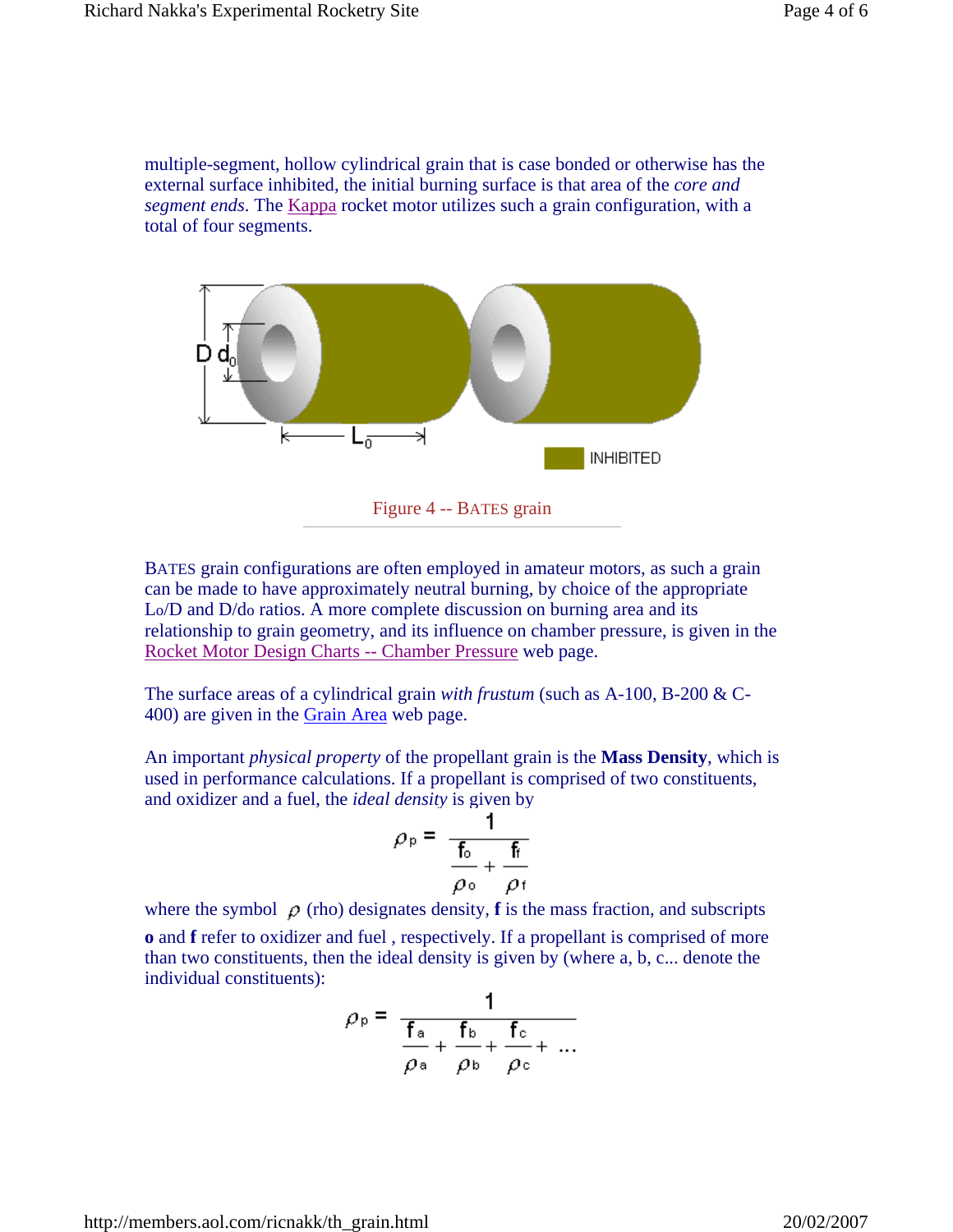In Table 1, the density for some oxidizers and some fuels is given, as well as a worked example. The *actual density* can be obtained by accurately weighing a grain

to determine its mass, and by measuring its volume, with the density expressed as<br>  $\rho_p = \frac{m_{grain}}{y_{grain}}$   $\frac{\pi}{4} \left( D^2 - d^2 \right) L$ <br>
For a hollow cylindrical grain, where D, couter diameter For a hollow cylindrical grain, where D =outer diameter<br>d =inner (core) diameter<br>L = Length of grain

The actual density will usually be some percentage less than the ideal density (typically 94%-97%), owing to tiny voids in the grain, and is dependant upon manufacturing technique. Volume is best obtained by the Archimedes principle, which involves immersion of the grain in an appropriate liquid, and measuring the displaced volume.

The **Volumetric Loading Fraction** is defined as the fraction of *grain volume* to *available chamber volume*, and relates the volumetric efficiency of the motor, as well as a measure of performance efficiency:

$$
\text{V}_1 = \frac{\text{V}_{\text{P}}}{\text{V}_{\text{a}}} = \frac{\text{I}_{\text{t}}}{\text{I}_{\text{sp}} \rho_{\text{P}} \text{V}_{\text{a}}}
$$

where  $V_p$  is the grain volume,  $V_a$  is the available chamber volume,  $I_t$  is the total impulse (deliverable), and *Isp* is the propellant specific impulse.

The **Web Fraction** is the ratio of propellant *web thickness* to grain *outer radius*, and is given by:

$$
Wf = \frac{D - d}{D} = \frac{2r b}{D}
$$

where  $t_b$  is the motor burn time. Clearly, to maximize burn duration, it is necessary to maximize the web fraction (i.e. thickness). The "price" for maximizing web thickness is reduction of the grain core diameter. This must be carefully considered, as explained below.

The **Port-to-Throat** area ratio is given by the *flow channel* cross-sectional area to the *nozzle throat* cross-sectional area:

$$
\frac{A_{\rm P}}{A_{\rm t}} = \frac{\pi \, D^2 (1-V_1)}{4 \, A_{\rm t}}
$$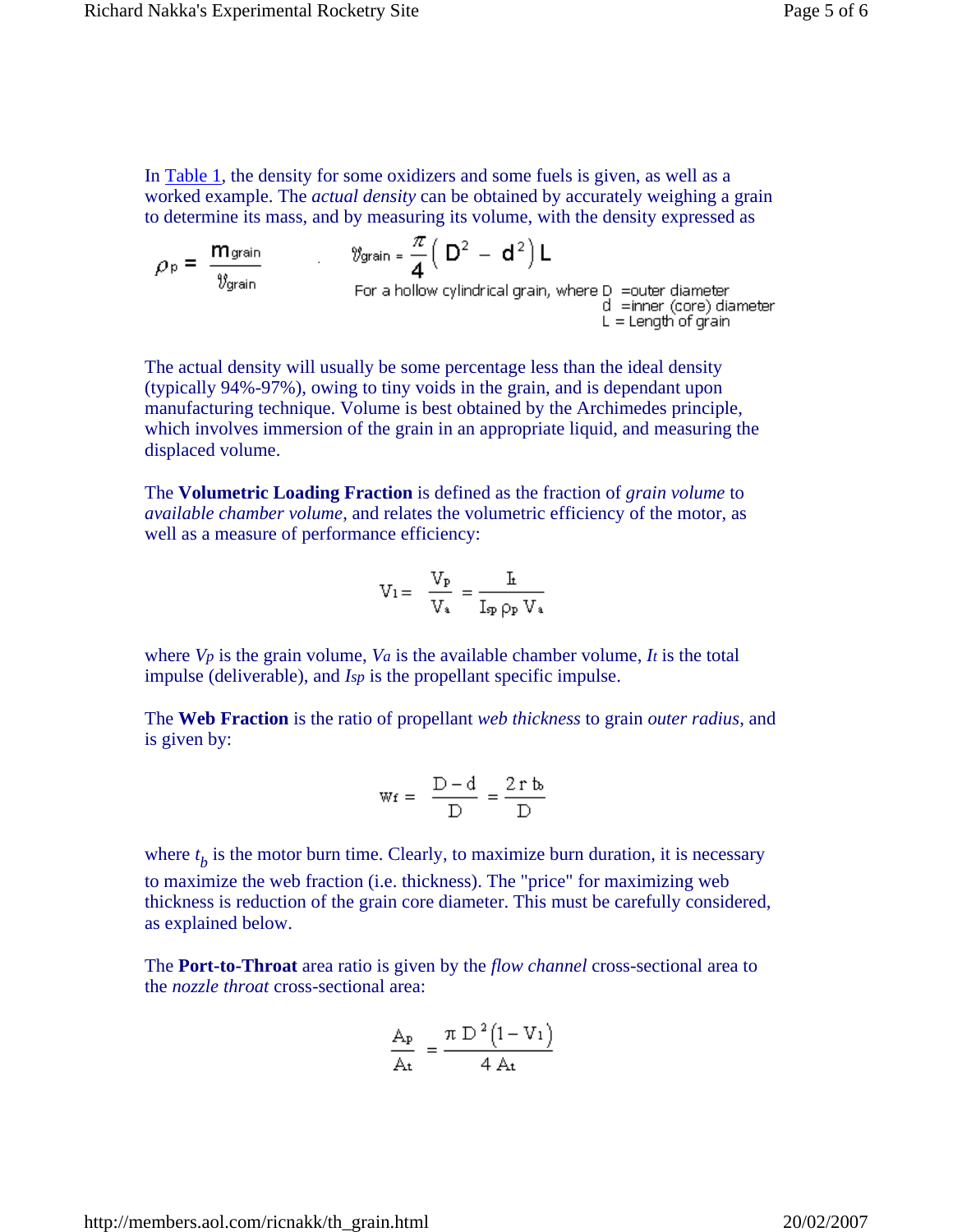where  $A_p$  is the flow (channel) area of the grain and  $A_t$  is the throat cross-sectional area. Gas velocity along the length of the flow channel is influenced significantly by the magnitude of the port-to-throat area ratio. *Choked flow* occurs when the ratio is 1.0, with flow velocity through the port being equal to the flow velocity through the nozzle throat (sonic). Severe erosive burning (core stripping) may occur under such a condition, and is generally avoided in design. The criticality of the port-to-throat ratio, however, depends upon the *mass flowrate* at a given location. In fact, a ratio of 1.0 (or less) may be used at the forward end of the grain where mass flowrate is minimum. The port-to-throat area ratio is often used as an index from which erosive burning tendencies are established. For those propellants where this has not been established, a ratio of 2.0 to 3.0 (dependant upon grain L/D ratio) is suggested.

**Length-to-Diameter** ratio is the g*rain overall length* in relation to the grain *outer diameter*. This parameter is very significant in motor design, as larger L/D values tend to result in greater erosive burning effects (including negative erosive burning). High L/D values tend to generate high mass flow rate differentials along the grain length, and may be best served with a *tapered* core or *stepped* core diameters (largest nearer the nozzle).

#### **Next -- Propellant Combustion**

112

#### **Last updated July 5, 2001**

Back to Theory Index Page Back to Index Page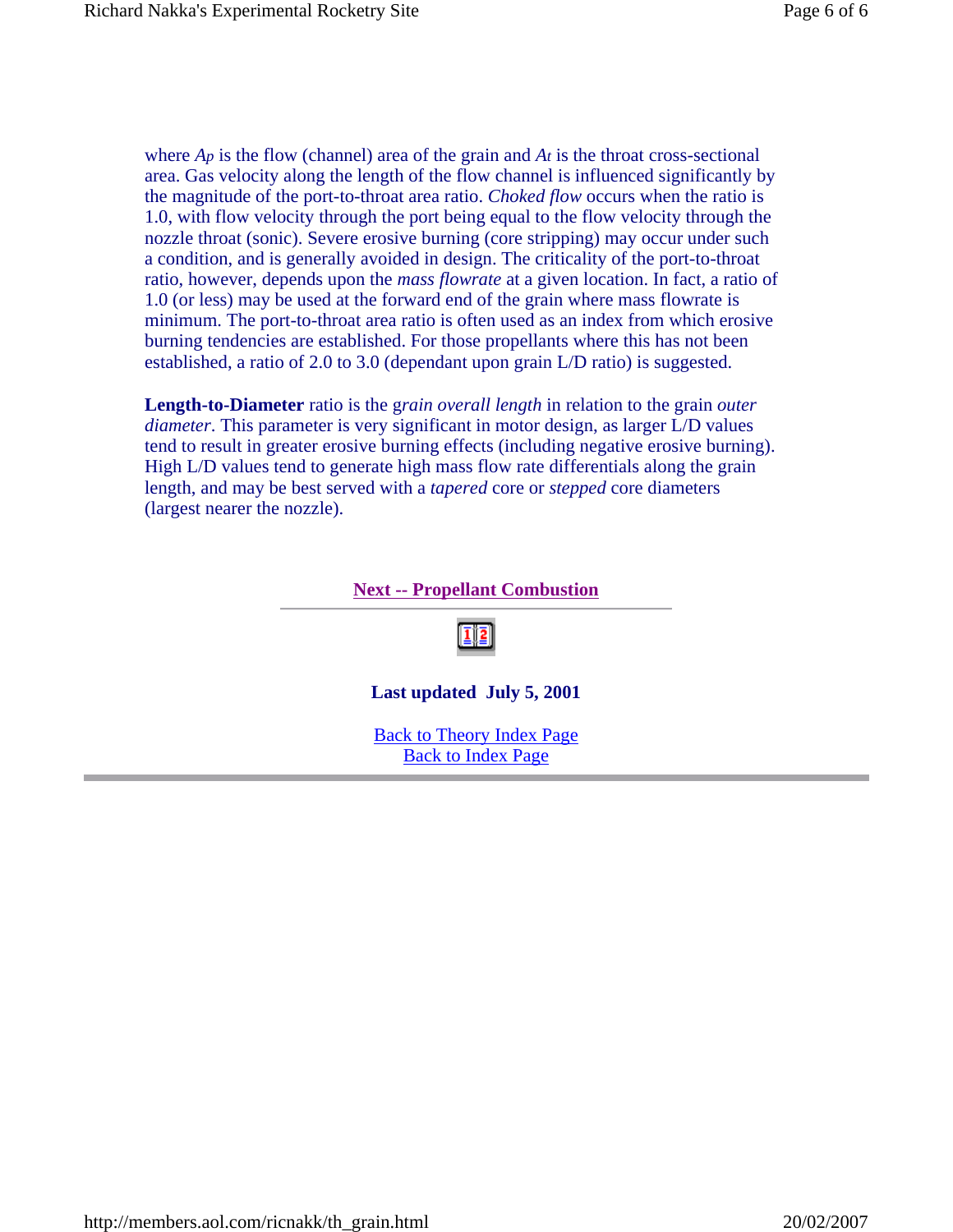

### **Solid Rocket Motor Theory -- Combustion**

**Propellant Combustion**

A rocket motor operates on the basic principle of converting *heat energy*, from chemical reactions, to *kinetic energy*. In other words, the heat liberated by the combustion of propellant supplies the heat energy; the high velocity exhaust products exiting the motor have gained kinetic energy. This is why the exhaust experiences a significant drop in temperature as it flows through the nozzle (as is shown later), a requirement of the thermodynamics law of "conservation of energy".

Combustion is "simply" an exothermic chemical reaction. To get the 'ball rolling', an external heat source is required (igniter) to supply the necessary energy to a *threshold* level. This combustion is represented by a chemical equation. For example, for 65/35 O/F KN/Sucrose propellant, the combustion equation is given by (reactants -> products):

### $C_{12}H_{22}O_{11}$  + 6.29 KNO<sub>3</sub>  $\rightarrow$  3.80 CO<sub>2</sub> + 5.21 CO + 7.79 H<sub>2</sub>O + 3.07 H<sub>2</sub> + 3.14 N<sub>2</sub> + 3.00 K<sub>2</sub>CO<sub>3</sub> **+ 0.27 KOH**

#### where the following compounds are symbolized as:

| sucrose           |     | solid $ C_{12}H_{22}O_{11} $ |
|-------------------|-----|------------------------------|
| potassium nitrate |     | solid $KNO3$                 |
| carbon dioxide    | gas | CO.                          |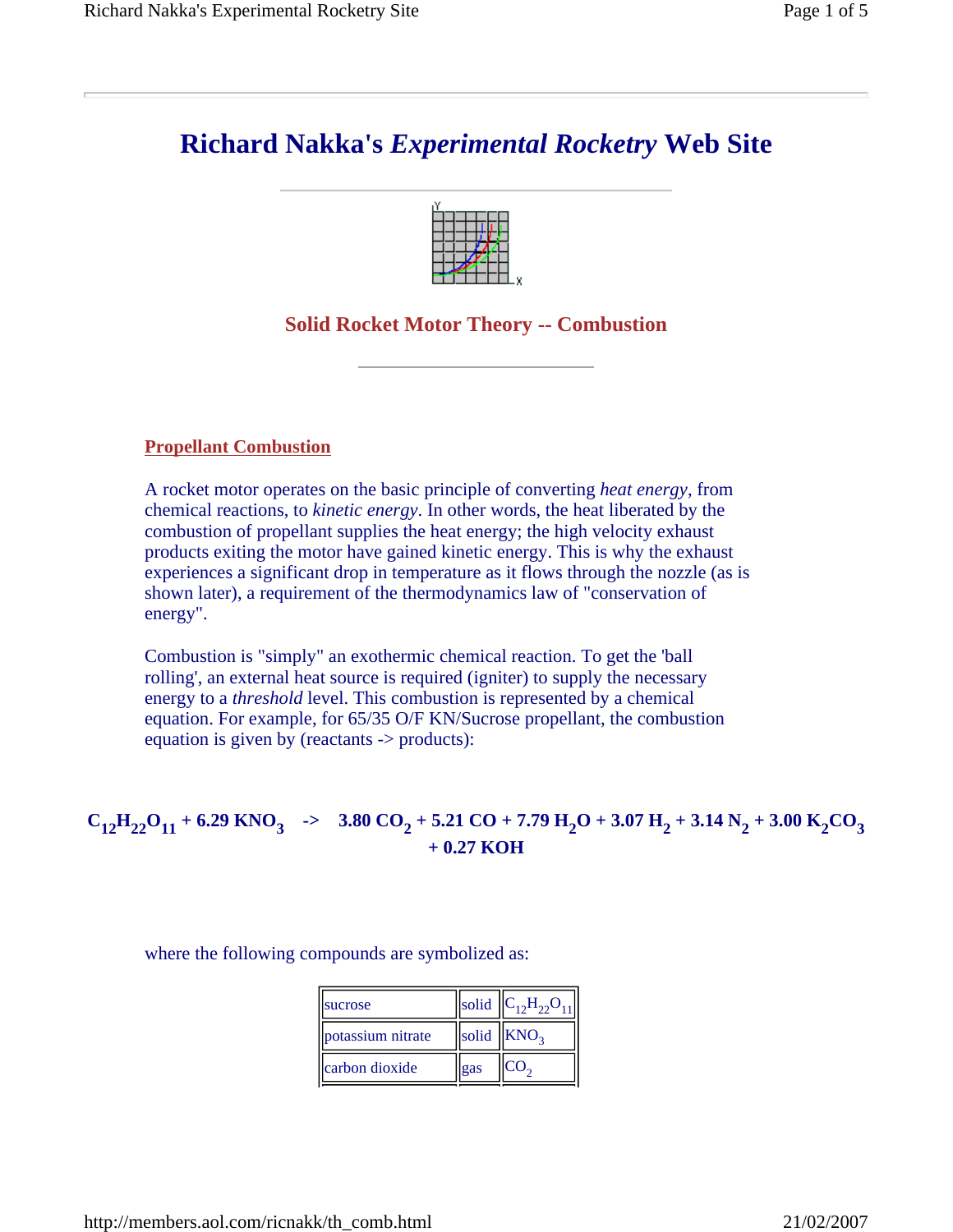| carbon monoxide                                | gas | CO               |
|------------------------------------------------|-----|------------------|
| steam                                          | gas | H <sub>2</sub> O |
| hydrogen                                       | gas | H <sub>2</sub>   |
| nitrogen                                       | gas |                  |
| potassium carbonate $\ \text{liquid}\ K_2CO_3$ |     |                  |
| potassium hydroxide  liquid  KOH               |     |                  |

Trace quantities of other compounds form, such as  $KH$ , and  $CH_4$ , but these can be ignored with little consequence.

Derivation of the complete combustion equation is potentially the most complex step in the analysis of a rocket motor. The propellant is burned, at (assumed) constant pressure, and forms a set of molecular products that are in thermal and chemical equilibrium with each other. The first step is to assume what the products of combustion *might* be. For propellants containing only carbon, oxygen, hydrogen, and nitrogen  $(C, H, O \& N)$  there are (at least) twelve possible products -- carbon, carbon dioxide, carbon monoxide, hydrogen, steam, oxygen, nitrogen, nitric oxide as well as the dissociation products H, O, N and OH. If the propellant contains metallic elements such as potassium (K), sodium (Na), or aluminum (Al), or contains Chlorine (Cl) , this will result in condensed (liquid or solid) products of combustion, such as potassium carbonate, (or sodium equivalents), aluminum oxide or potassium chloride (KCl).

Once a set of possible products has been arrived at, the next step is to determine the mole numbers (or fractions) that will result. The mole numbers are the coefficients in the chemical equation. For the example above, the mole numbers are 3.67, 5.19, 7.91, 3.09, 3.14 and 3.14 for  $CO_2$ ,  $CO$ ,  $H_2O$ ,  $H_2$ ,  $N_2$  and  $K_2CO_3$ , respectively, for the combustion of the reactants, being 1 mole sucrose and 6.29 moles of KNO<sub>3</sub>.

Determining the mole numbers is accomplished by simultaneously solving a set of equations relating the reactants and products with respect to the conditions of :

- Mass balance
- Chemical equilibrium conditions
- Energy balance

Mass balance is straightforward, and refers to the principal of *conservation of mass*. The number of moles of any given element (e.g. C,H,O,N) *before* a chemical reaction must be equal to that *after* a chemical reaction. In the example above, the number of moles of atoms in the reactants are: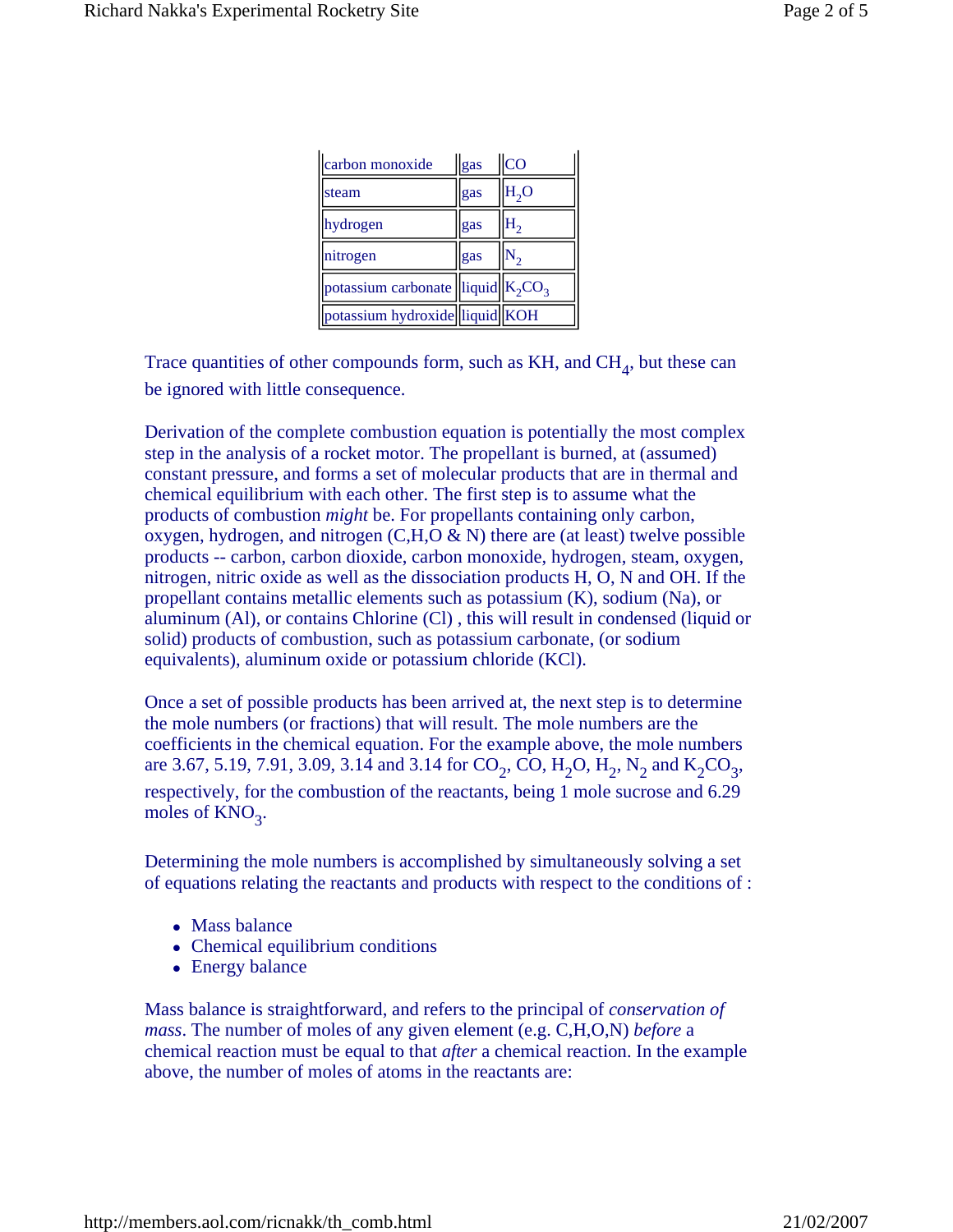**12** C atoms, **22** H atoms, 3\*6.29=**29.87** O atoms, **6.29** K atoms, and **6.29** N atoms,

and in the products:

3.67+5.19+3.14=**12** C atoms, 2\*7.91+2\*3.09=**22** H atoms, 3\*6.29=**29.87** O atoms, and 2\*3.14=**6.29** (rounded) K & N atoms. The requirement of mass balance is met.

Many reactants, when mixed in definite quantities, react to form products only, in a so-called *irreversible reaction*. An example is the burning of a propellant (hence the "->" symbol in the equation). In a *reversible reaction*, however, the process goes both ways. Reactants form into products at the same rate that products form into the original reactants. This is the type of reaction with which chemical equilibrium conditions of hot combustion products are concerned. For example, the reaction

 $2 H_2 + O_2 \le 2 H_2 O$  is a reversible reaction *see* <u>Note 1</u>

But what determines the relative concentration of these constituents (i.e. whether the reaction will proceed more to the left or to the right in this equation)? For each equation like this, there is an *equilibrium constant (K<sup>p</sup> )* associated with it

that determines this. This constant is a function of the *temperature* at which the reaction is occurring, and is essentially independent of other physical conditions, such as pressure. Values for various  $K_p$  can be found in thermochemical tables, such as the JANAF tables.

For the general reversible reaction:

$$
v_A A + v_B B \Leftrightarrow v_C C + v_D D
$$

the chemical equilibrium equation is of the form:<br> $W = W_0 \times W_1 + W_2 + W_3 + W_4$ 

$$
K_{p} = \frac{y_{c}^{kC} y_{D}^{kD}}{y_{A}^{kA} y_{B}^{kB}} \left(\frac{P}{P_{o}}\right)^{kC+1}
$$

where **y** is the equilibrium mole fraction of the A,B,C and D constituents,  $\nu$  is the coefficient for each constituent  $(2,1, \text{ and } 2 \text{ in the above example for the})$ constituents  $H_2$ ,  $O_2$ , and  $H_2O$ ).

The term P/Po represents the ratio of pressure at which the reaction occurs, and the reference (standard state) pressure. It should be noted that the equilibrium of the combustion gases is very sensitive to temperature. Products existing at a high combustion temperature are very different from those existing at a lower combustion temperature. At high temperatures (above 3000 K), *dissociation* of the products occurs, as thermal energy causes the products to break up into simpler and monatomic constituents, such as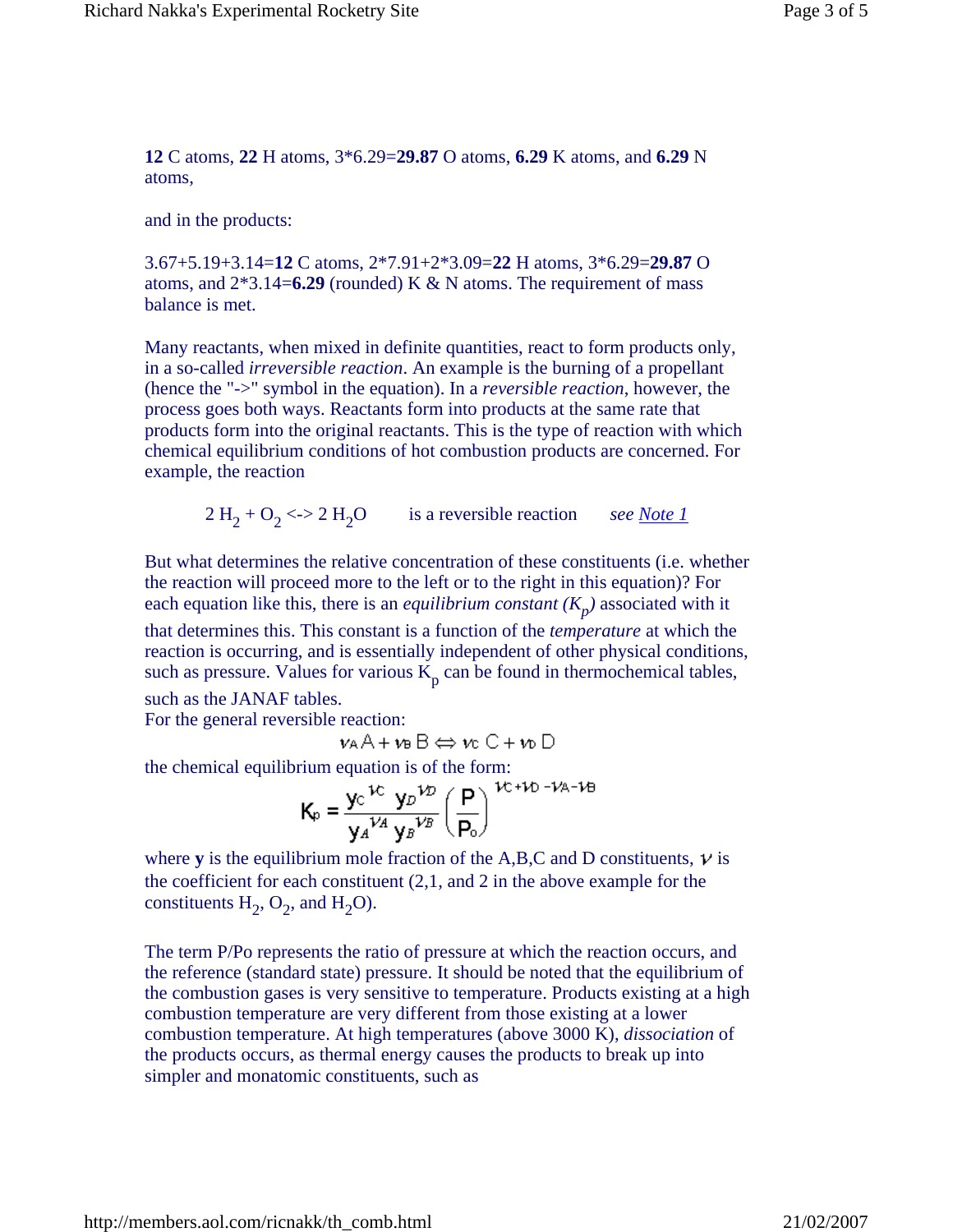H<sub>2</sub>O 
$$
\Leftrightarrow
$$
 HO + 1/2 H<sub>2</sub>  
O<sub>2</sub>  $\Leftrightarrow$  2 O  
H<sub>2</sub>  $\Leftrightarrow$  2 H

At lower combustion temperatures, negligible quantities of these constituents form (e.g. for KN/Sucrose combustion). Dissociation consumes energy that would otherwise be available for conversion to kinetic energy of the exhaust, and tends to limit the combustion temperature.

With the stated assumption of adiabatic combustion (no heat is lost to the surroundings) and well as the assumption of no changes in potential or kinetic energy, the law of conservation of energy states that the *enthalpy of the reactants* is equal to the *enthalpy of the products*:

$$
H_R = H_P
$$

Enthalpy can be looked upon as the heat involved in a chemical reaction. Put in another way, consider a reaction involving **n** moles of each reactant (represented by subscript **i**), and **n** moles of each product (subscript **e**)

$$
\sum_{R} n_i \big[ h_f + \Delta h \big]_i = \sum_{P} n_e \big[ h_f + \Delta h \big]_e
$$

The above equation states that the sum of the enthalpy of formation  $(h_f)$  plus the

change of enthalpy  $(\Delta h)$ , times the number of moles (n) for each constituent, is equal for both the reactants and the products. Note that  $\Delta h$  represents the change in enthalpy from a reference temperature, typically 298K (25C). For this reason,  $\Delta h$  is equal to zero for the reactants if the initial temperature of the propellant is assumed to be at this temperature.

Both,  $h_f$  and  $\Delta h$  for reactants and products may be found in thermochemical tables, for example, the JANAF tables or the **NIST Chemistry WebBook**.

The above equation is particularly useful, as it allows us the means to calculate the combustion temperature, which is usually referred to as the *adiabatic flame temperature* (AFT). Also, from this equation, it can be seen that a larger heat of formation of the reactants (per unit mass) is desirable, as is a smaller heat of formation of the products, since this will result in greater  $\Delta h$  available for the products (thus higher AFT). Indeed, the presence of diatomic gases (e.g.  $H_2$ ,  $N_2$ )

in the products is generally desirable simply because the heat of formation of these gases is zero.

A worked example of calculating the combustion temperature for KN/Sucrose, 65/35 O/F ratio, is given in Appendix A

The above describes a complete set of information that is necessary in order to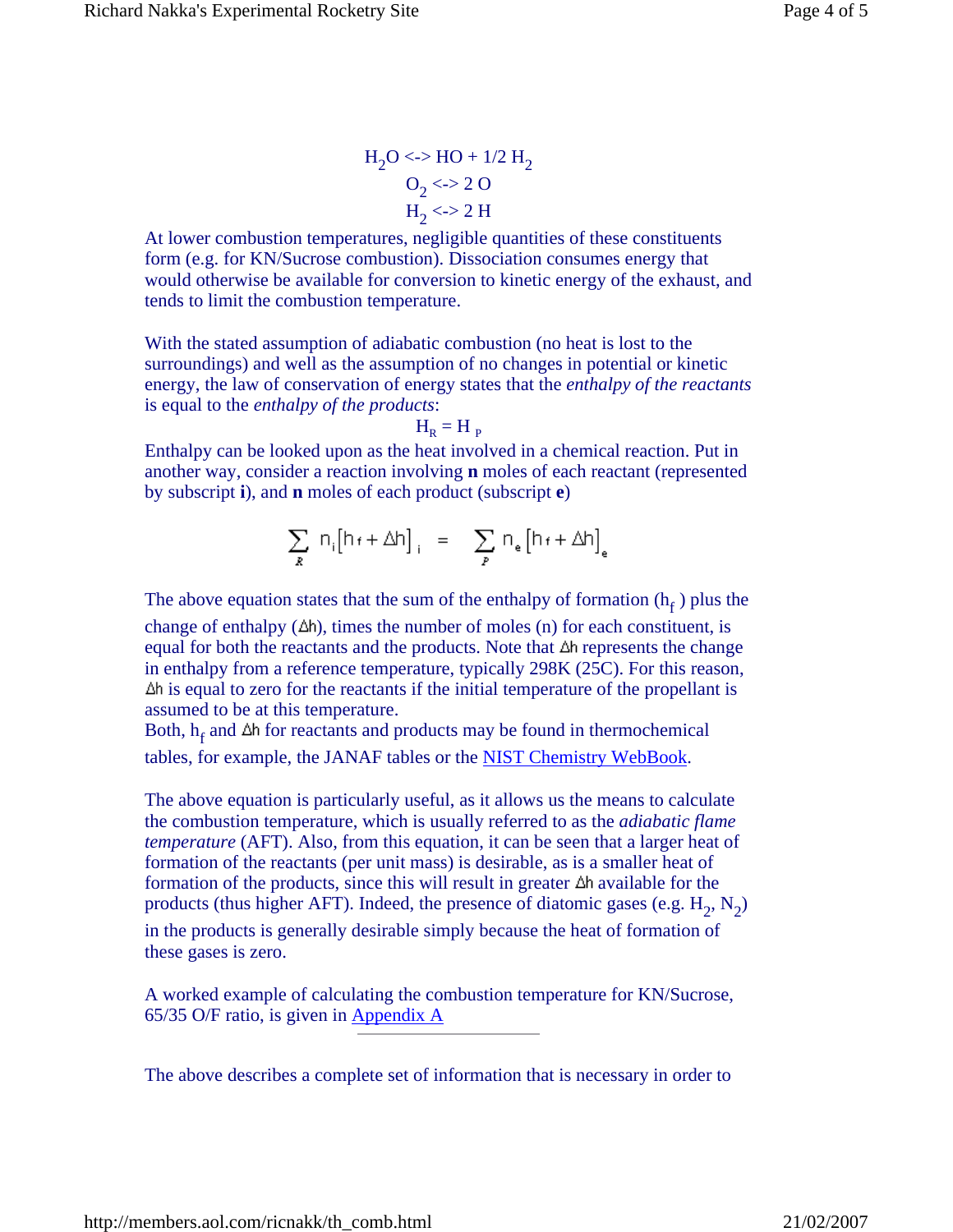determine the complete combustion process. We now have a series of unknowns parameters, and equations that will allow for solution of the unknowns. In summary, the unknown parameters are:

- 1. The mole numbers (coefficients) in the mass balance equation
- 2. The mole fractions in the chemical equilibrium equations
- 3. The Adiabatic Flame Temperature
- 4.  $\Delta h$  values, these being a function of temperature
- 5. The (chamber) pressure at which the reaction occurs

Needless to say, this is not a simple task. The only practical way to solve the combustion problem is a computer solution, that is, to utilize an iterative procedure. This involves first assuming a chamber pressure at which the combustion occurs (the results are only weakly dependant upon pressure). The iterations of solving the equations begin at an assumed combustion temperature (AFT). These two assumptions allow the mole numbers and mole fractions to be determined for those initial conditions. Based on these determined values, a new AFT is computed using the energy equation. This value of AFT is then used in the next iteration to compute mole numbers and mole fraction, and so on. Eventually, convergence is (hopefully) reached and the final solution obtained. In fact, several years ago I wrote such a computer program tailored to analyze the combustion of the KN/Sucrose propellant, at varying O/F ratios. Indeed, it was not a small undertaking, but worked out well in the end.

Fortunately, it is no longer necessary for the interested amateur rocketry enthusiast to have to write such a program for the combustion analysis of a particular propellant, as there is software available that will do this job admirably and with great flexibility -- such as PROPEP, GUIPEP, or CET, which will be discussed later.

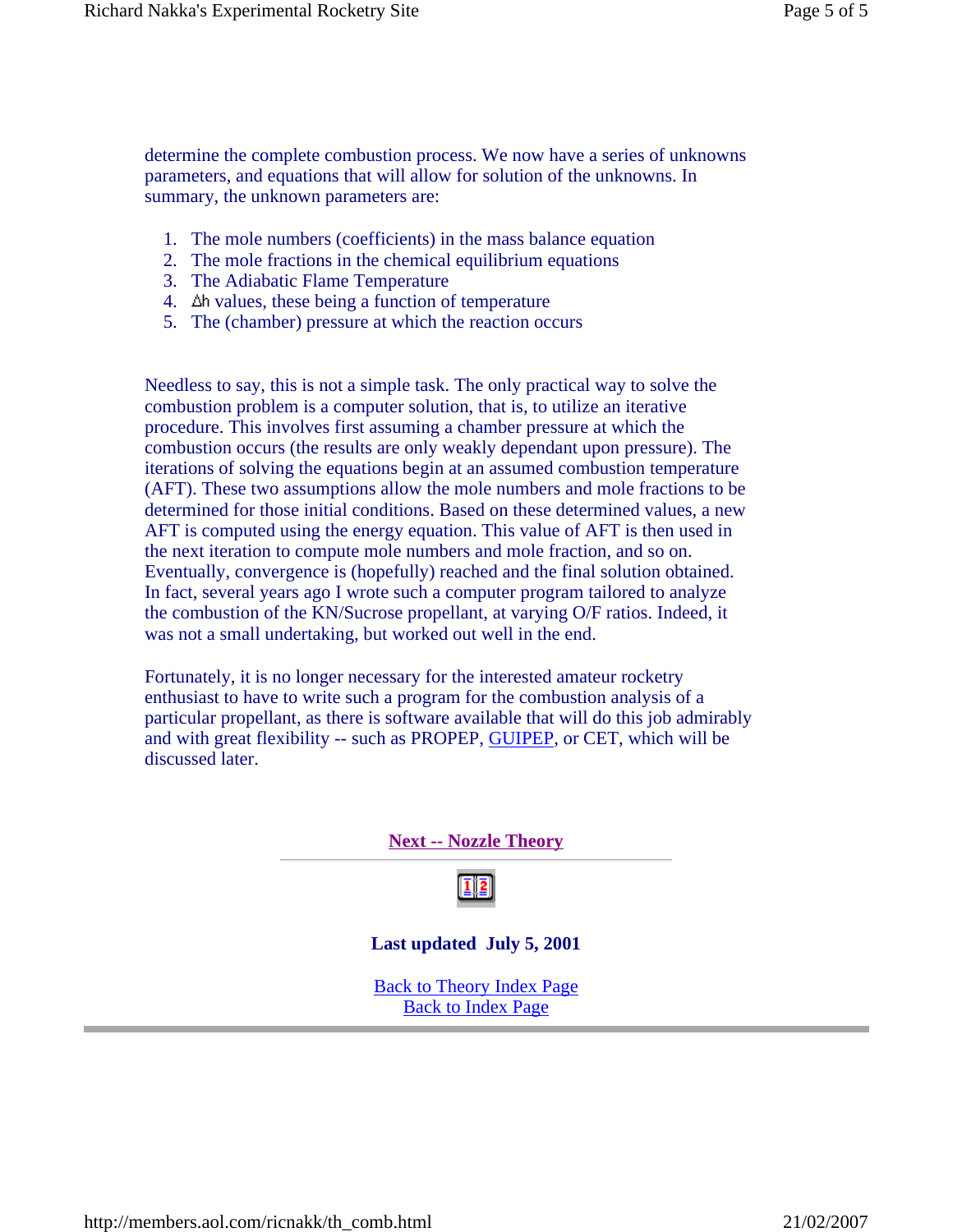

### **Solid Rocket Motor Theory -- Nozzle Theory**

**Nozzle Theory**

The rocket nozzle can surely be described as the epitome of elegant simplicity. The primary function of a nozzle is to channel and accelerate the combustion products produced by the burning propellant in such as way as to maximize the velocity of the exhaust at the exit, to supersonic velocity. The familiar rocket nozzle, also known as a *convergent-divergent*, or *deLaval nozzle*, accomplishes this remarkable feat by simple *geometry*. In other words, it does this by varying the cross-sectional area (or diameter) in an exacting form.

The analysis of a rocket nozzle involves the concept of "*steady, one-dimensional compressible fluid flow of an ideal gas"*. Briefly, this means that:

- The flow of the *fluid* (exhaust gases + condensed particles) is constant and does not change over time during the burn
- One-dimensional flow means that the direction of the flow is along a straight line. For a nozzle, the flow is assumed to be along the axis of symmetry



- The flow is *compressible*. The concept of compressible fluid flow is usually employed for gases moving at high (usually supersonic) velocity, unlike the concept of *incompressible* flow, which is used for liquids and gases moving at a speeds well below sonic velocity. A compressible fluid exhibits significant changes in density, an incompressible fluid does not.
- The concept of an ideal gas is a simplifying assumption, one that allows use of a direct relationship between pressure, density and temperature, which are properties that are particularly important in analyzing flow through a nozzle.

Fluid properties, such as velocity, density, pressure and temperature, in compressible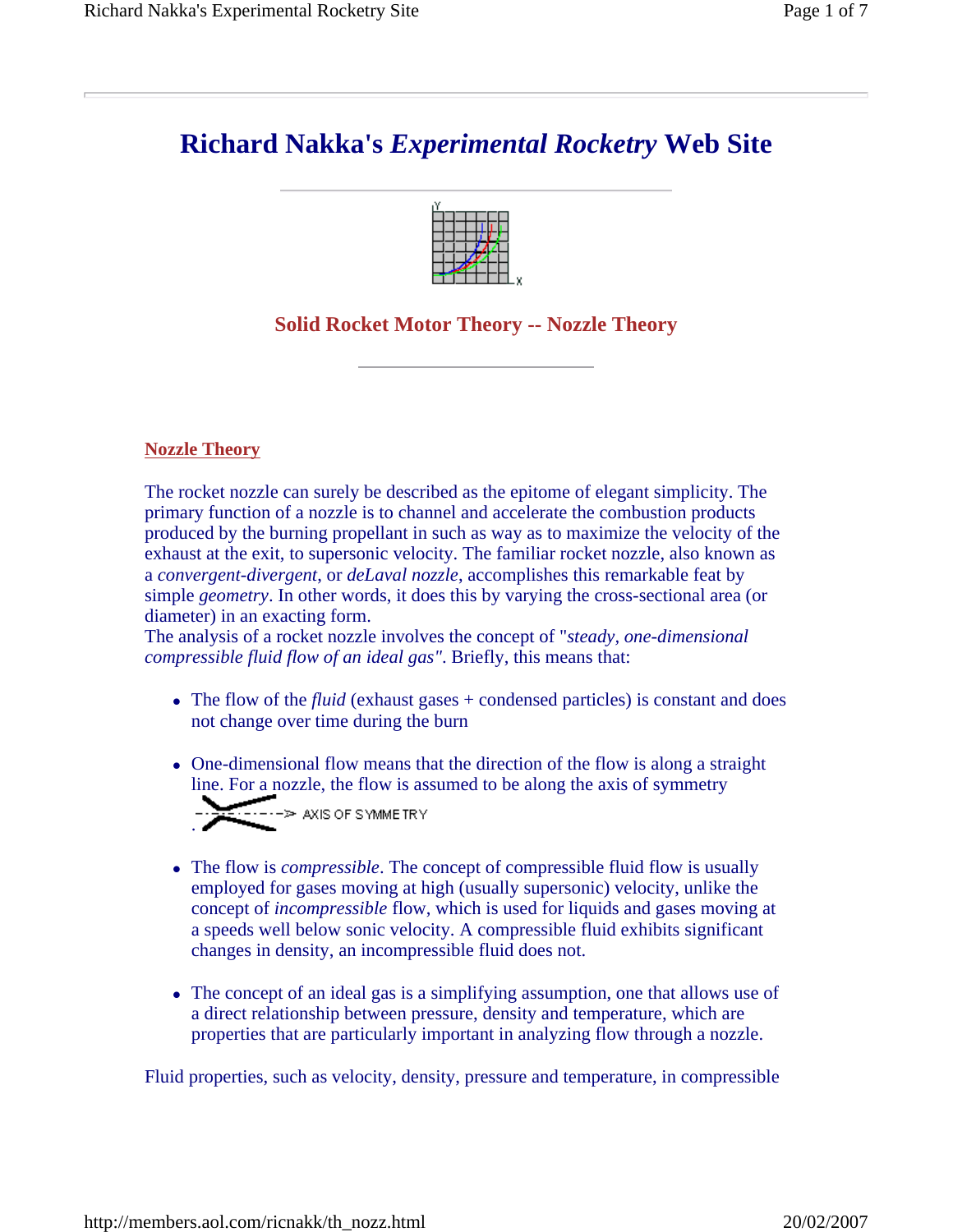fluid flow, are affected by

- 1. cross-sectional area change
- 2. friction
- 3. heat loss to the surroundings

The goal of rocket nozzle design is to accelerate the combustion products to as **high an exit velocity as possible**. This is achieved by designing the necessary nozzle geometric profile with the condition that *isentropic flow* is to be aimed for. Isentropic flow is considered to be flow that is dependant only upon *cross-sectional area* - which necessitates frictionless and adiabatic (no heat loss) flow. Therefore, in the actual nozzle, it is necessary to minimize frictional effects, flow disturbances and conditions that can lead to shock losses. In addition, heat transfer losses are to be minimized. In this way, the properties of the flow are near isentropic, and are simply affected **only by the changing cross-sectional area as the fluid moves through the nozzle**.

Typical nozzle cross-sectional areas of particular interest are shown in the figure below



The analysis of compressible fluid flow involves four equations of particular interest:

- 1. Energy
- 2. Continuity
- 3. Momentum
- 4. The equation of state

The energy equation is a statement of the principle of conservation of energy. For adiabatic flow between any two points,  $x_1$  and  $x_2$ , it is given by

h<sub>1</sub>-h<sub>2</sub> = 
$$
\frac{1}{2}(v_2^2 - v_1^2) = C_p(T_1 - T_2)
$$
  
 $\frac{1}{x_1} \times \frac{1}{x_2} \rightarrow x$ 

where *h* represents enthalpy of the fluid (which can be considered the energy available for heat transfer),  $\nu$  is the flow velocity in the x-direction,  $C_p$  is the effective

*heat capacity* of the fluid, and *T* is the fluid temperature.

This equation provides valuable insight into how a rocket nozzle works. Looking at the first two terms shows that the change (decrease) in enthalpy is equal to the change (increase) in kinetic energy. In other words, heat of the fluid is being used to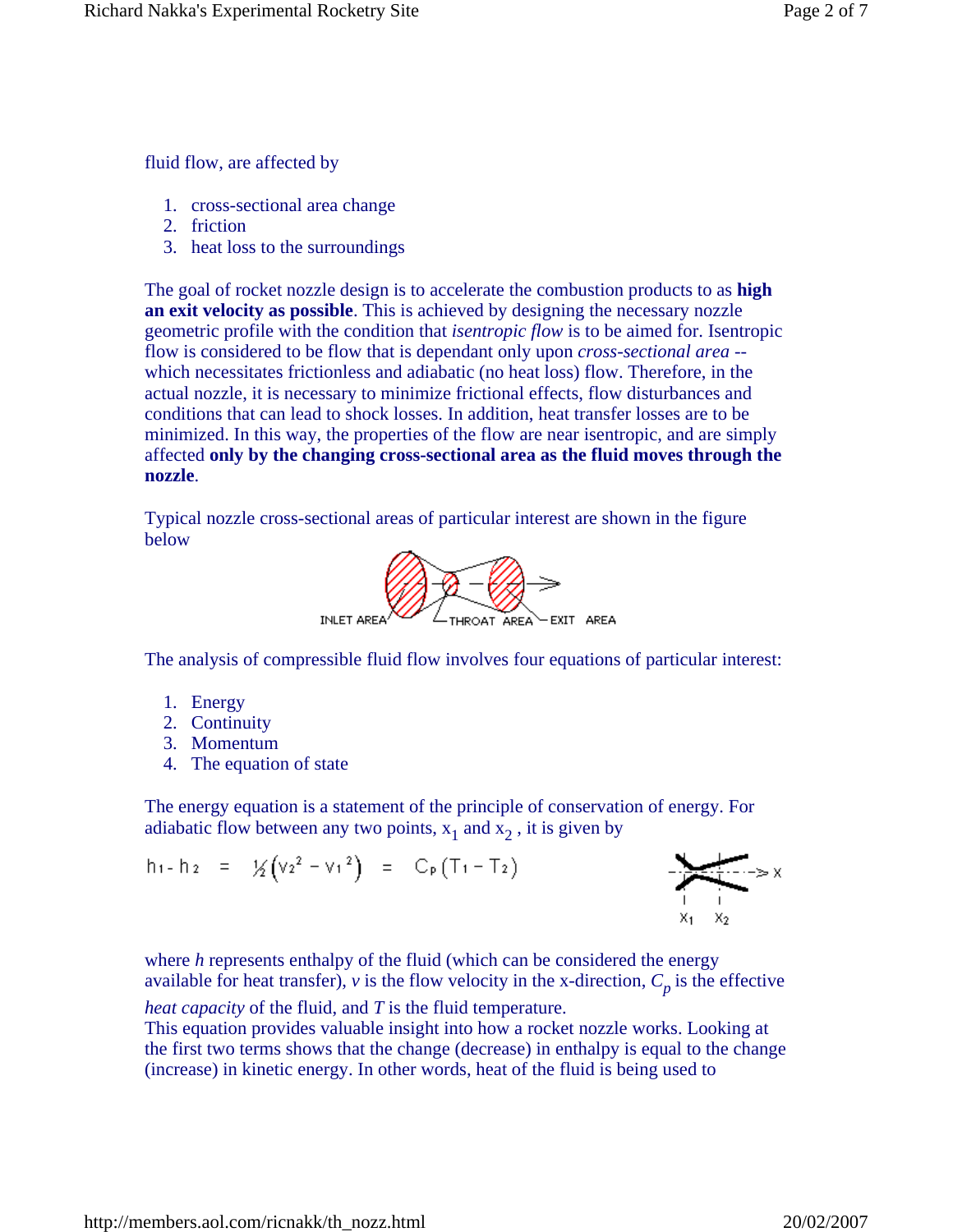accelerate the flow to a greater velocity. The third term represents the resulting change (decrease) in temperature of the flow. The heat capacity may be approximated to be constant, and is a property determined by the composition of the combustion products.

It is apparent, then, that the properties of a fluid (e.g. temperature) are a function of the flow velocity. In describing the state of a fluid at any point along its flow, it is convenient to consider the *stagnation state* as a reference state. The stagnation properties may be considered as the properties that would result if the fluid were (isentropically) decelerated to zero velocity (i.e. stagnant flow).

The *stagnation temperature*, To, is found from the energy equation (by setting  $v_2=0$ ) to be

$$
T_o = T + \frac{v^2}{2 C_p} \qquad \text{equation 1}
$$

For an isentropic flow process, the following important relationship between stagnation properties for Temperature, Pressure, and Fluid Density hold

$$
\frac{T_o}{T} = \left(\frac{P_o}{P}\right)^{\frac{K-1}{K}} = \left(\frac{\rho_o}{\rho}\right)^{K-1} \text{ equation 2}
$$

where  $k$  is the all-important **ratio of specific heats**, also referred to as the **isentropic exponent**, defined as

$$
k \equiv \begin{array}{cc} C_{\mathfrak{p}} \\ \overline{C}_{\mathfrak{v}} \end{array} = \begin{array}{cc} C_{\mathfrak{p}} \\ \overline{C_{\mathfrak{p}^{-}}}R \end{array}
$$

Both  $C_p$  and  $R$  (specific gas constant) are properties determined by the composition of the combustion products, where  $R = R'/M$ , where  $R'$  is the *universal gas constant*, and *M* is the *effective molecular weight* of the combustion products. If the combustion products contain an appreciable percentage of condensed phase particles (smoke), the value of the effective molecular weight, *M*, must account for this. As well, the proper *k* must be used which takes into account two-phase flow. The determination of *k* and *M* for the combustion products is detailed in the Technical Notepad #1 Web Page.

The local sonic velocity, *a*, and the Mach number, *M*, (defined as the ratio of the flow velocity to the local sonic velocity), is given by

$$
a = \sqrt{kRT} \qquad M = \frac{v}{a} \qquad \text{equation 3}
$$

From equations 1,2  $\&$  3, the relationship between the stagnation temperature (also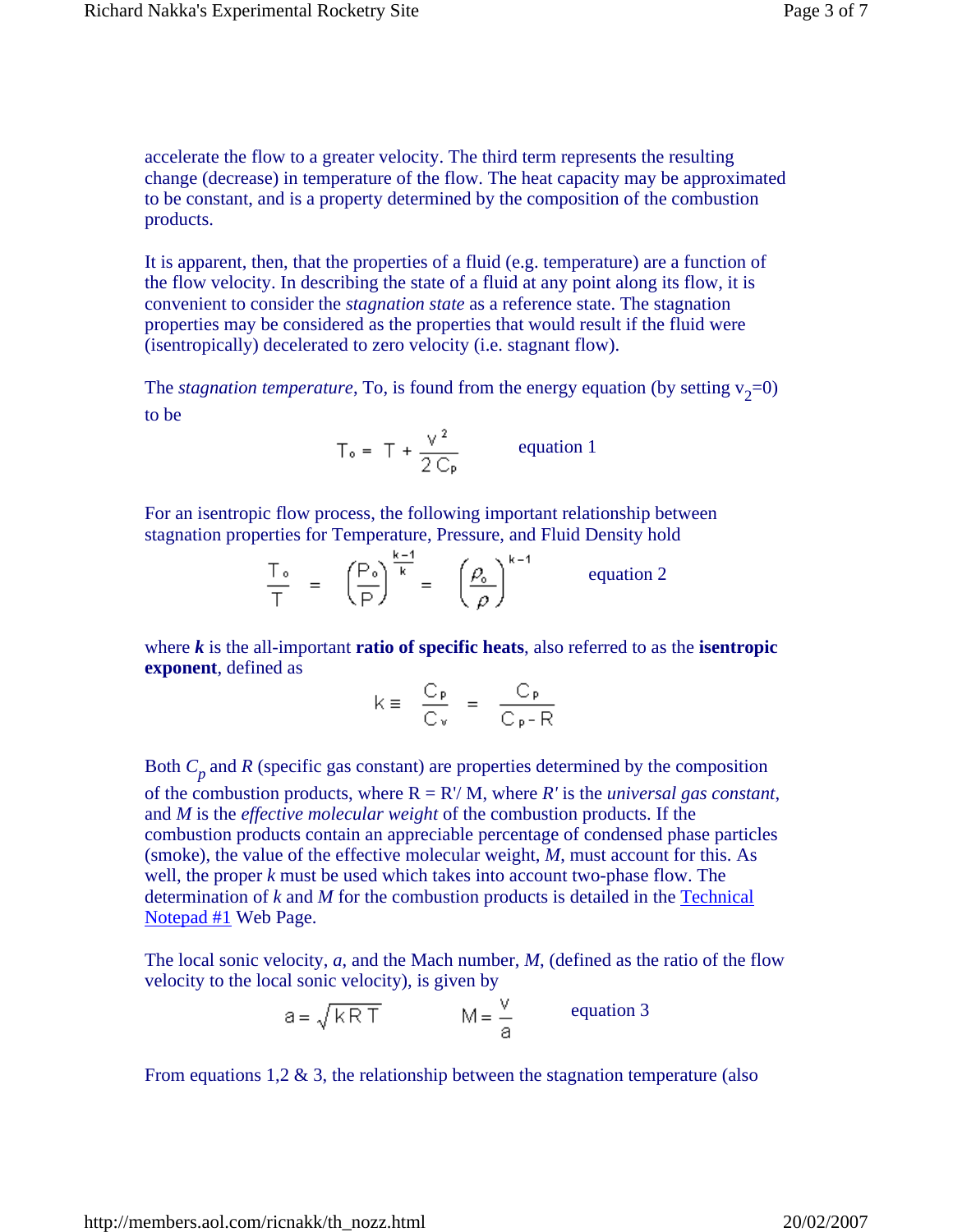referred to as *total temperature*) and Mach number may be written as

$$
\frac{T_o}{T} = 1 + \frac{k-1}{2} M^2
$$
 equation 4

It can be shown from the first and second laws of thermodynamics, for any isentropic process, that

$$
\frac{P}{e^{k}} = \text{constant} \qquad \text{equation 5}
$$

From equations 4 & 5, and from the equation of state for an ideal gas,  $P = \rho R T$ , the relationship between stagnation pressure; density and Mach number may be expressed as given in the following two equations

$$
\frac{P_{o}}{P} = \left(1 + \frac{k-1}{2} M^{2}\right)^{\frac{k}{k-1}} \text{ equation 6}
$$
  

$$
\frac{\rho_{o}}{\rho} = \left(1 + \frac{k-1}{2} M^{2}\right)^{\frac{1}{k-1}} \text{ equation 7}
$$

Equations 4, 6 & 7 are particularly useful, as these allow each property to be determined in a flow if the Mach number and the stagnation properties are known. The stagnation (or total) properties To, Po, and  $P_0$  are simply the properties that are present in the combustion chamber of the rocket, since the flow velocity is (considered to be) zero at this location. In other words, To is the combustion temperature of the propellant (AFT), Po is the chamber pressure, and  $P_{o}$  is the density of the combustion products under chamber conditions.

Another important stagnation property is the *stagnation enthalpy*. This is obtained from the energy equation (by setting  $v_2=0$ )

$$
h_o = h + \frac{v^2}{2} \qquad \qquad \text{equation 8}
$$

Physically, the stagnation enthalpy is the enthalpy that would be reached if the flow (at some point) were somehow decelerated to zero velocity. It is useful to note that the stagnation enthalpy is **constant** throughout the flow in the nozzle. This is also true of the other stagnation properties (temperature, pressure, and density).

The second of the four equations of interest regarding compressible fluid flow, as discussed earlier, is the continuity (or conservation of mass) equation, which is given by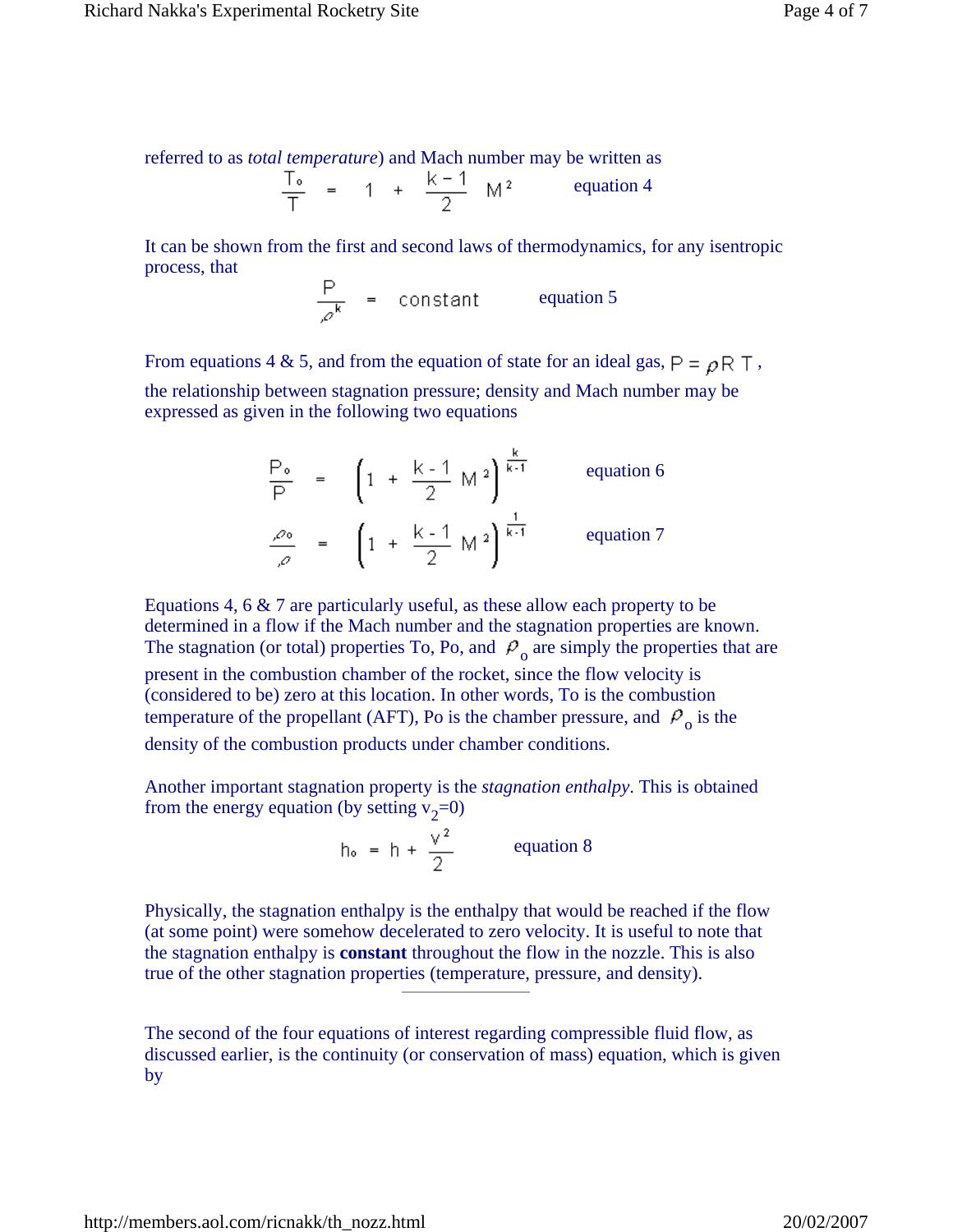$$
\rho
$$
 A v = constant =  $\rho^*$  A<sup>\*</sup> v<sup>\*</sup> equation 9

where *A* is the nozzle cross-sectional area, *v* is the velocity of the flow. This equation simply states that the mass flowing through the nozzle must be constant. The "star" (asterisk) signifies a so-called *critical* condition, where Mach number is unity, M=1 (flow velocity is equal to the speed of sound). The importance of the critical condition will soon be made apparent.

Taking equations 3, 4, 7 & 9, it is possible to express the area ratio,  $A/A^*$ , in terms of the Mach number of the flow. The area ratio is simply the cross-sectional area at any point (x) in the nozzle, to the cross-sectional area where the critical condition exists  $(M=1)$ 

$$
\frac{A}{A^*} = \frac{1}{M} \left( \frac{1 + \frac{k-1}{2} M^2}{1 + \frac{k-1}{2}} \right)^{\frac{k+1}{2(k-1)}} \text{ equation 10}
$$



When a plot is made of  $A/A^*$ versus Mach number, using this equation, a very interesting result is obtained! It clearly shows that a *converging-diverging* passage with a section of *minimum area* is required to accelerate the flow from subsonic to supersonic speed. The critical point where the flow is at sonic velocity (M=1 at  $A/A^*=1$ ) is seen to exist at the *throat* of the nozzle. This shows the importance of the nozzle having a diverging section -- without it, the flow could never be greater than sonic velocity!

**Supersonic flow is attained only through the diverging portion of the nozzle**. Since the Mach number can be determined by knowing the area ratio, it is now possible to plot the variation of the temperature, pressure and fluid density throughout the nozzle, by use of equations 4, 6  $\&$  7. A plot of these properties is given in Appendix C, for the Kappa nozzle.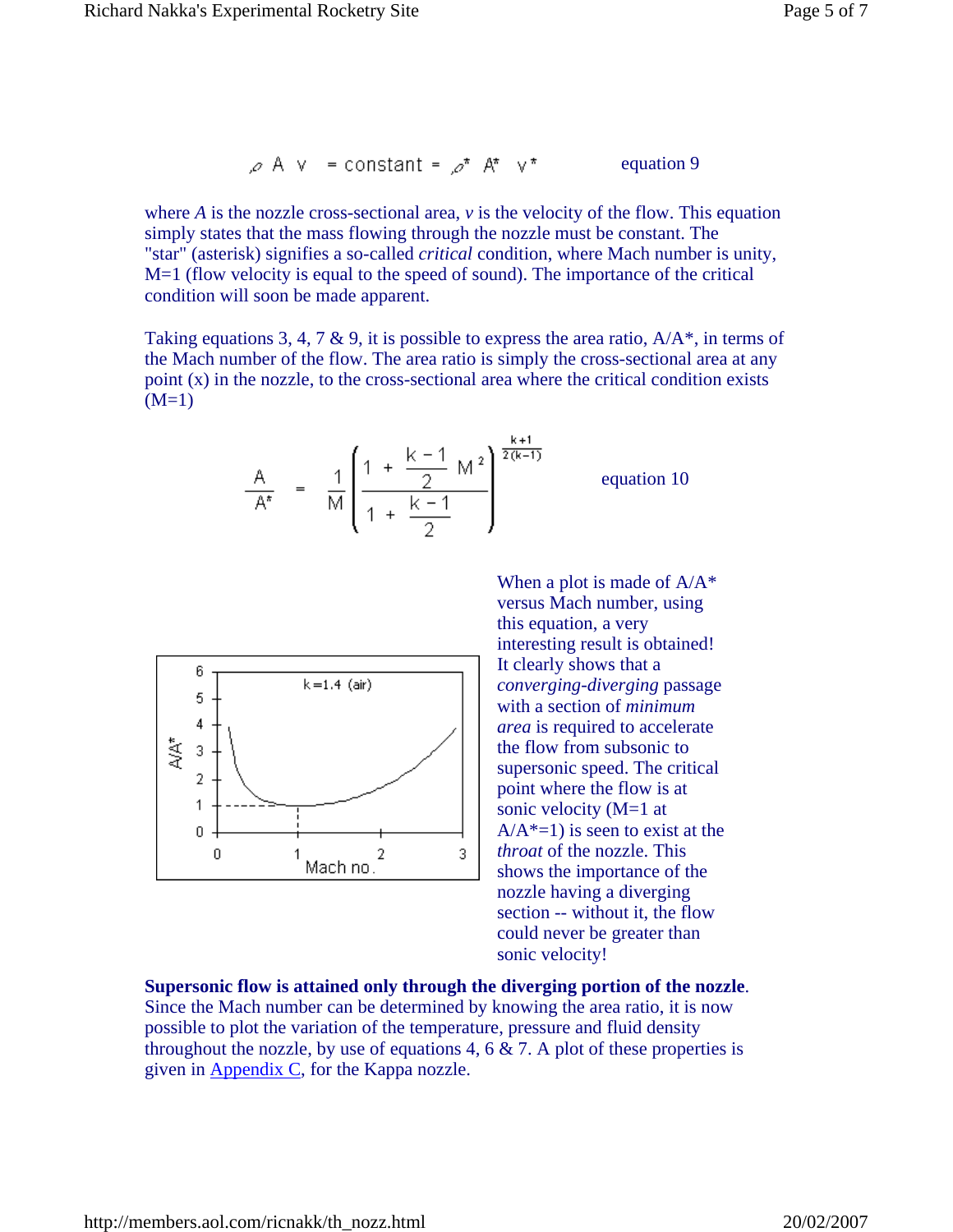From equations 8 & 9, the flow velocity at the nozzle exit can be expressed as  $\epsilon$  on 11

$$
V_e = \sqrt{2(h_x - h_e) + v_x^2}
$$
 equali

where subscripts *e* and *x* signify *exit* and any point *x* along the nozzle axis, respectively. This equation can then be put into the far more useful form with the aid of the energy equation and the definition of *k*, as well as equation 2.

$$
V_{e} = \sqrt{2 T_{o} \left(\frac{R^{'}}{M}\right) \left(\frac{k}{k \cdot 1}\right)} \left[1 - \left(\frac{P_{e}}{P_{o}}\right)^{\frac{k-1}{k}}\right] \hspace{1cm} \text{equation 12}
$$

This equation is one of the most useful, as it allows the **nozzle exit velocity** to be calculated. In summarizing, it is necessary to know

- *k*, effective ratio of specific heats of the exhaust products, obtained from the combustion analysis. For the condition of two-phase flow, the value must be modified, as explained in the *Two-Phase Flow* Theory Web Page.
- $R'$  is the universal gas constant  $(R' = 8314 \text{ N-m/kmol-K})$
- *M* is the effective molecular weight of the exhaust products, obtained from the combustion analysis, and must take into account the presence of all condensedphase species.
- $\bullet$   $T_0$  is the combustion temperature of the propellant, also obtained from the combustion analysis
- $P_e$  and  $P_o$  are the nozzle exit pressure and the chamber pressure, respectively.

For most amateur rockets, P<sub>e</sub> can be taken as ambient atmospheric pressure: Pe  $=$  Pa  $=$ 1 atmosphere. P<sub>o</sub> may be the measured chamber pressure, design

chamber pressure, or the calculated chamber pressure (see "Chamber Pressure" section of Theory Pages).

A better understanding of the nozzle behaviour may be obtained by looking closely that this equation. It may be seen that

- Maximum exhaust velocity is obtained when exhausting into a vacuum ( $P_e$  = 0). This is the so-called *infinite pressure ratio, Po/Pe*.
- Increasing the chamber pressure does *not* significantly increase the exhaust velocity. If  $k=1.2$ , then it is found that doubling  $P_0$  from 35 atm. (515 psia) to 70 atm (1030 psia) increases the exhaust velocity by only about 7%.
- A *higher combustion temperature* and a *lower effective molecular weight* are both significantly and equally beneficial, being proportional and inversely proportional to the square root power, respectively.
- Although not obvious by looking at this equation, the effect of changing the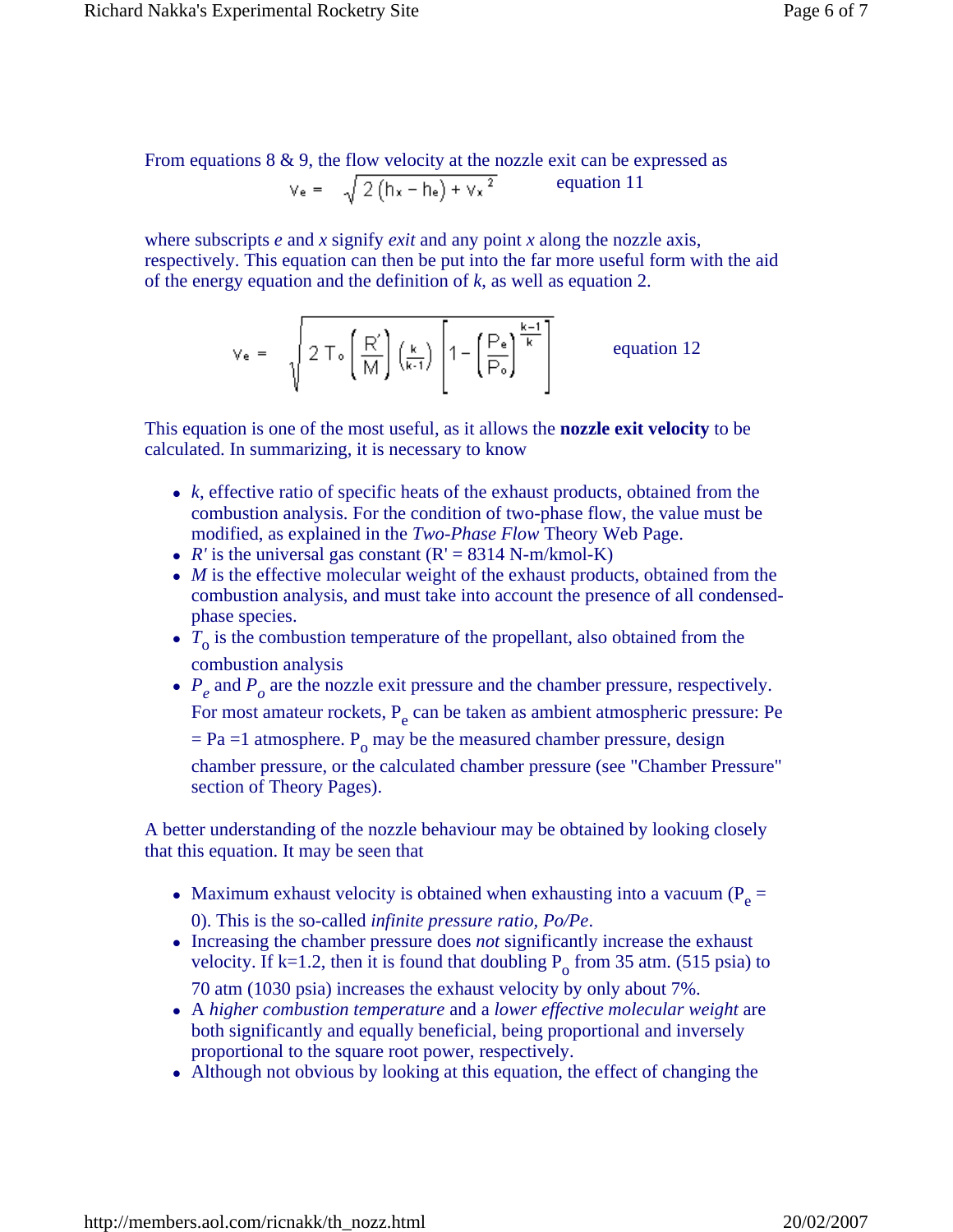The ratio between the throat area,  $A^*$ , and any downstream area in the nozzle,  $A_x$ , at which pressure  $P_x$  prevails can be conveniently expressed as a function of the pressure ratio,  $P_x / P_o$ , and *k*. By noting that at the throat M is unity, and using equations 2, 3, 4, 7 & 12, leads to

$$
\frac{A^*}{A_x} = \left(\frac{k+1}{2}\right)^{\frac{1}{k-1}} \left(\frac{P_x}{P_o}\right)^{\frac{1}{k}} \sqrt{\left(\frac{k+1}{k-1}\right) \left[1 - \left(\frac{P_x}{P_o}\right)^{\frac{k-1}{k}}\right]}
$$
 equation 13

This is another important and useful equation. It allows the exit area,  $A_e$ , to be calculated such that the exit pressure,  $P_e$ , is equal to the ambient pressure, Pa (typically 1 atm.), by simply substituting  $P_a$  for  $P_x$ .

$$
\frac{A^*}{A_e} = \left(\frac{k+1}{2}\right)^{\frac{1}{k-1}} \left(\frac{P_e}{P_o}\right)^{\frac{1}{k}} \sqrt{\left(\frac{k+1}{k-1}\right) \left[1 - \left(\frac{P_e}{P_o}\right)^{\frac{k-1}{k}}\right]}
$$
 equation 14

This is known as the **nozzle design condition**. For such a condition *maximum thrust is achieved* (derivation). For this design, the area ratio  $A_e/A^*$  is known as the allimportant **Optimum Expansion Ratio**.

For a highly informative explanation on convergent-divergent nozzle operation, in particular choked flow and shock formation, visit the *Nozzle Applet* website (includes a simulation).

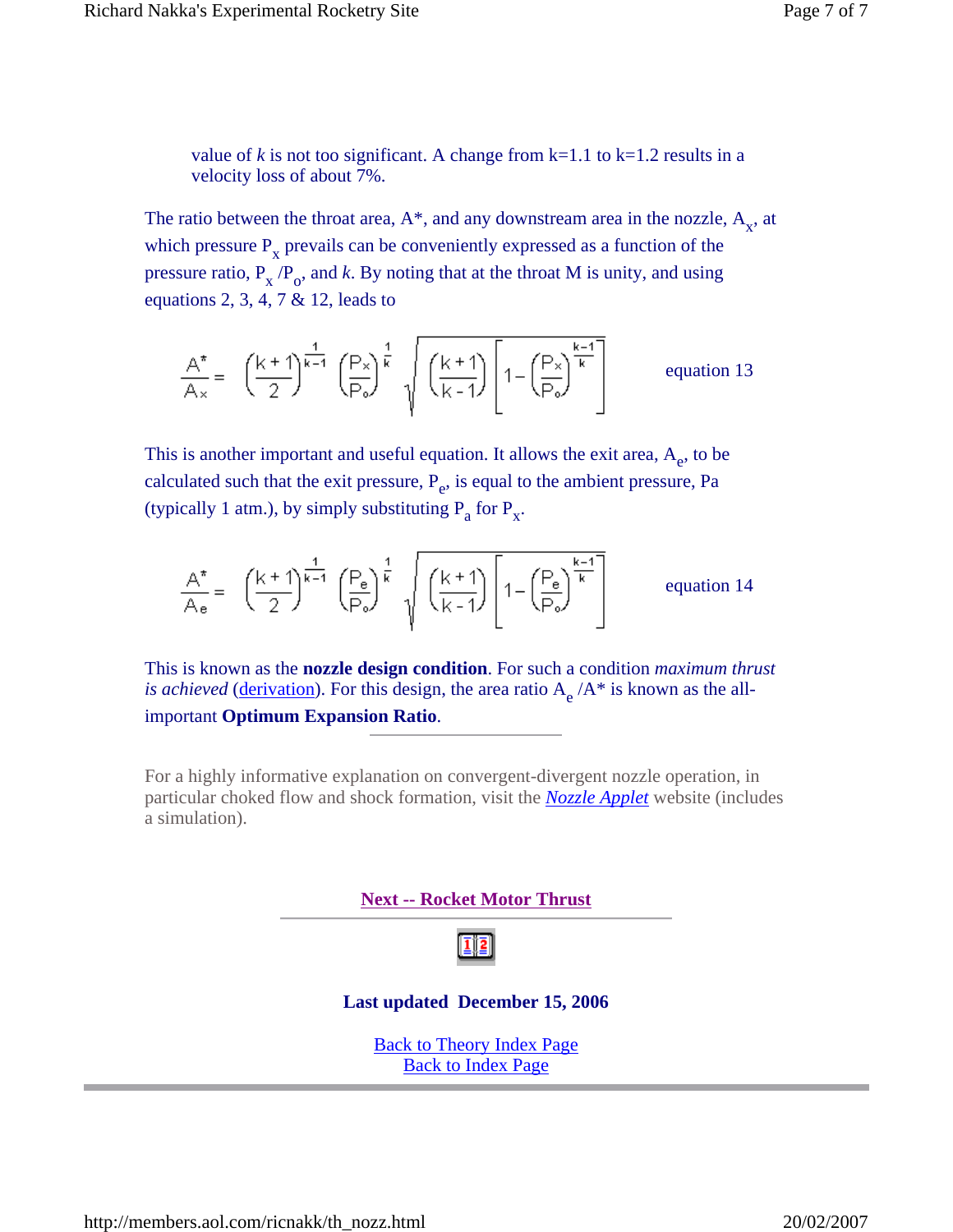

### **Solid Rocket Motor Theory Thrust**

#### **Rocket Motor Thrust and theThrust Coefficient**

The *thrust* that a rocket motor generates is the most fundamental yardstick of performance. Without a doubt, this parameter is foremost in the mind of any amateur rocket motor designer. Thrust, being the *force* that a motor exerts, is what propels a rocket into (and beyond) the "wild blue yonder"!

Thrust is generated by the expelling of mass (the exhaust) flowing through the nozzle at high velocity. The expression for thrust is given by

$$
F = \int P dA = \dot{m} v_e + (P_e - P_a) A_e
$$
 equation 1

where the left hand term in the equation represents the *integral of the pressure forces* (resultant) acting on the chamber and nozzle, projected on a plane normal to the nozzle axis of symmetry, as shown in the figure.



The internal pressure is highest inside the chamber and decreases steadily in the nozzle toward the exit. External (atmospheric) pressure is uniform over the outside surfaces.

In the first term on the right-hand side of the equation,  $m$  is the mass flowrate of the exhaust products and  $v_e$  is the exhaust velocity. The second term on the right-hand side is the so-called *pressure thrust*, which is equal to zero for a nozzle with an optimum expansion ratio (Pe=Pa); *Ae* is the nozzle exit area.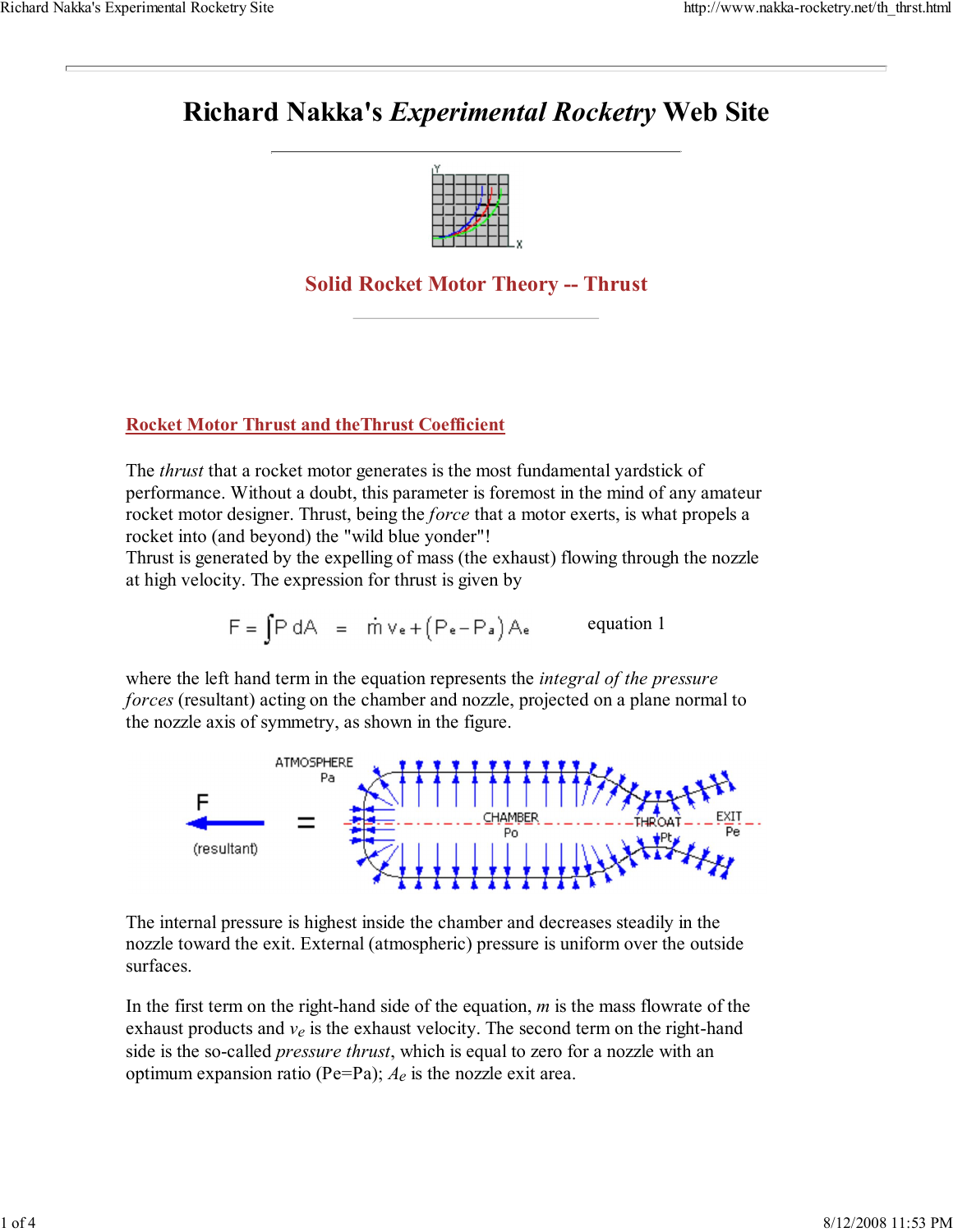Considering continuity (conservation of mass) at the nozzle throat, equation 1 may be rewritten as

$$
F = \rho^* A^* v^* v_e + (P_e - P_a) A_e
$$
 equation 2

This expression can now be modified using some equations that were presented in the Nozzle Theory Web Page, that is, the expressions for

- Fluid density ratio (noting that at the throat M=1),  $\rho_0 / \rho$  (eqn. 7)
- Critical (throat) flow velocity,  $v^*$  (eqn. 3, noting that  $v^* = a$ )
- Nozzle exit velocity,  $v_e$  (eqn.12)
- and the equation of state for an ideal gas,  $P = \rho R T$

gives

$$
F = A^* Po \sqrt{\frac{2 k^2}{k-1} \left(\frac{2}{k+1}\right)^{\frac{k+1}{k-1}} \left[1 - \left(\frac{Pe}{Pe}\right)^{\frac{k-1}{k}}\right]} + (Pe - Pe) Ae
$$
  
equation 3

This equation shows that, if the pressure thrust term is zero, **thrust is directly proportional to throat area**, A\*, and is **nearly directly proportional to chamber pressure**, Po.

This is particularly interesting. This means that if the throat size is doubled, the thrust will be doubled (if the chamber pressure is maintained). The same holds for the chamber pressure -- if it is doubled, thrust is approximately doubled. In reality, things are not so simple, as throat size and chamber pressure are tied together, as will be explained in the Theory Page on Chamber Pressure. This means that doubling a throat size would likely involve significant design changes, such as an increase in grain burning area. Likewise, if pressure is to be increased, the casing would have to be made stronger.

Thrust is also seen to be proportional to

- Pressure thrust (additive term, may be positive or negative)
- Ratio of specific heats, *k*. The sensitivity to *k* is quite low. For example, the difference in calculated thrust for  $k=1.4$ , compared to  $k=1.0$ , is a decrease of 14% (for a pressure ratio of Po/Pe=68).
- Pressure ratio across the nozzle, Pe/Po, as shown in the chart: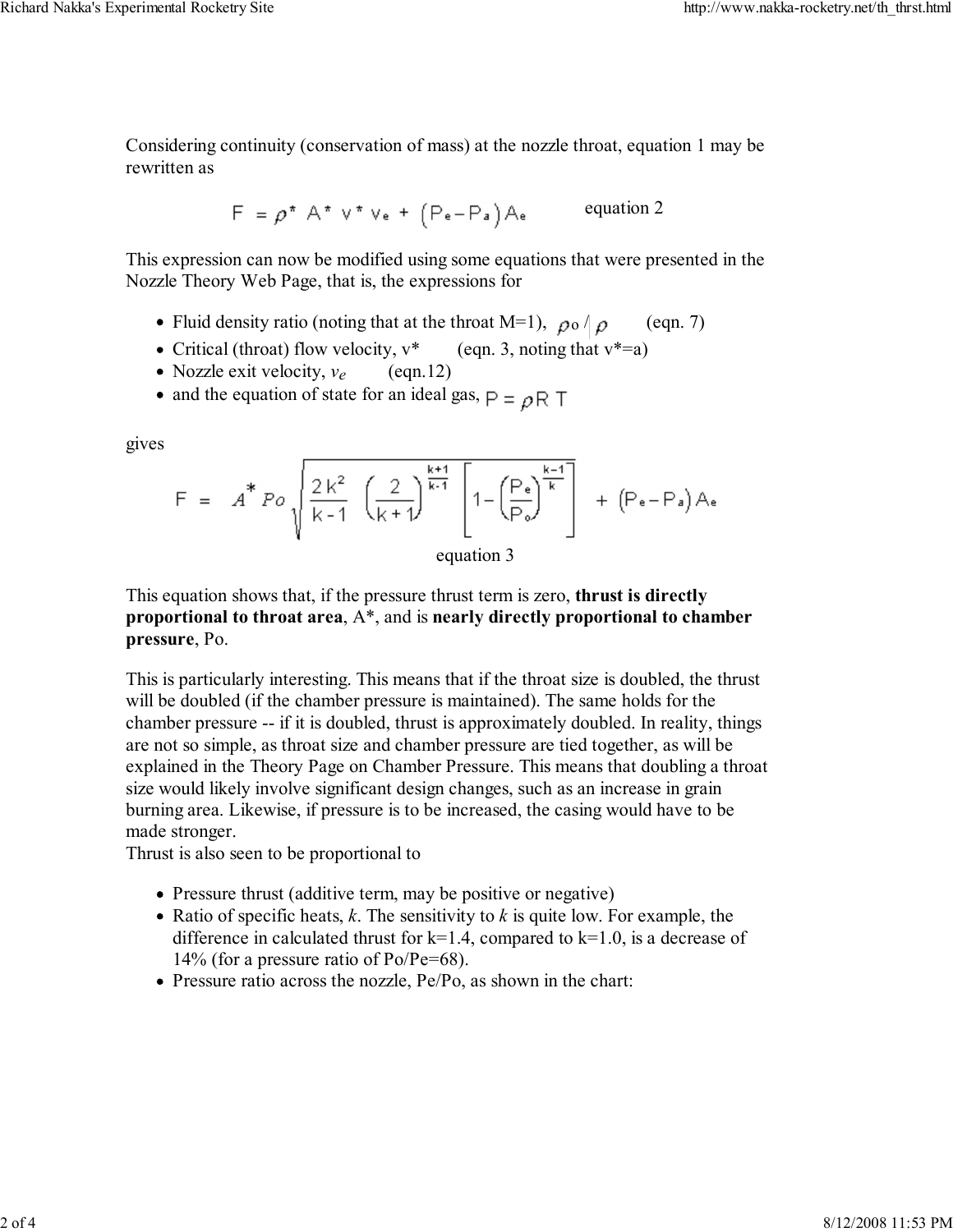

This chart plots the thrust ratio,  $F/F_{\text{max}}$ , to the pressure (or *expansion*) ratio, where Fmax is the thrust that could be obtained with an infinite expansion ratio (i.e. expanding into a vacuum, with Pe=0). In the chart, the indicated thrust, *F*, excludes the pressure thrust term.The total thrust produced is given by  $\text{Ftotal} = \text{F} + (\text{Pe-Pa})$ Ae.

The pressure ratio of the nozzle is determined solely by the area ratio, A\*/Ae, as given by equation 14 of the **Nozzle Theory** page. What does this plot tell us?

- If the pressure ratio (and thus expansion ratio) is 1, then  $F = 0$ . The only thrust produced by such a nozzle is the pressure thrust, or  $F_{total} = (Pe - Pa)Ae$ . Such a nozzle, of course, would have no divergent portion, since A\*/Ae=1, and would be a badly designed rocket nozzle!
- The *slope* of the curve is very steep initially, then begins to flatten out beyond  $Po/Pe = 5$ . This is significant, as it indicates that even a nozzle provided with a minimal expansion will be of significant benefit. With such a pressure ratio of 5, the resulting thrust is about 60% of maximum theoretical. From equation 14, it is found that the required area expansion ratio is only  $Ae/A^* = 1.38$  (for  $k=1.2$ ), which translates to a required nozzle exit-to-throat diameter ratio of less than 2 !

The degree to which the thrust is amplified by the nozzle is quantified by the **Thrust Coefficient,** Cf, and is defined in terms of the chamber pressure and throat area:

 $F = Cf A^* Po$  equation 4

The Thrust Coefficient determines the amplification of thrust due to gas expansion in the nozzle as compared to the thrust that would be exerted if the chamber pressure acted over the throat area only. Equation 4 is useful, as it allows for the experimental value of Cf to be obtained from measured values of chamber pressure, throat diameter, and thrust. The ideal value of Cf is calculated from equations 3 & 4, and shown below as equation 5: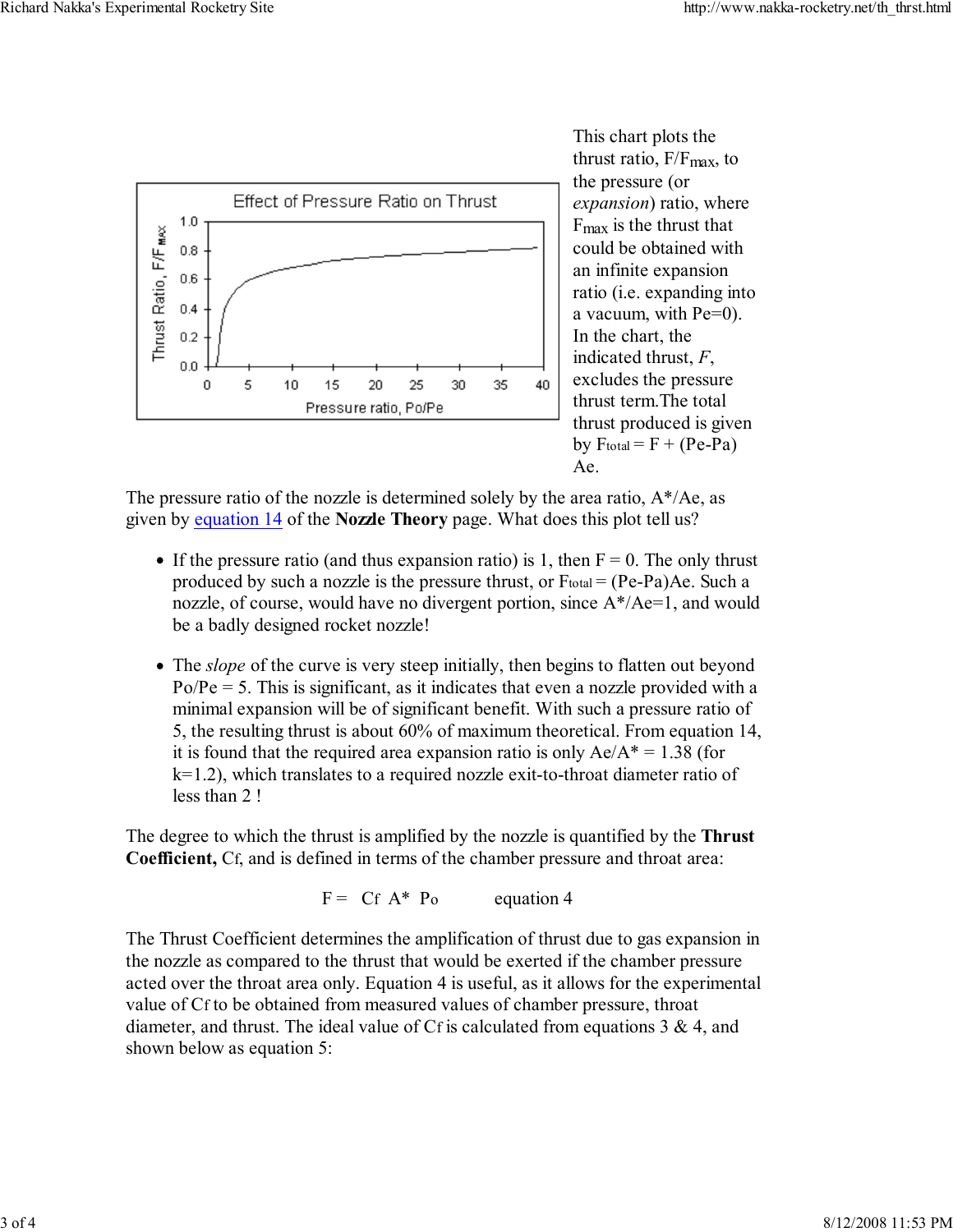$$
\mathbf{C}_{f} = \sqrt{\frac{2 k^{2}}{k-1} \left(\frac{2}{k+1}\right)^{\frac{k+1}{k-1}} \left[1 - \left(\frac{P_{e}}{P_{o}}\right)^{\frac{k-1}{k}}\right]} + \frac{\left(P_{e} - P_{a}\right) A_{e}}{P_{o} A^{*}}
$$
  
equation 5

A KN/Sucrose motor equipped with a well designed nozzle will deliver a Cf of about 1.5 under steady-state conditions. Ideal Cf for the same motor would be around 1.65. A large fraction of the loss is due to two-phase flow inefficiencies.

As a final note, it should be pointed out that the equations for thrust and Cf (eqns. 3  $\&$ 5) require that  $k$  be corrected for two-phase flow.

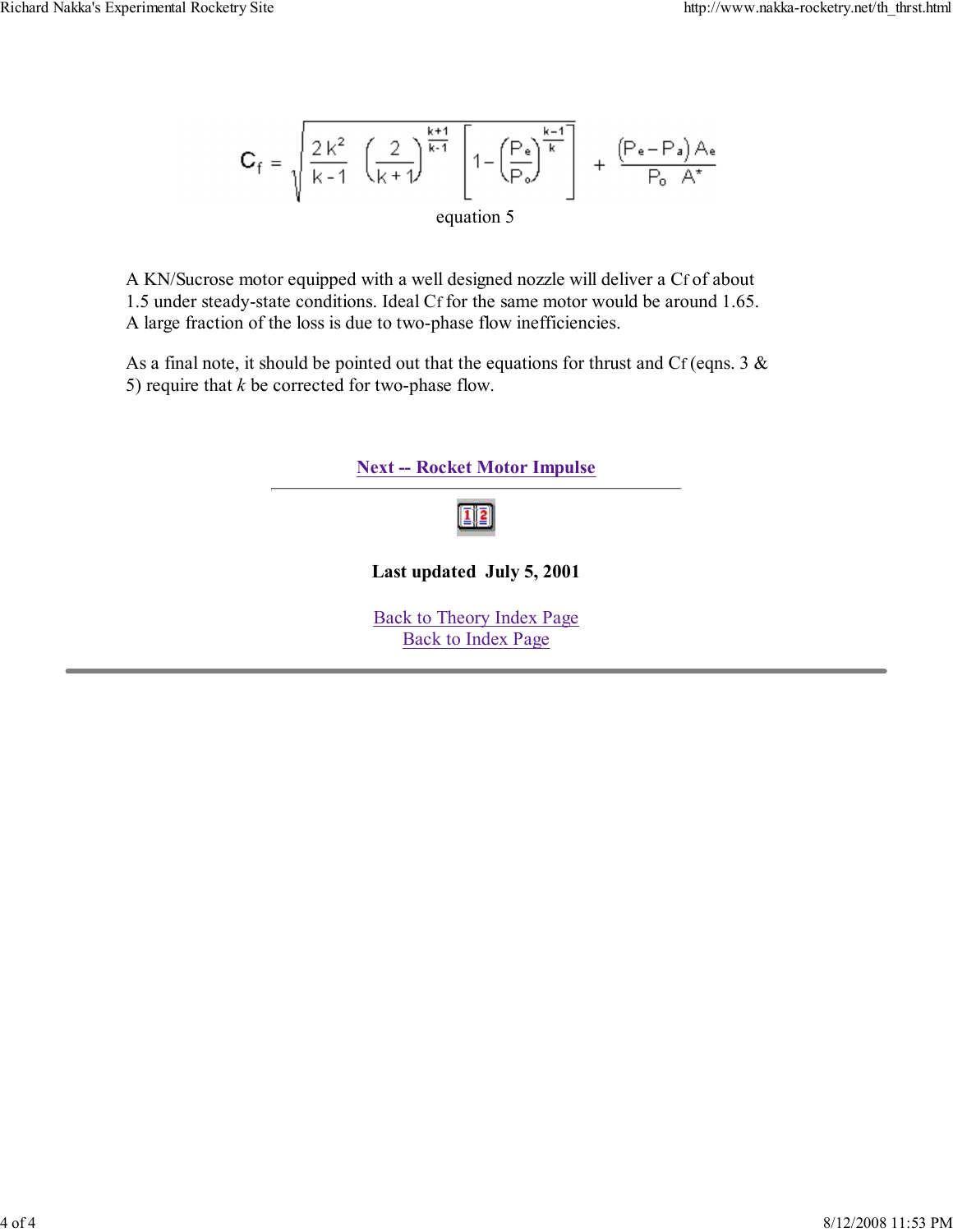

### **Solid Rocket Motor Theory -- Impulse and C-star**

**Total Impulse**

Although *thrust* is an important yardstick for characterizing the *lift capability* of a rocket motor, it provides no indication of the how high the rocket will be propelled. For this, one needs a measure of the *total output* in terms of propulsion capability.The essential yardstick for for this is the **Total Impulse** of the rocket motor, which incorportates the essential element of time, or thrust duration.

Total Impulse is defined as the time integral of the thrust over the operating duration of the motor:

$$
I_t = \int_0^{t_b} F dt
$$
 equation 1

and is represented by the area under the thrust-time curve:

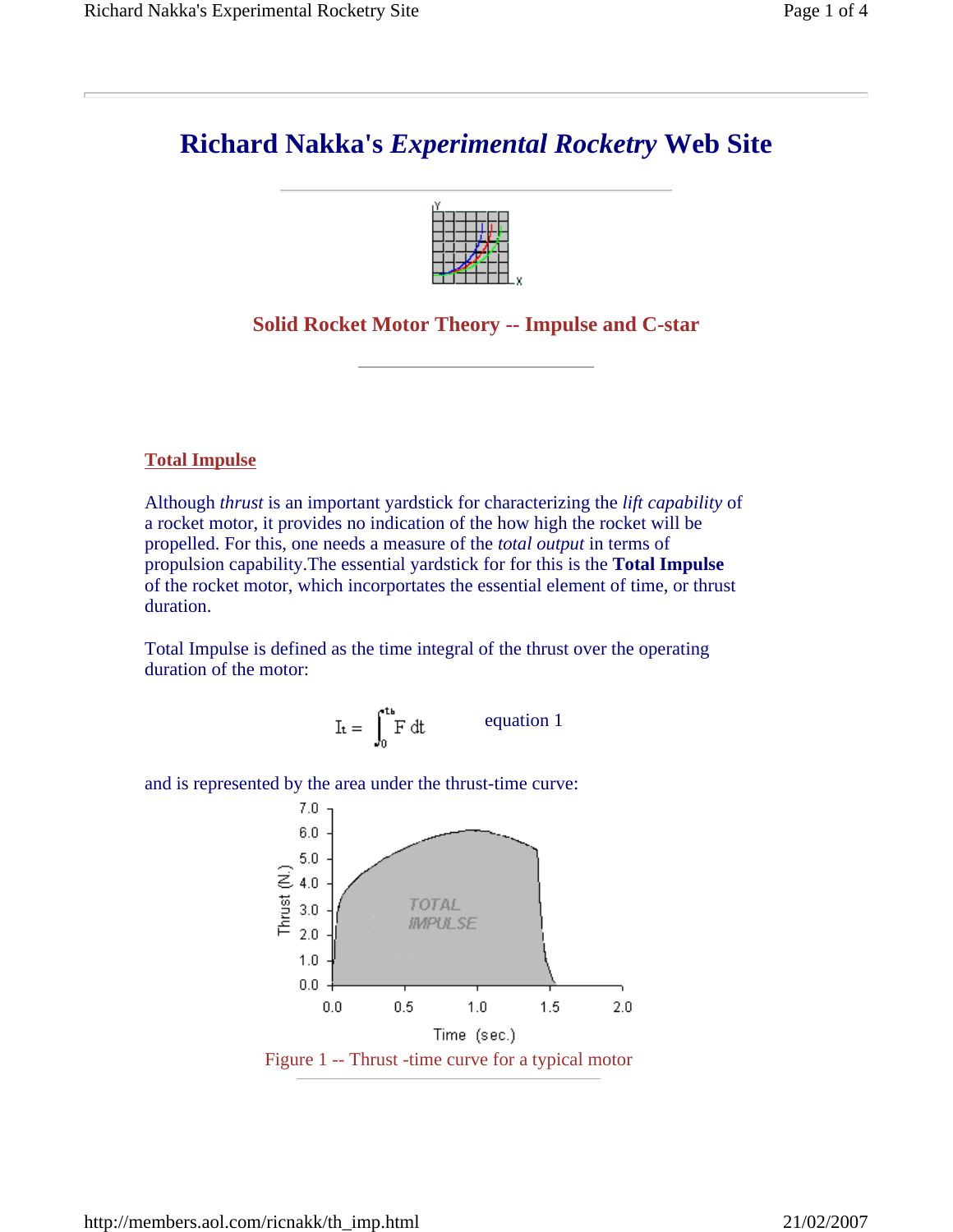Units are those of force multiplied by time, typically pound-seconds (lb-s) or Newton-seconds (N-s).

It is important to note that the Total Impulse only a tells part of the story regarding a motor's capacity to propel a rocket skyward. For example, a motor that delivers a Total Impulse of 200 lb-s may provide an average thrust of 100 lb. for 2 seconds (100 lb. x  $2 s = 200$  lb-s), or may deliver a thrust of 25 lb. for 8 seconds (25 lb x  $8 \text{ s} = 200 \text{ lb-s}$ ), as shown in Figure 2. Both deliver the same Total Impulse, which is usually abbreviated It.



Figure 2 -- Two thrust-times curves with identical total impulse

The altitude achieved will differ to some extent, with this effect being more significant as the thrust/mass ratio drops. The more pronounced difference will be with the rocket's acceleration, since initial acceleration is given by:  $a = F/m - g$  equation 2

where  $F =$  thrust,  $m =$  rocket liftoff mass, and  $g =$  acceleration of gravity. With lower acceleration, the longer it takes for the rocket to achieve a velocity at which the fins provide effective stability. And in the extreme case, if the thrust is less than the liftoff weight, the rocket will not even leave the launch pad, regardless of the motor's Total Impulse!

#### **Characteristic Velocity**

The *characteristic velocity*, also called *c-star* or simply *c*\*, is a figure of thermochemical merit for a particular propellant and may be considered to be indicative of the *combustion efficiency*. The expression for ideal c-star is given in equation 3, and is seen to be solely a function of the products of combustion (*k, M, To*).

$$
c^* = \sqrt{\frac{R'/M \ T_O}{k \left(\frac{2}{k+1}\right)^{\frac{k+1}{k-1}}}}
$$
 equation 3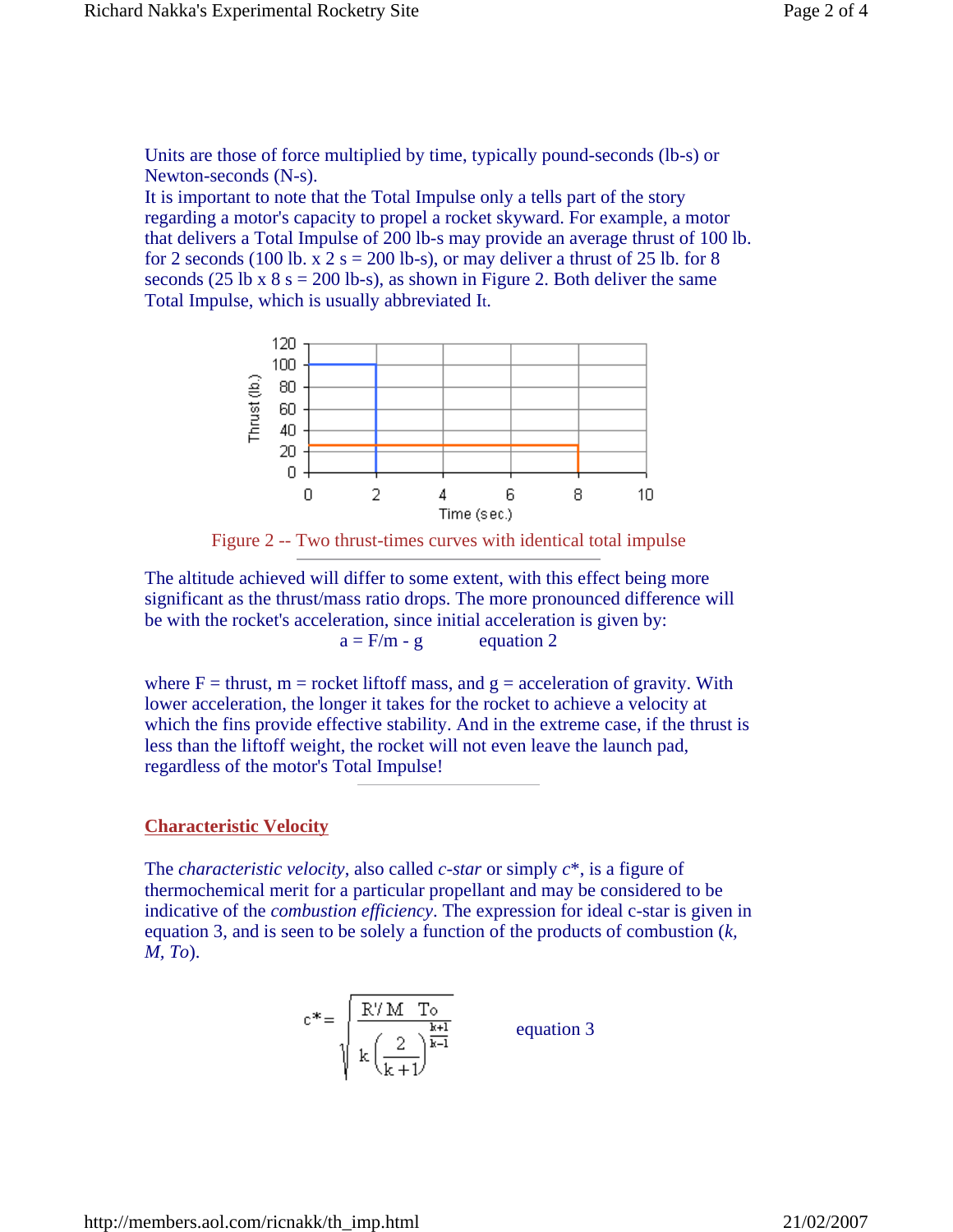The value used for *k* should be that for the mixture of gases and condensed phase, as shown in the Technical Notepad Web Page.

The delivered Specific Impulse is related to c-star as follows:  $Isp = c \cdot \text{Cf} / g$  equation 4

where  $c^*$  accounts for the influence of the combustion and Cf (thrust coefficient) accounts for the influence of the nozzle. As such, c\* may be considered to be analagous to the specific impulse with a  $C_f = 1$ .

The delivered c-star may be obtained from a rocket motor's pressure-time trace, being given by time integral of chamber pressure over the burn, multiplied by the ratio of throat area to propellant mass, as shown:

$$
c^* = \frac{A_t}{m_P} \int_0^{t_b} P(t) dt
$$
 equation 5

For the KN-Sugar motors, the deliverd c-star has been found to be in close agreement with the calculated value, indicating high combustion efficiency.

#### **Specific Impulse**

The **Specific Impulse** that a propellant is capable of producing (either theoretical or "delivered") is the key "yardstick" of performance potential. In its basic form, Specific Impulse can be considered to relate the *thrust produced* by a *unit mass*  (e.g. 1 lb or kg) of propellant over a *burning time of one second*. As such, the units of Specific Impulse would be lb-s/lb or N-s/kg. In the former set of units, the "lb" can be considered to cancel, giving the more conventional units of "seconds". For the latter set of units, division of Specific Impulse in N-s/kg by the accleration of gravity, g (9.806 metre/s) results in the more conventional "seconds".

*Delivered* Specific Impulse produced by a motor, for example from static test measurements, is obtained from the expression:

$$
Isp = It / wp \t\t equivalent to
$$

where wp is the propellant weight (lb or  $kg \times g$ ). Delivered specific impulse has a dependancy upon:

- mass flowrate, and thus on motor size
- available combustion energy of the propellant
- nozzle efficiency
- ambient pressure conditions
- heat loss to the motor hardware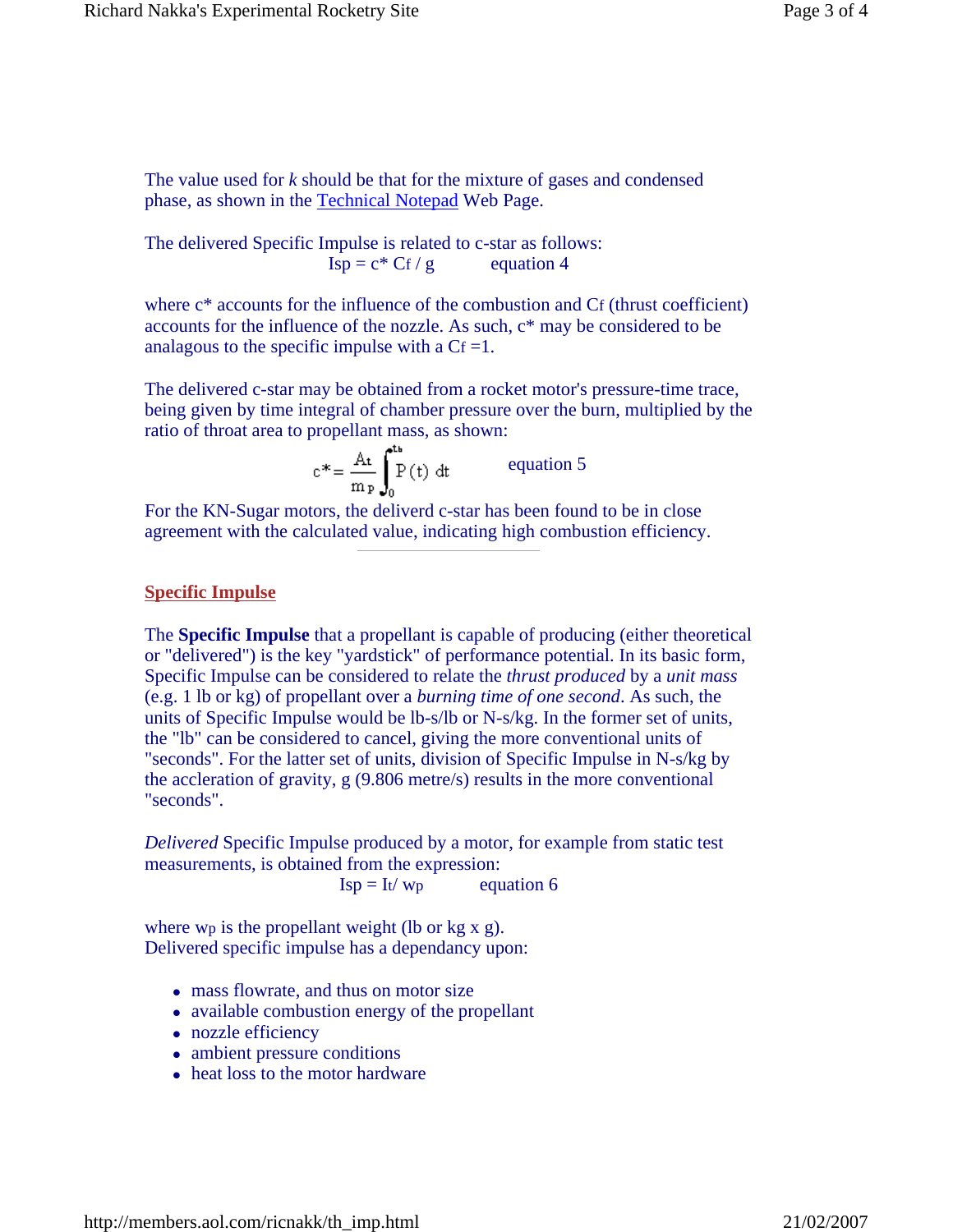- two-phase flow losses
- combustion efficiency

These factors are discussed in detail the *Corrections for "Actual" Rocket Motors* Theory Web Page.

The **Ideal Specific Impulse** of a rocket propellant is calculated using equation 12 of the *Nozzle Theory* Web Page, which expresses exhaust velocity, Ve, in terms of the flow properties and the pressure ratio. Since  $Ve = c^* Cf$ , ideal Isp can be determined from equation 4:

$$
I_{sp} = \frac{1}{g} \sqrt{2 \text{ T.}_\circ \left(\frac{R'}{M}\right) \left(\frac{k}{k+1}\right)} \left[1 - \left(\frac{P_e}{P_o}\right)^{\frac{k-1}{k}}\right] \qquad \qquad \text{equation 7}
$$

where k, M, To, Pe and Po are all defined in the Nozzle Theory Web Page. This equation is utilized to calculate the Ideal Specific Impulse for the KN/Sugar propellants, as shown in the *Technical Notepad* Web Pages.

### **Next -- Rocket Motor Chamber Pressure**

# <u>II2 |</u>

### **Last updated July 5, 2001**

Back to Theory Index Page **Back to Index Page**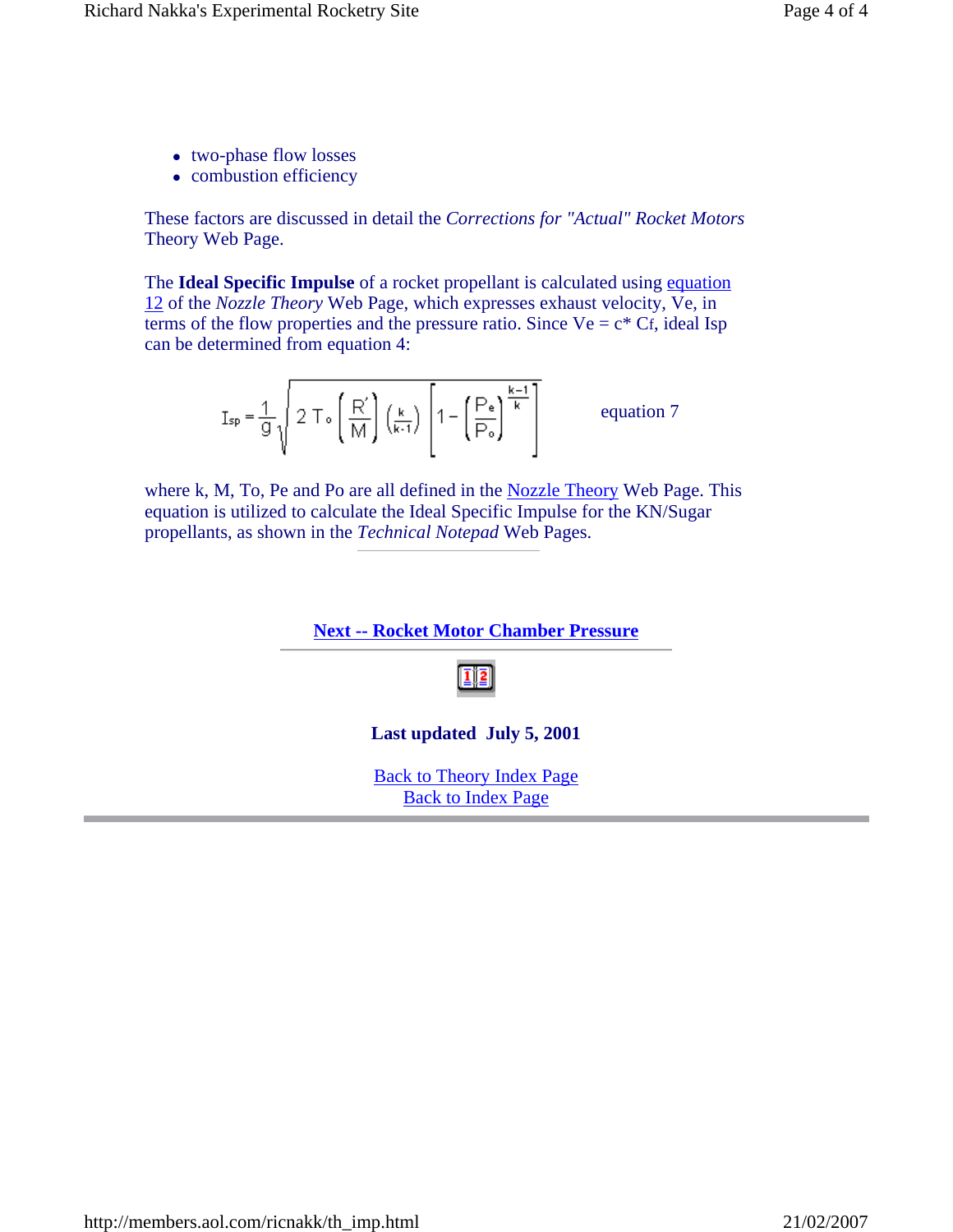

### **Solid Rocket Motor Theory -- Chamber Pressure**

#### **Chamber Pressure**

The Chamber Pressure that a rocket motor develops is of crucial importance with regard to the successful operation of a rocket motor. Not only does Chamber Pressure strongly influence propellant burn rate, thermodynamic efficiency and thrust, the Chamber Pressure structurally loads the rocket motor casing and closures to a critical extent. Understanding the nature of Chamber Pressure generation, and accurate prediction of such, is one of the keys to successful rocket motor design.

What causes pressure to develop inside the chamber of a rocket motor? What determines the magnitude of this pressure? Intuitively, the pressure buildup is a result of the combustion of the propellant grain, whereby the gases produced hasten to escape through the nozzle throat. If the throat is sufficiently small, the gases cannot escape quickly enough and the accumulation of gases in the chamber results in pressurization.

In actuality, the intuitive explanation is essentially correct. However, an important factor that determines the *magnitude* of chamber pressure is not at all intuitive -- the concept of *choked flow*. This concept provides for a convenient means to calculate chamber pressure, and is valid for both transient and steady-state modes of motor operation, as discussed below.

By looking at a plot of Chamber Pressure over the operating duration of a rocket motor (Figure 1), one sees that there are three distinct and important phases of operation: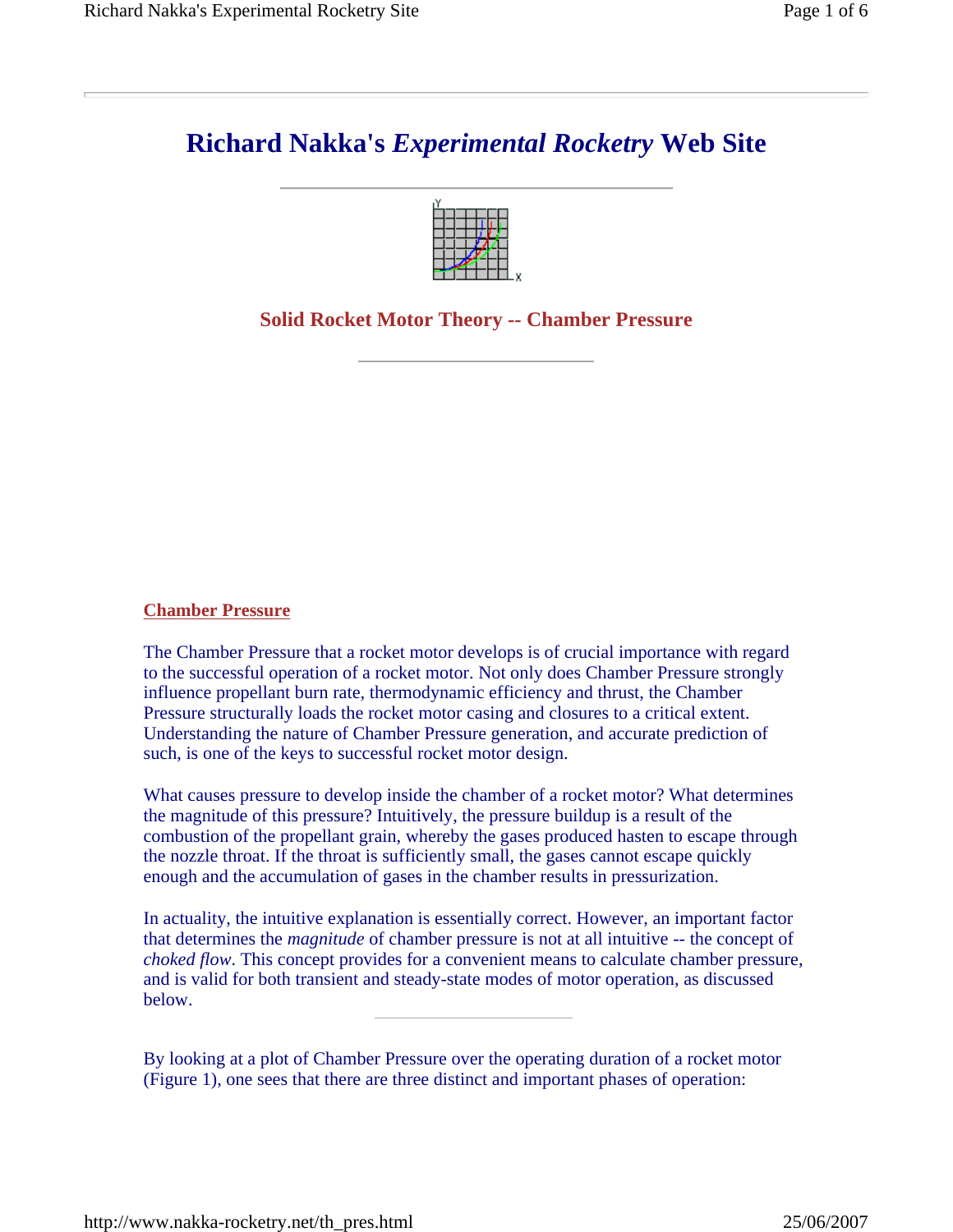

Figure 1 -- Motor chamber pressure

The pressure curve of the rocket motor exhibits *transient* and *steady-state* behaviour. The transient phases are when the pressure varies substantially with time -- during the ignition and *start-up* phase, and following complete (or nearly complete) grain consumption, when the pressure falls down to ambient level during the *tail-off* phase. The variation of chamber pressure during the steady-state burning phase is due mainly to variation of grain geometry (burning surface area) with associated burn rate variation. Other factors may play a role, however, such as nozzle throat erosion and erosive burn rate augmentation.

First of all, the start-up and steady-state pressure phases will be considered. The start-up phase is hypothetically very brief, although in reality, ignition of the complete grain does not occur instantaneously. The actual duration of the start-up phase is strongly dependant upon the effectiveness of the igniter system employed.

The steady-state phase clearly dominates the overall performance of the motor, and as such, constitutes the **design condition**.

In determining the start-up pressure growth, and the steady-state pressure level, it is first noted that the rate of *combustion product generation* is equal to the *rate of consumption of the propellant grain*, given by:

$$
m_{g} = A_{b} \rho_{p} r \qquad \text{equation 1}
$$

where  $\rho_p$  is the propellant density, Ab is the grain burning area, and  $r$  is the propellant burn rate (surface regression rate).

It is important to note that the combustion products may consist of both gaseous and condensed-phase mass. The condensed-phase, which manifests itself as smoke, may be either solid or liquid particles. Only the gaseous products contribute to pressure development. The condensed-phase certainly does, however, contribute to the thrust (overall performance) of the rocket motor, due to its mass and velocity, as shown in equation 1 of the **Thrust Theory** Web page.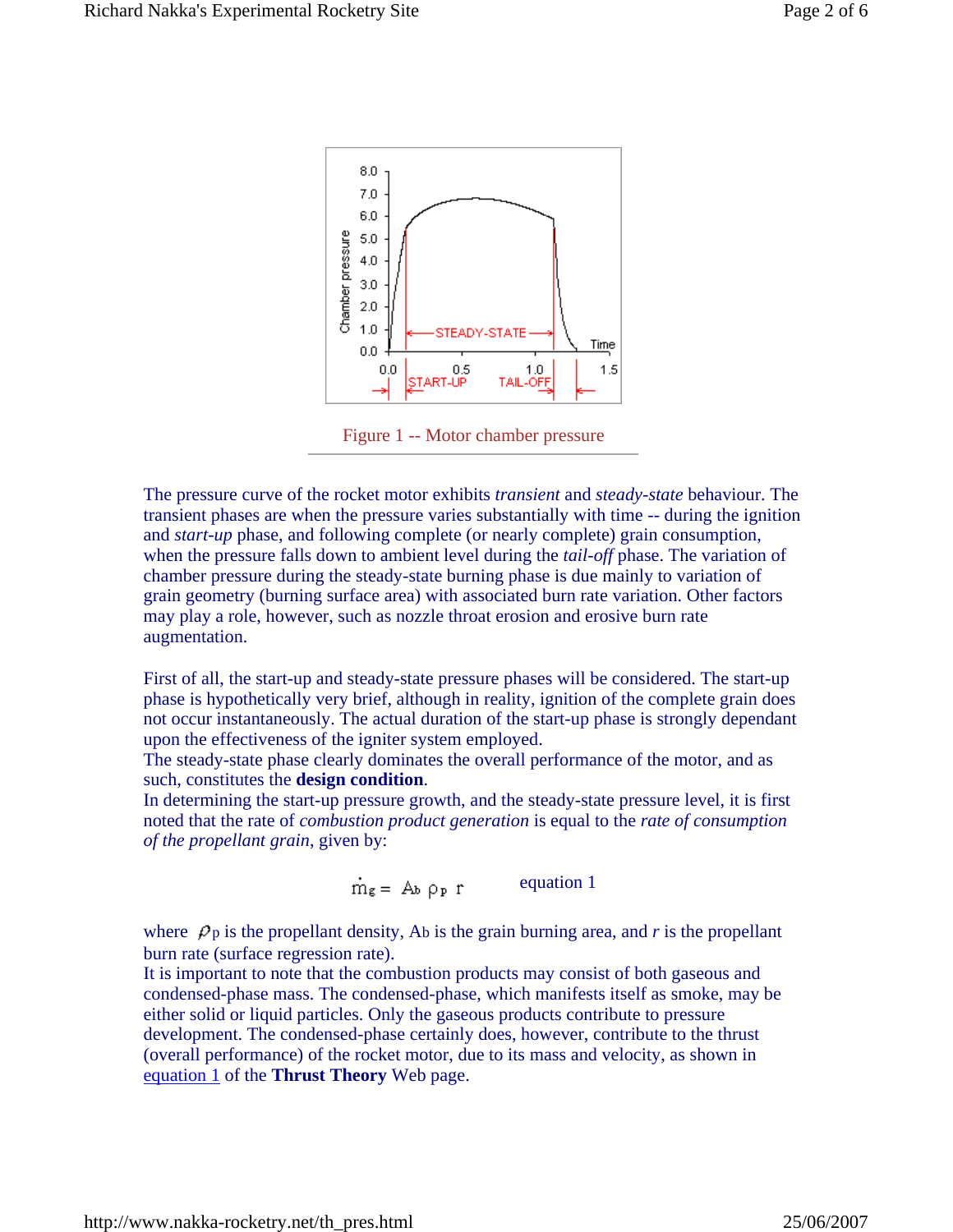The rate at which combustion products are increasingly stored within the combustion chamber is given by:

$$
\frac{dM_s}{dt} = \frac{d}{dt} (\rho_0 v_0) = \rho_0 \frac{dv_0}{dt} + v_0 \frac{d\rho_0}{dt}
$$
equation 2

where  $\rho$ <sub>o</sub> is the instantaneous gas density in the chamber, and  $\nu$ <sub>o</sub> is the instantaneous gas volume (which is equal to the free volume within the chamber).

The change in gas volume with respect to time is equal to the change in volume due to propellant consumption, given by  $d\upsilon_0/dt = Ab r$ . This leads to:

$$
\frac{dM_s}{dt} = \rho_0 A_b r + v_0 \frac{d\rho_0}{dt}
$$
 equation 3

The rate at which combustion products flow through the nozzle throat is limited by the condition of *choked flow*. As described in the **Nozzle Theory** Web Page, the flow achieves sonic (Mach 1) velocity at the narrowest portion of the convergent-divergent nozzle (throat). Flow velocity, at this location, can never exceed the local speed of sound, and is said to be in a *choked* condition. This allows us to determine the rate at which the combustion products flow through the nozzle is given by equation 4: (for derivation, see *Theory Appendix D* )

$$
\dot{m}_n = \ P_o \ A^* \sqrt{\frac{k}{R \ T_o}} \ \bigg( \frac{2}{k+1} \bigg)^\frac{k+1}{2(k-1)} \hspace{1cm} \text{equation 4}
$$

Note that  $R = R'/M$ , where R' is the *universal gas constant*, and M is the *effective molecular weight* of the combustion products. Mass flow rate through the nozzle is seen to be a function of the chamber pressure (which determines the flow density), throat area, and the gas properties (which establish sonic velocity).

The principle of mass conservation requires the balance between *mass generation rate* and the sum of the rates at which *mass storage* in the chamber and *outflow through the nozzle*:

$$
\dot{m}_{\varepsilon} = \frac{dM_{\varepsilon}}{dt} + \dot{m}_{n} \qquad \text{equation 5}
$$

Substituting equations 1 & 3 into equation 5 gives:

$$
A_{b} \rho_{P} r = \rho_{o} A_{b} r + v_{o} \frac{d\rho_{o}}{dt} + \dot{m}_{n}
$$
 equation 6

Propellant burn rate may be expressed in terms of the chamber pressure by the Saint Robert's law (see *Propellant Burn Rate* Web Page):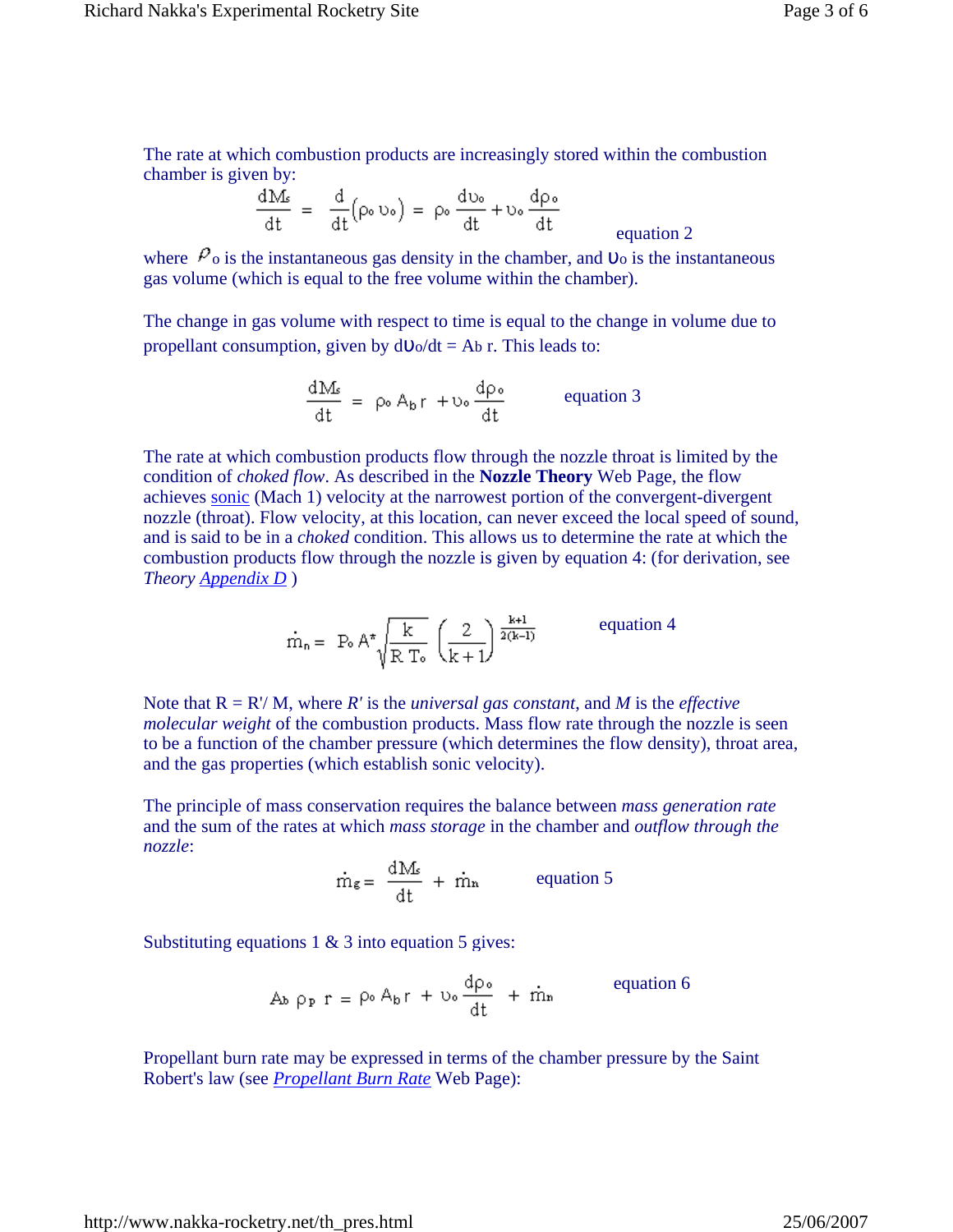$$
r = a Pon
$$
 equation 7

where *a* and *n* are the burn rate coefficient and pressure exponent, respectively. Substituting equations 7 & 4 (mass flowrate through nozzle) into equation 6 leads to the following equation:

$$
A_{b} \rho_{P} a P_{o}^{n} = A_{b} \rho_{o} a P_{o}^{n} + v_{o} \frac{d \rho_{o}}{dt} + P_{o} A^{*} \sqrt{\frac{k}{R T_{o}}} \left(\frac{2}{k+1}\right)^{\frac{k+1}{2(k-1)}} \qquad \text{equation}
$$

From the *ideal gas law*, the density derivative in the above equation may be expressed as:

 $\frac{d\rho_o}{dt} = \frac{1}{R T_o} \frac{dP_o}{dt}$  equation 9

As well, considering that chamber temperature, *To*, is essentially independent of chamber pressure, equation 8 may be re-written as:

$$
\frac{\nu_{o}}{R T_{o}} \frac{dP_{o}}{dt} = A_{b} a P_{o}^{n} (\rho_{p} - \rho_{o}) - P_{o} A * \sqrt{\frac{k}{R T_{o}}} \left(\frac{2}{k+1}\right)^{\frac{k+1}{2(k-1)}} \quad \text{equation 10}
$$

This is a particularly useful equation, as it allows us to determine the rate of change of chamber pressure (dPo/ dt ) during the **transient** *start-up* **phase** of motor operation, where the chamber pressure is rapidly climbing up to the operating steady-state level. Once the steady-state phase is reached, when the outflow of combustion gases is in equilibrium with the production of gases from propellant consumption,  $dP_0/dt = 0$ , and the left-hand side of equation 10 vanishes. The steady-state chamber pressure may then be expressed as:

$$
P_o = \left[\frac{A_b}{A^*} \frac{a \rho_P}{\sqrt{\frac{k}{R T_o} \left(\frac{2}{k+1}\right)^{\frac{k+1}{(k-1)}}}}\right]^{1/1}
$$
 equation 11

Note that the combustion product density term has been dropped, as it is small in comparison to the propellant density.

Equation 11 may be greatly simplified by use of equation 7, letting  $Kn = Ab/A^*$  and by noting that the characteristic exhaust velocity (c-star) is given by: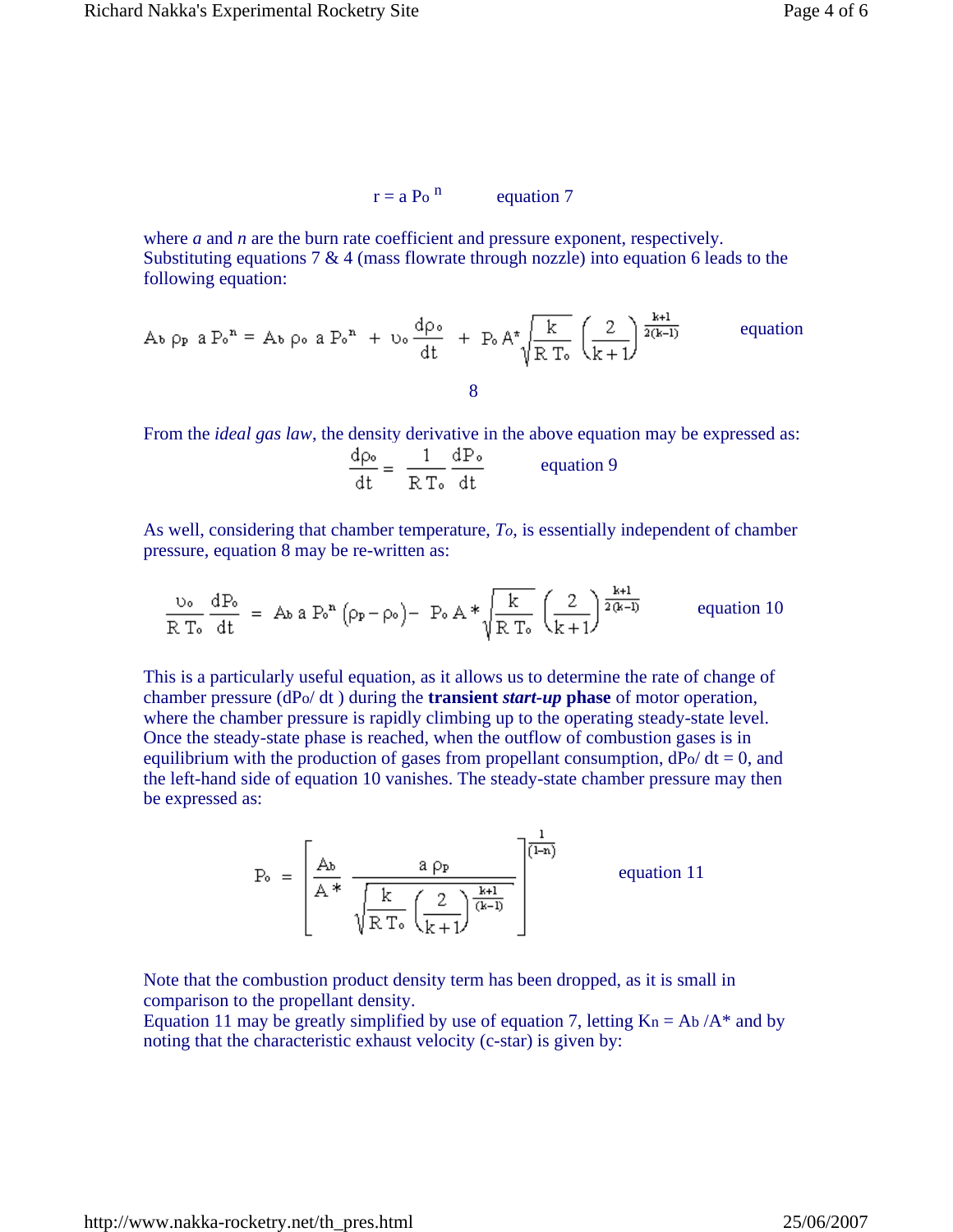$$
c^* = \sqrt{\frac{R\ T\circ}{k\left(\frac{2}{k+1}\right)^{\frac{k+1}{k-1}}}}
$$

This leads to the simplified expression for **steady-state chamber pressure**:

$$
P_o = K_n \rho_p r c^* \qquad \text{equation 12}
$$

where *r* is the burn rate at the chamber pressure, *Po*.

The third and final phase of the pressure curve, the tail-down phase, ideally occurs immediately after the propellant grain has been completely consumed. In actuality, slivers or fragments of propellant grain remain once the bulk of the grain has been consumed. This results in a pressure tail-down that is more gradual than for the ideal case. However, it is impractical to account for this effect, and the tail-down pressure is determined on the assumption that the grain has been fully depleted.

After burnout, when  $Ab = 0$ , equation 10 becomes

$$
\frac{\nu_0}{R T_0} \frac{dP_0}{dt} = - \frac{P_0 A^*}{c^*}
$$
 equation 13

This differential equation may then be solved to express **tail-off chamber pressure** as a function of bleeddown time for choked flow:

$$
P_c = P_{bo} \exp\left(\frac{R T_o A^*}{v_o c^*} t\right) \qquad \text{equation 14}
$$

where Pbo is the chamber pressure at burn-out and *t* is the time from burn-out. The pressure is seen to exhibit exponential decay.

In addition to the consequence of sliver burning during tail-off, *nozzle slagging* will tend to make the pressure decay more gradual than predicted by equation 14. Nozzle slagging is the tendency of condensed-phase (in particular liquid matter) to accumulate around the throat, effectively reducing the diameter. Slagging is more significant during tail-off due to the dropping pressure level and lower exhaust velocity.

An example of steady-state chamber pressure calculation, for the Kappa-DX motor, is provided in Theory Appendix E.

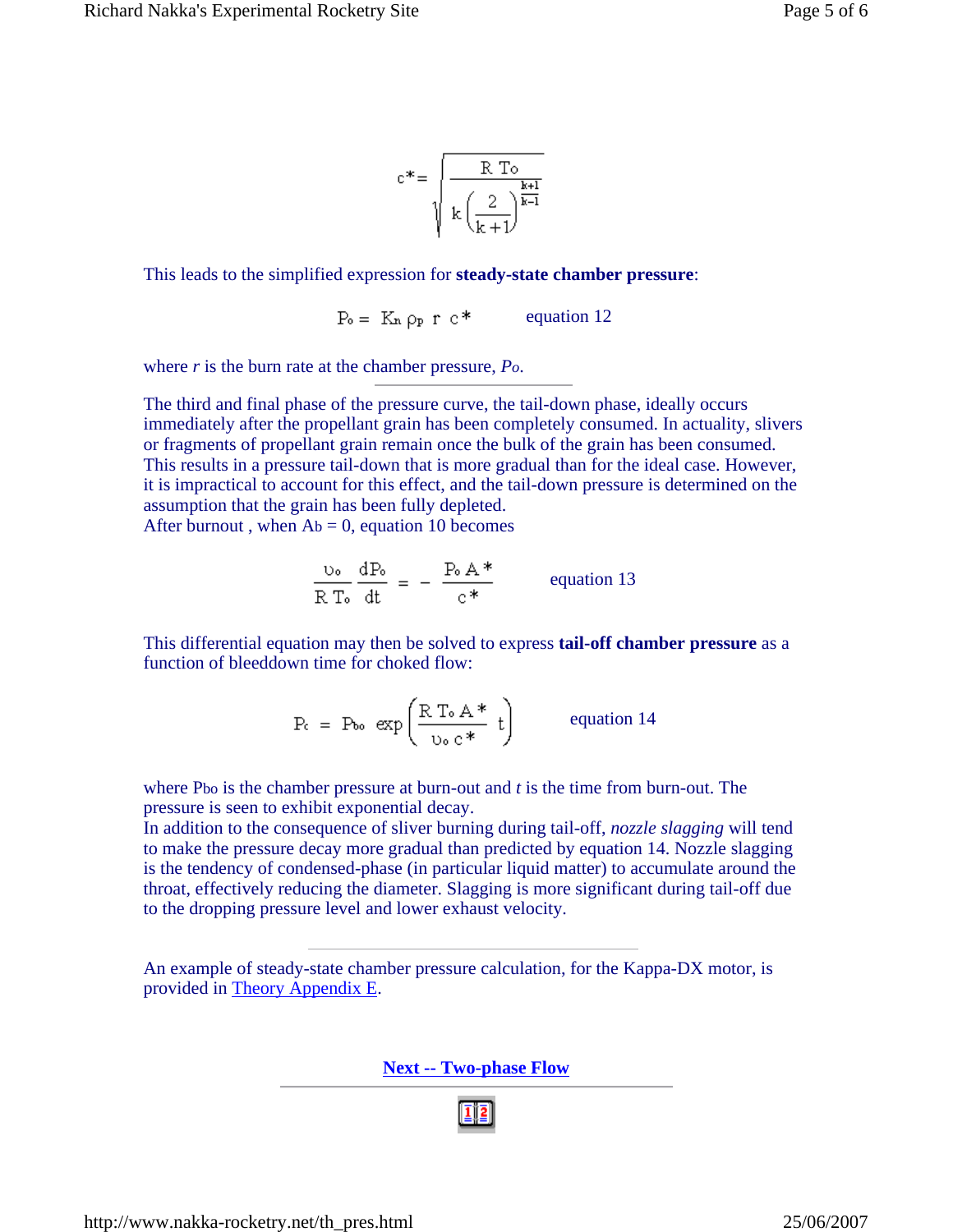

### **Solid Rocket Motor Theory -- Two-phase Flow**

#### **Two-phase Flow**

Most solid rocket propellants produce combustion products that are a mixture of gases and *condensed-phase* particles (either liquid or solid) which is evident as visible *smoke* in the exhaust plume. Those propellants containing metals, such as aluminum or magnesium, generate oxides of the metals as condensed-phase combustion products. Metallic-compound oxidizers, such as potassium nitrate (KN) or potassium perchlorate (KP), generate condensed-phase products of particularly high molecular weight, which is rather undesirable. The KN-Sugar propellants produce a dense white cloud of potassium carbonate smoke. In fact, approximately 44% of the exhaust mass is solid matter!

The occurrence of solids or liquids in the exhaust leads to a reduction in performance for a number of reasons:

- This portion of the combustion mass cannot perform any expansion work and therefore does not contribute to acceleration of the exhaust flow.
- The higher effective molecular weight of these products lowers the Characteristic Velocity (c\*).
- Due to thermal inertia, the heat of the condensed-phase is partly ejected out of the nozzle before transferring this heat to the surrounding gases, and is therefore not converted to kinetic energy. This is known as **particle thermal lag**.
- Likewise due to the relatively large mass of the particles (compared to the gases), these cannot accelerate as rapidly as the surrounding gases, especially in that portion of the nozzle where flow acceleration is extremely high (throat region). Acceleration of the particles depends upon frictional drag in the gasflow, which necessitates a differential velocity.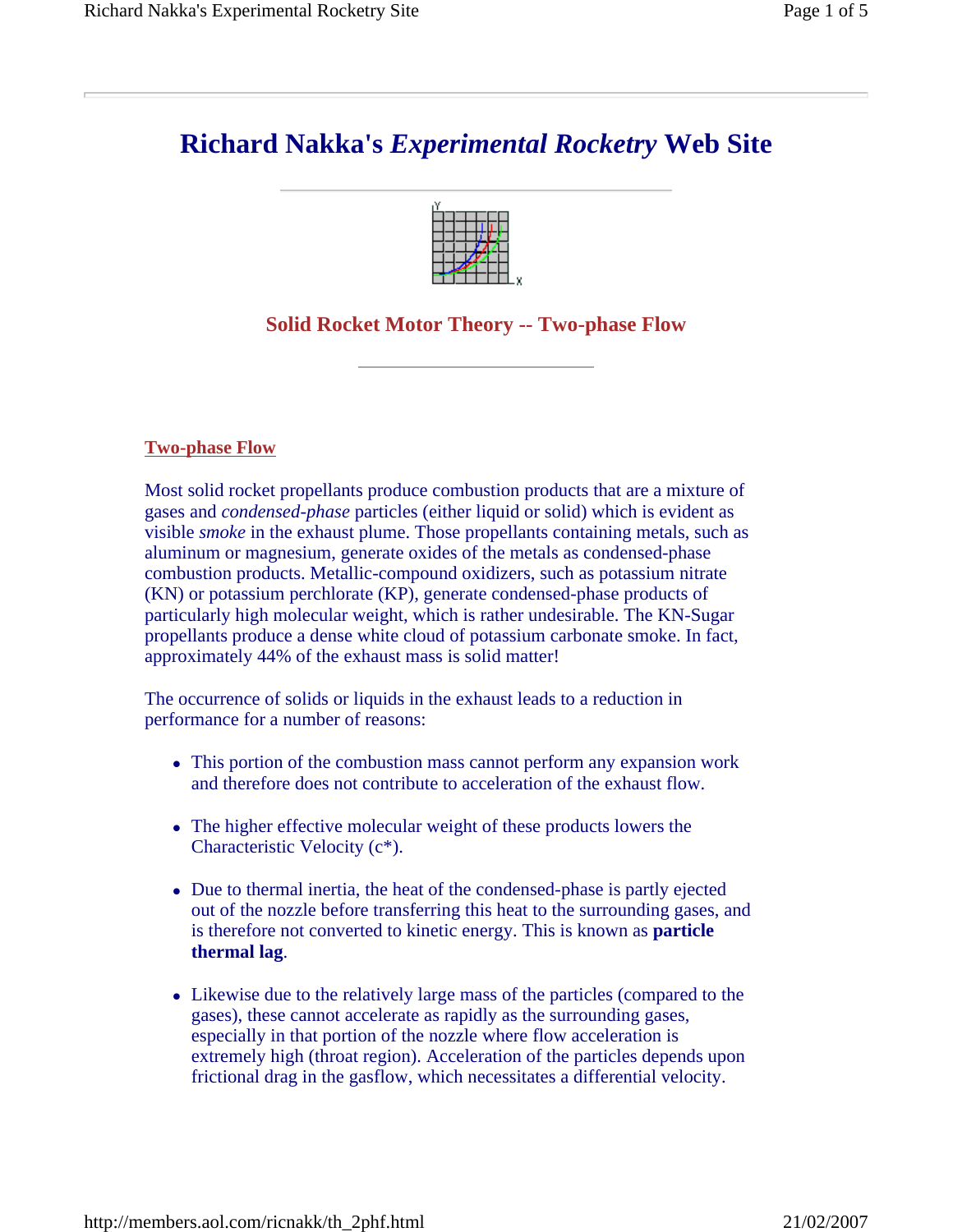The net result is that the condensed-phase particles exit the nozzle at a lower velocity than the gases. This is referred to as **particle velocity lag**.

In terms of the rocket performance parameters, the presence of condensed-phase products is reflected in a reduced Characteristic Velocity, due to the higher effective molecular weight of the gas/particle mixture.

The ideal Thrust Coefficient, Cf, on the other hand, is enhanced with increasing particle fraction, a consequence of a reduced *k* value. However, the delivered Cf suffers significantly, due to thermal lag and velocity lag. This is probably the largest single efficiency loss experienced by a motor with a significant fraction of particles in the exhaust. Such is especially true with a an underexpanded nozzle (e.g. divergent portion undersized). The apparent importance of having a good divergent portion of the nozzle is clear by examining Figure 3, which shows the variation of ideal Thrust Coefficient for flow through the Kappa rocket motor nozzle. The nozzle is designed with a near-ideal expansion ratio of  $Ae/At = 11.4$ , which gives an ideal Thrust Coefficient of 1.69. However, if the nozzle had been truncated at the throat (red dashed line), the coefficient would only be 0.62. The divergence therefore factors up the ideal thrust by a factor of 2.73 ! Of course, the "delivered" values are probably less pronounced than the ideal values. The delivered Thrust Coefficient for this motor is about 1.5. It is not known what the delivered Thrust Coefficient would be for a truncated nozzle, as this configuration has not been tested.



Figure 3 -- Ideal Cf for two-phase flow through Kappa nozzle

Another factor that is important with regard to two-phase flow losses is the *nozzle contour*, especially at the throat region. Figure 4 illustrates the flow acceleration for the Kappa nozzle. The acceleration in the region of the throat (red dashed line) is extremely high, especially just aft, where it is maximum. Most of the particle lag, which is a strong function of acceleration, occurs in this region, thus the importance of designing a nozzle with a well-rounded contour at the throat, without any sharp changes in cross-section.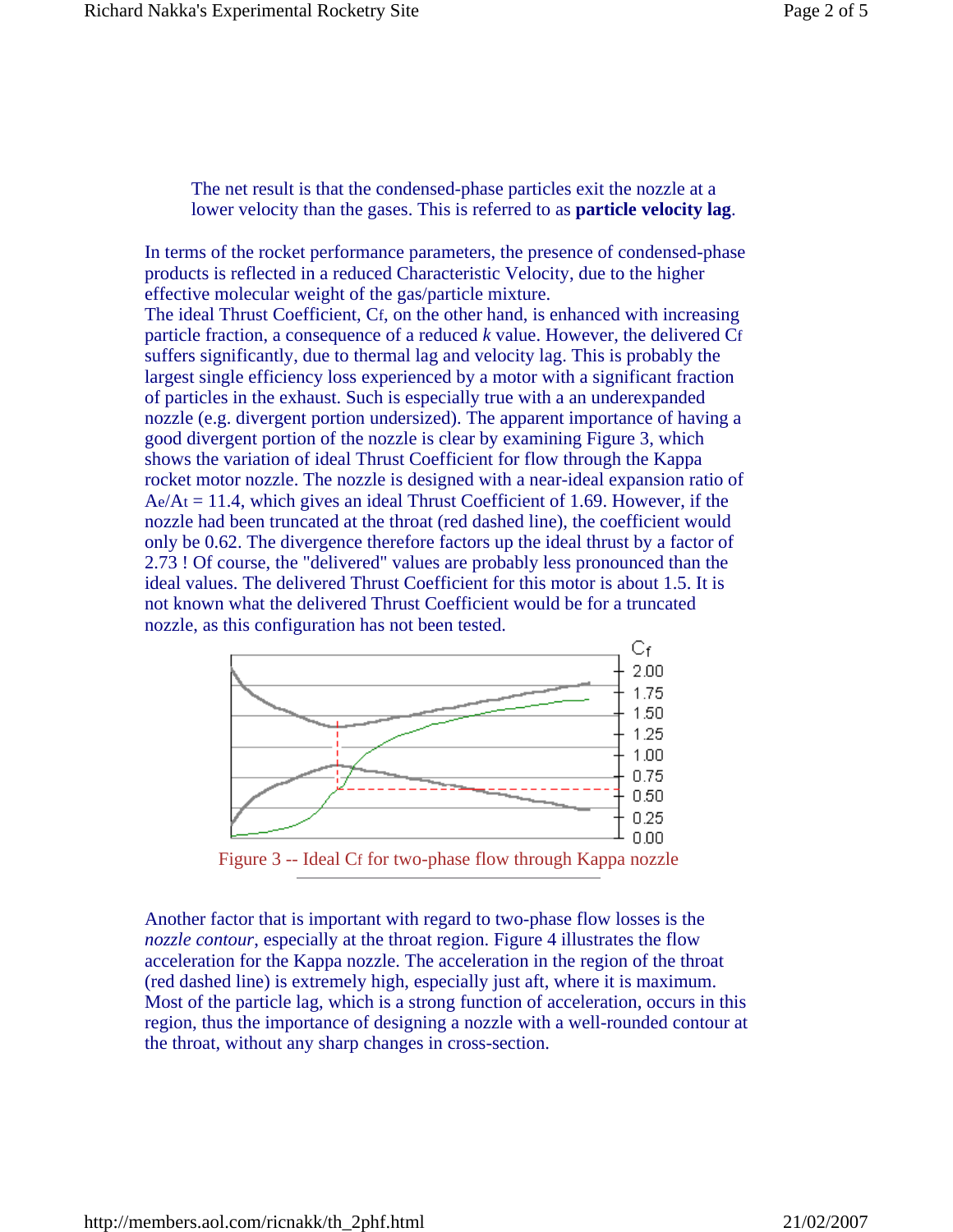

Figure 4 -- Gas/particle acceleration for two-phase flow through Kappa nozzle

The *size of the rocket motor* as well as *condensed-phase particle size* both play an important role with regard to the influence of two-phase flow effects. This is illustrated in Figure 5, which plots the fraction of Characteristic Velocity loss with respect to:

- Motor size (thrust)
- Particle size

Note that the mass fraction of particles in the exhaust for this study was  $X =$ 0.25. For the standard KN-Sugar propellants,  $X = 0.44$ .



Figure 5 -- Influence of motor size and particle size on  $c^*$ *Ref. Dynamics of Two-Phase Flow in Rocket Nozzles, ARS Journal, Dec.1962*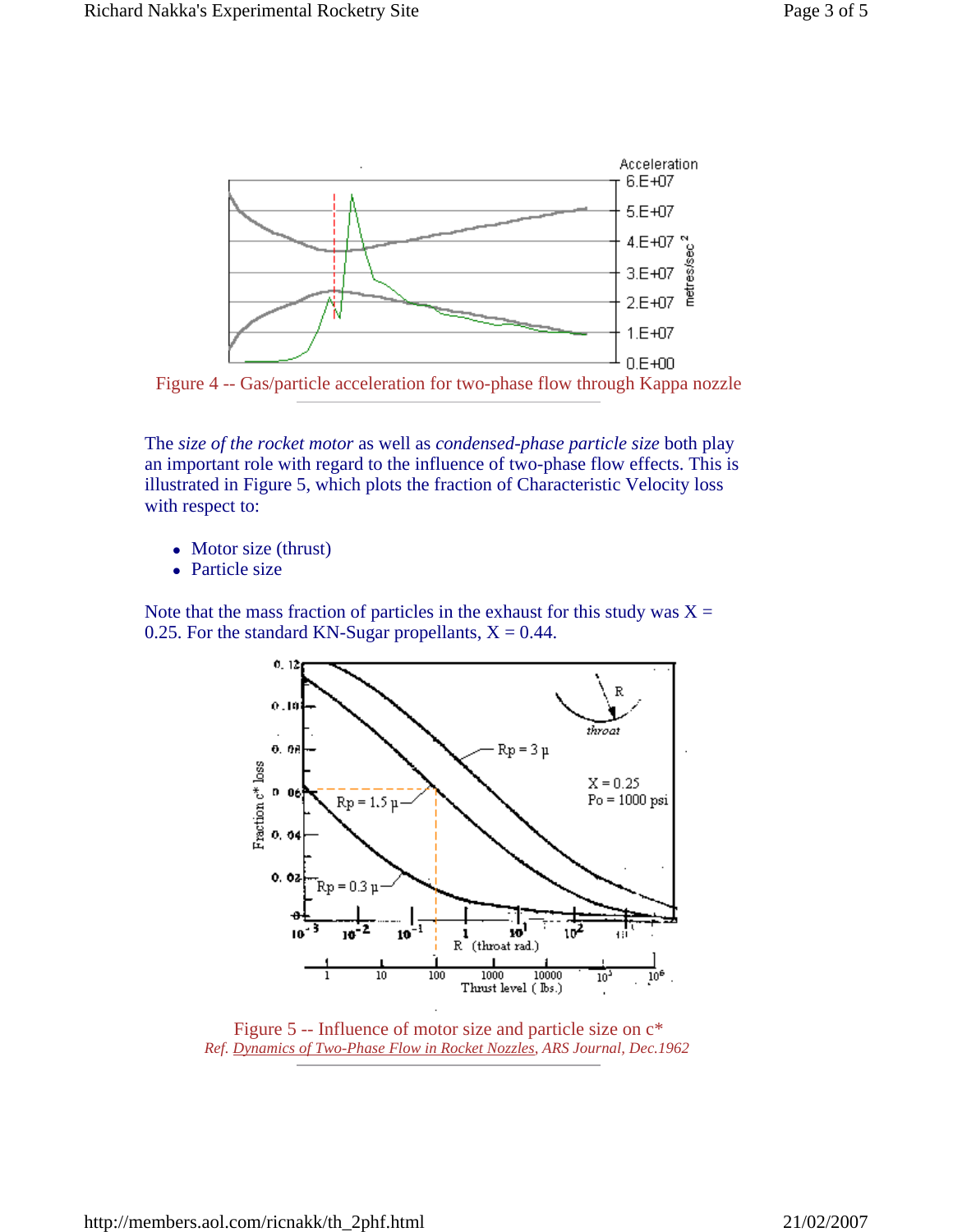For example, for a 100 lb. thrust motor, the motor suffers a 6% loss in Characteristic Velocity if the average particle size is 1.5 micron, as shown by the red dashed line.

It is clear from this plot that for amateur experimental motors, which are typically of 1000 lb. thrust or less, that two-phase flow losses can be significant, but can probably be disregarded for large "professional" motors.

How is two-phase flow taken into account with regard to motor performance calculations, such as those presented in the preceding Theory Pages? I asked myself that very question when I began researching the KN-Sucrose propellant from a theoretical performance aspect, back in 1983 when I began work on my B.Sc. thesis *Solid Propellant Rocket Motor Design and Testing*. All the equations in Sutton and other textbooks seemed to ignore the existence of particles in the exhaust, but I knew that I could not ignore this, not when the propellant exhaust contains 44% solid matter! After much consternation, I eventually managed to find a couple of books, and in particular, ARS Journal articles, that touched on this topic. I ended up re-deriving all the pertinent performance equations from basic principles, then made the necessary modifications to account for the presence of condensed-phase. A key assumption required was that the particles flow at the same velocity as the gas (i.e. no velocity lag), so the modified equations represent an upper limit on performance. The details are too involved to present here, so I will only present the final outcome, which fortunately, is quite simple. As it turns out, the gas-particle mixture behaves like a gas with a modified isentropic exponent, *k*. All the fundamental equations remain the same and are fully applicable to two-phase flow, with the only modifications being:

1. **Molecular Weight**, *M*, must take into account the presence of the condensed-phase by calculating the *effective Molecular Weight*, which is obtained by dividing the system mass by the number of moles of *gas* in the system.

For example, if the system mass is 100 grams and the number of gas moles is 2.3819, then:

$$
M = \frac{100}{2.3819} = 41.98 \text{ g/mole}
$$

2. The modified **isentropic exponent** takes two forms, one for conditions where flow velocity (or actually, acceleration) is low, and the other for conditions of flow with high acceleration. Where flow acceleration is low, such as in the combustion chamber,

$$
\mathbf{k} = \frac{\mathbf{C}\mathbf{p}_{\text{mix}}}{\mathbf{C}\mathbf{p}_{\text{mix}} - \mathbf{R}}
$$
 equation 1

http://members.aol.com/ricnakk/th\_2phf.html 21/02/2007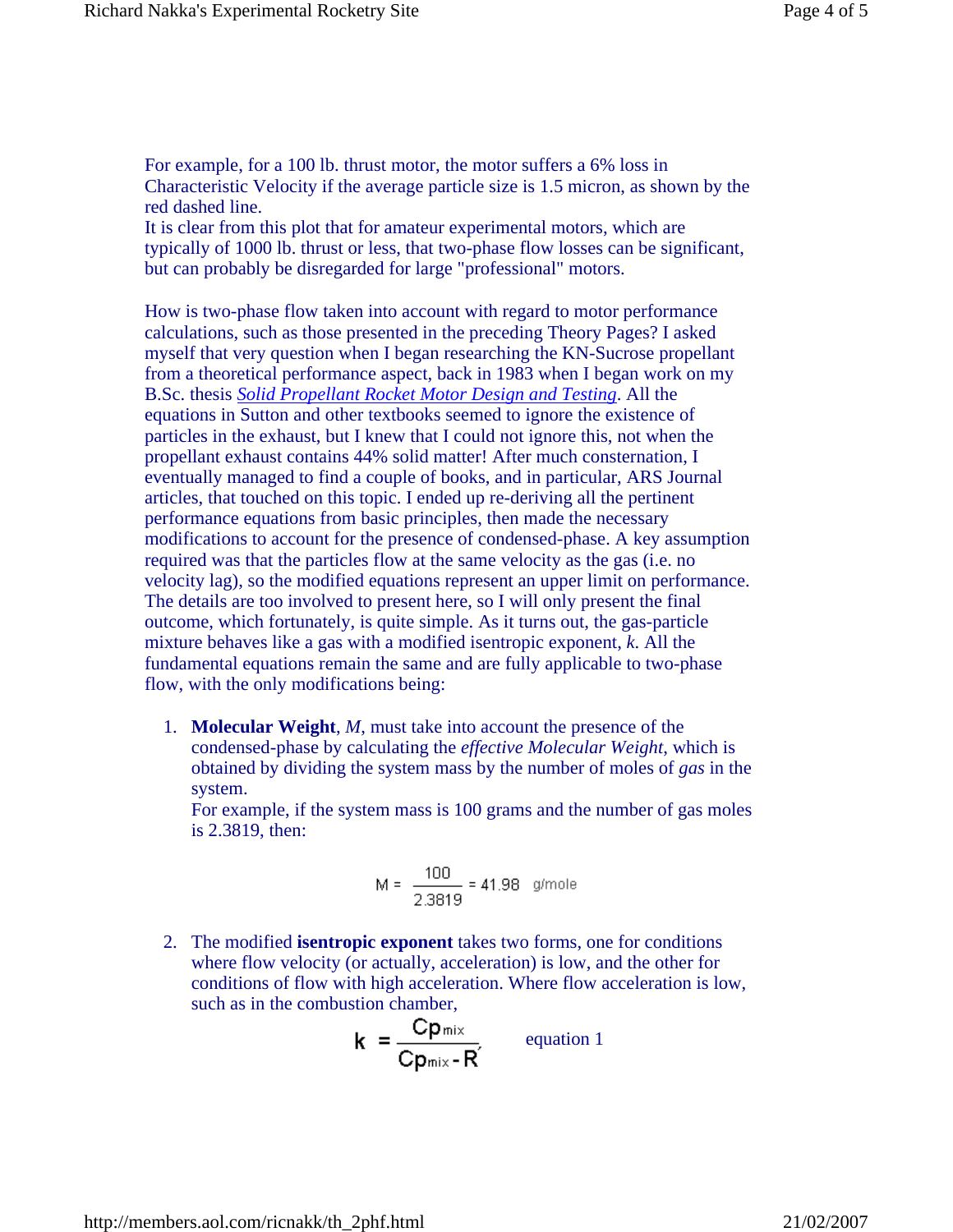where  $C_{P_{mix}}$  is the *effective specific heat of the gas & solid mixture* and  $R'$ is the universal gas constant. The method of calculating  $C_{P_{\text{mix}}}$  is provided in the Technical Notepad Web Page. This is the form of *k* to be used, therefore, when calculating **chamber pressure** and **Characteristic Velocity**.

Where flow velocity and acceleration are high, that is, in the nozzle:

$$
\mathbf{k} = \mathbf{k'} \left[ \frac{1 + \psi \frac{Cs}{Cp_{gas}}}{1 + \mathbf{k'} \psi \frac{Cs}{Cp_{gas}}} \right]
$$
equation 2

where *k'* is the isentropic exponent for the *gas only mixture* ,  $\Psi = X/(1-X)$ , where X is the mass fraction of particles in the exhaust. *Cs* is the specific heat for the solid (or liquid) mixture in the exhaust, and C<sub>Pgas</sub> is the specific heat for the gas only mixture.

The derivation of this form of modified isentropic exponent assumes a frozen flow condition where no thermal or velocity particle lag is assumed to exist, and is based on the momentum and energy equations for steady isentropic flow. Additional details on the calculation of this modified isentropic exponent may be found in the Technical Notepad Web Page and in the ARS Journal article "*Recent Advances in Gas-Particle Nozzle Flows*", R.F. Hoglund, May 1962. This is the form of *k* to be used, therefore, when calculating **Exhaust velocity, Thrust, Thrust Coefficient** and the other nozzle flow parameters.

For those interested in more of the theoretical treatment of two-phase flow, I'd suggest perusing *Solid Propellant Rocket Motor Design and Testing* which is available for downloading in PDF format.

**Next -- Corrections for Actual Motors**



#### **Last updated August 19, 2001**

Back to Theory Index Page Back to Index Page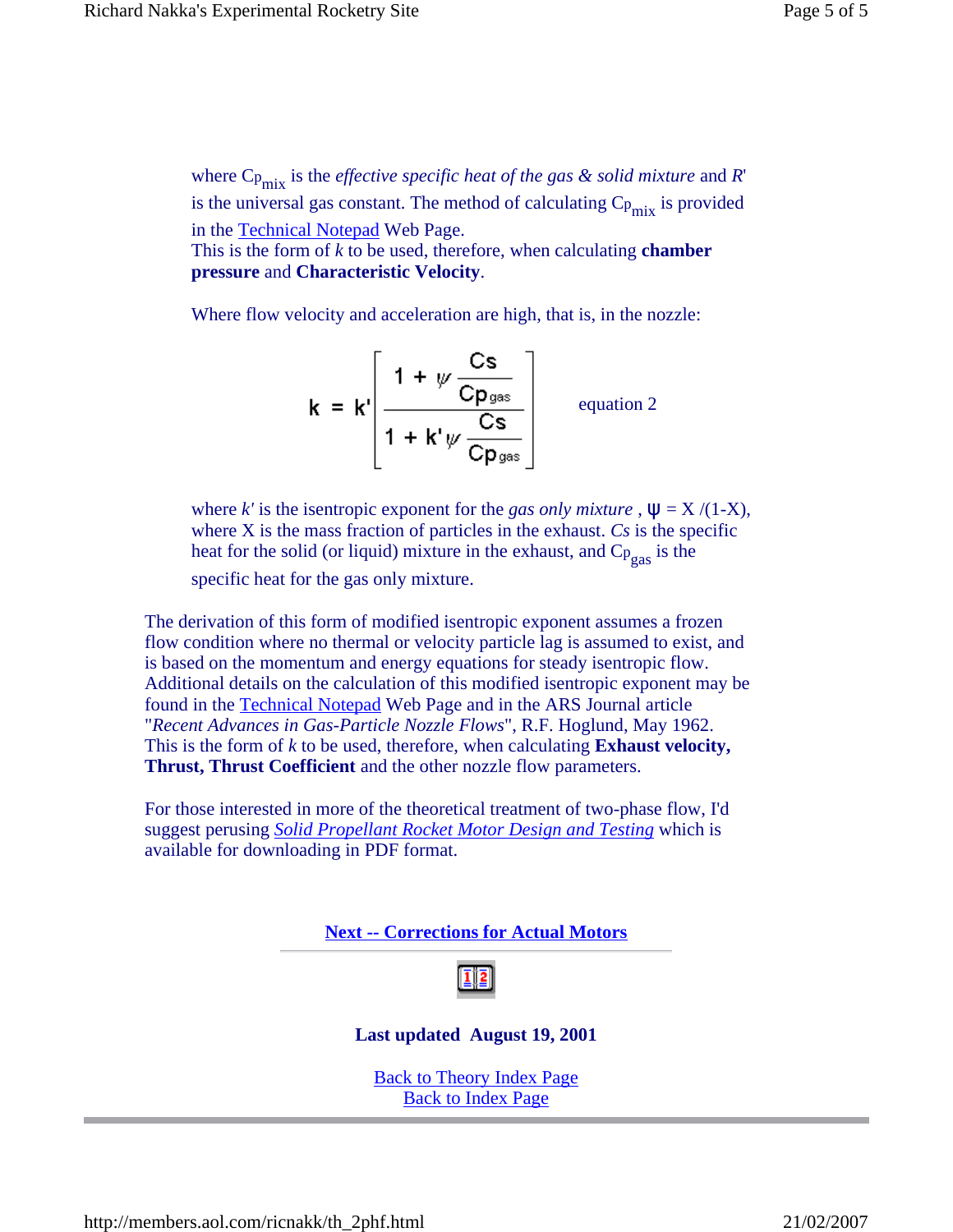

### **Solid Rocket Motor Theory -- Corrections for Actual Rocket Motors**

The preceding Web Pages dealing with solid rocket motor theory consider the analysis of an *ideal rocket*, which of course, does not exist. The ideal rocket represents the maximum performance condition that could be attained if it were not for real-world factors and other approximations that lead to performance reductions in *actual* solid rocket motors. These are accounted for by using various **correction factors** in the design or analysis of a rocket motor.

#### **Chamber Conditions**

Combustion efficiency and heat losses through the chamber wall both tend to produce a lower chamber pressure than predicted by theory. Solid propellant, however, typically has a high combustion efficiency if well mixed and the oxidizer particle size is very fine. A measure of the combustion efficiency of a propellant can be taken by comparing the measured (delivered) value of characteristic velocity (cee-star) to the ideal value:

$$
\eta^* = \frac{\overline{c}^*}{c^*}
$$

The delivered value of cee-star can be obtained from pressure measurements of static test results:

$$
\overline{c}^* = \frac{A_t}{m_P} \int_0^{t_b} P(t) dt
$$

or measured by "closed vessel" combustion of propellant samples. For well-prepared sugar-based propellants, the combustion efficiency has been measured to be between 98 and 99%. To some degree, the combustion efficiency is a function of the motor size. Motors with longer combustion chambers provide more time for the chemical reactions to occur before dispelling through the nozzle.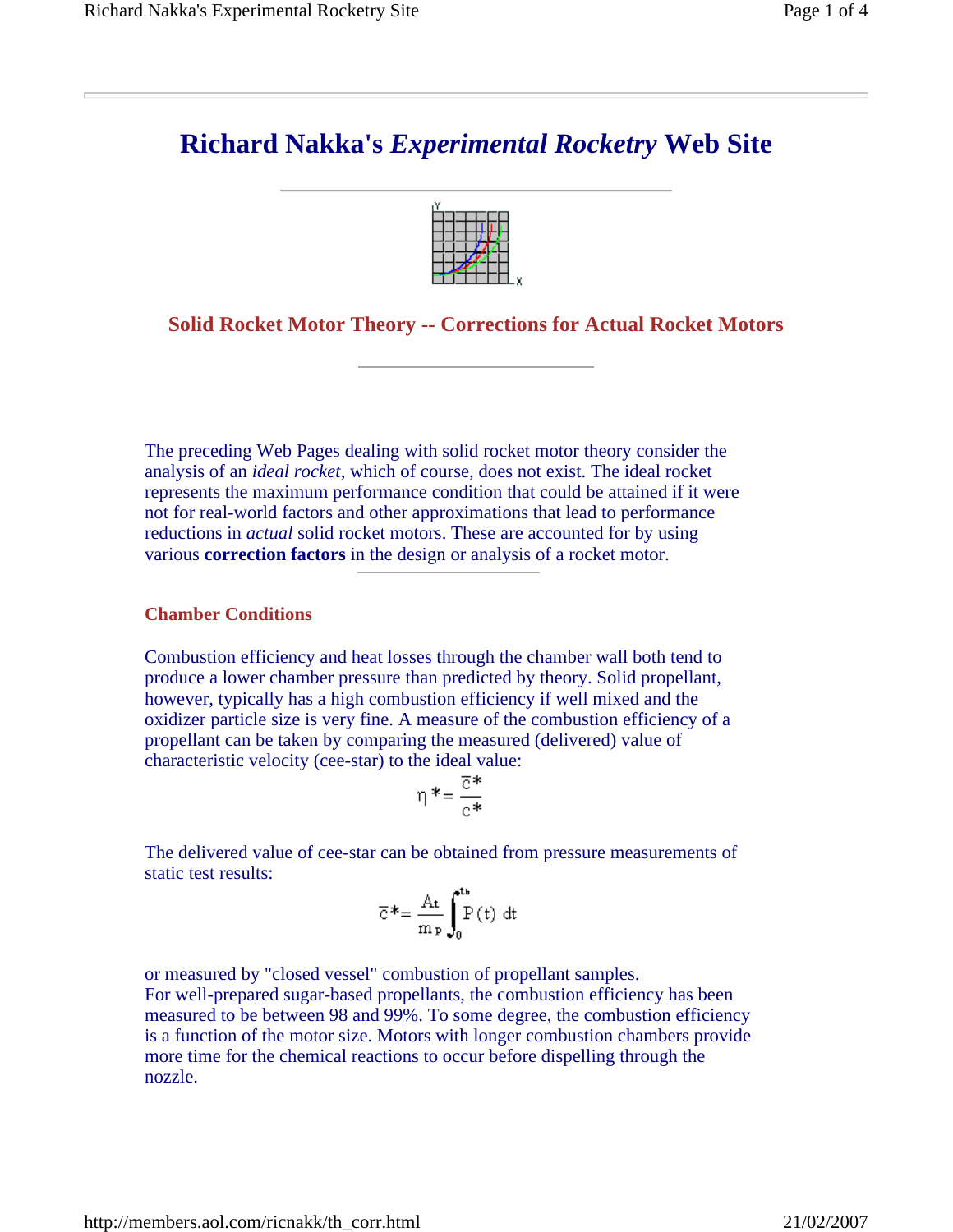Heat loss through (or into) the chamber walls is also dependant upon motor size, as well as casing material and wall thickness. For example, a larger sized motor with a thin-walled steel casing would have much less heat loss than a small motor with relatively thick walled aluminum casing. However, the overall detrimental effect is probably insignificant for both.

The chamber pressure has a pronounced effect upon the propellant specific impulse, particularly at the lower pressure regime, as shown in the figure below:



As amateur experimental rocket motors typically have short burn times, a significant portion of the total impulse may result from the pressure *start-up* or *tail-off* phases of the burn, when the chamber pressure is well below the steadystate operating pressure level. As a result, the total *delivered* specific impulse suffers. This is one reason why delivered specific impulse can be lower than ideal, which is based on constant steady-state pressure (usually referenced at 1000 psi). The extent of loss, designated  $\zeta_p$ , is highly dependant upon the motor burn time and pressure-time profile, but may be 5% or greater. Thus a typical pressure correction factor would be  $\zeta_p = 0.95$ .

#### **Nozzle Corrections**

The flow through a real nozzle differs from that of an ideal nozzle because of frictional effects, heat transfer (particularly at the throat), imperfect gases and incomplete combustion, non-axial flow, nonuniformity of the fluid, and particle velocity and thermal lag.

*Conical* nozzles are used almost exclusively for amateur motors, due to the relative simplicity in manufacturing such a nozzle. In nozzle theory, flow is assumed to be one-dimensional (axial). In a conical nozzle, the flow is twodimensional, with the extent of the non-axial velocity dependant upon the divergence cone half-angle,  $\alpha$ . The correction factor for non-axial flow is given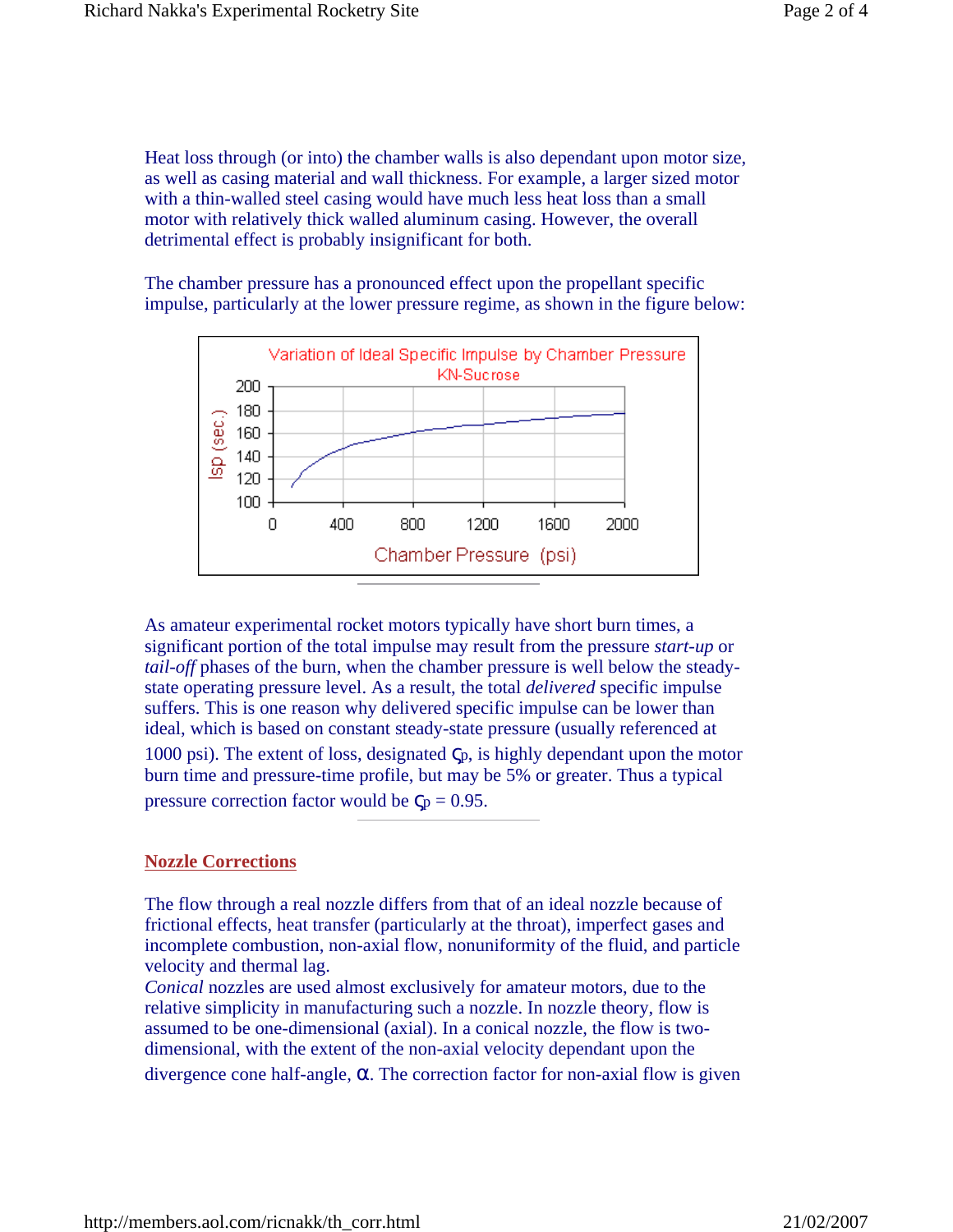by:

$$
\lambda = \frac{1}{2} (1 + \cos \alpha)
$$

This loss is usually quite small, with typical values being  $\lambda = 0.99$  for a 12 degree half-angle and  $\lambda = 0.97$  for a 20 degree half-angle.

The *discharge correction factor* is used to express how well the nozzle design permits the mass flow rate through the throat to approach the theoretical rate, and is given by the ratio of delivered mass flow rate to ideal mass flow rate:

$$
\varsigma_{d}=\frac{\overline{\hat{m}}\text{*}}{\hat{m} \text{*}}
$$

The most significant design parameter which determines the discharge factor is the contour at the entrance region of the throat. A well rounded contour tends to maximize the actual flow rate. For propellants that have a significant fraction of particles in the exhaust, good contouring minimizes acceleration of the flow at the entrance, thus minimizing the two-phase flow loss associated with particle velocity lag.

Certain factors tend to *increase* the actual mass flow rate in comparison to the idealized mass flow rate. These factors include

- heat transfer of the fluid to the nozzle walls, tending to decrease the flow temperature, increasing the density.
- the specific heat ratio and other gas properties change through the nozzle in such a way as to increase the discharge factor.

Consequently, for a rocket motor that has no condensed-phase products in the exhaust, the discharge correction factor may be close to unity. However, for a rocket motor that utilizes a propellant with a large fraction of condensed-phase products (such as the KN-Sugar), the losses can be quite significant, even with a well contoured nozzle entrance. The value of the discharge correction factor would typically be  $\zeta_d = 0.90$  for this propellant with a well designed nozzle with smooth flow surfaces and minimal heat loss.

#### **Corrections for Specific Impulse**

The Ideal Specific Impulse must be corrected to obtain the Delivered Specific Impulse of an actual rocket motor, by applying the correction factors discussed above: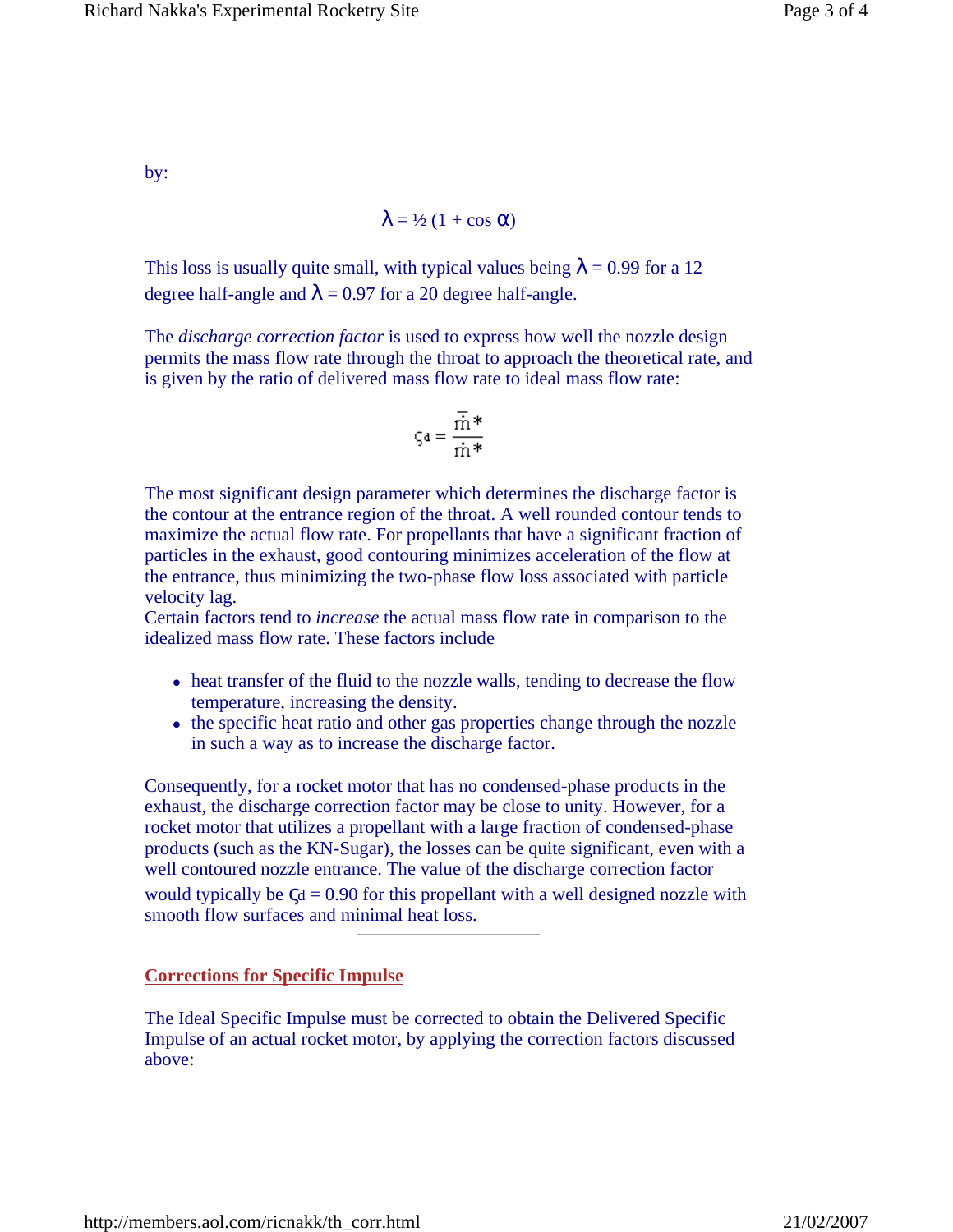$$
\overline{I}_\text{sp} = \eta^* \, \varsigma_\text{P} \, \varsigma_\text{d} \, \lambda \, I_\text{sp}
$$

As an example, the Kappa-DX rocket motor, powered by the KN/Dextrose propellant, has the following correction factors:

- Combustion efficiency correction factor  $\eta$ <sup>\*</sup> = 0.98
- Chamber pressure correction factor  $\varsigma_p = 0.95$  (estimated)
- Nozzle discharge correction factor  $\zeta d = 0.91$  (estimated)
- Nozzle divergence correction factor  $\lambda = 0.99$

As the Ideal Specific Impulse is  $Isp = 164$  sec. ( $@1000$  psi), the Delivered Specific Impulse is given by:<br> $I_{\mathcal{P}} = (0.98) (0.95) (0.91) (0.99) 164 = 138$  sec.

#### **Next -- GUIPEP : Propellant Performance Software**

#### **Last updated August 19, 2001**

Back to Theory Index Page Back to Index Page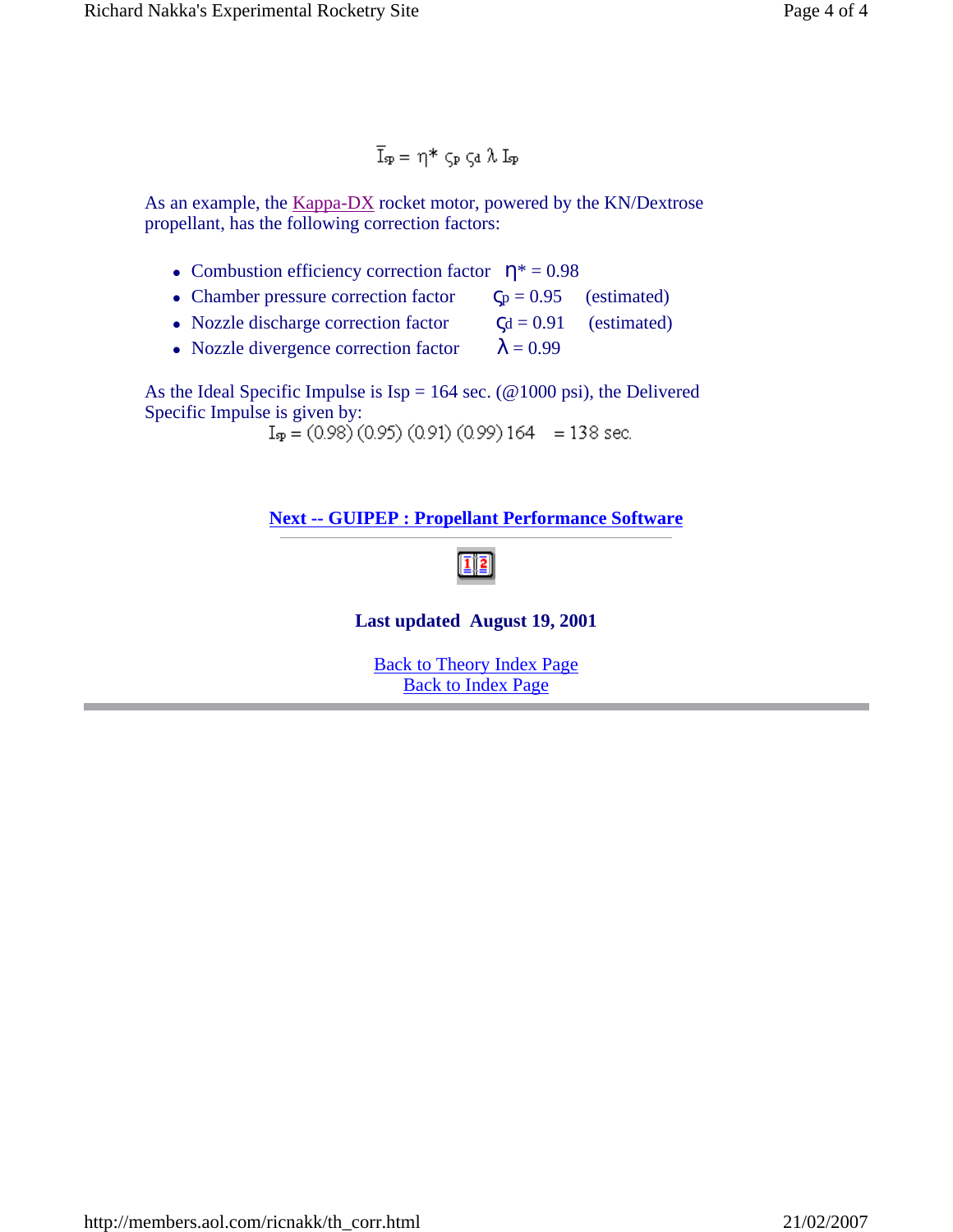

#### **Solid Rocket Motor Theory -- GUIPEP**

| • Introduction         |
|------------------------|
| • Analysis Assumptions |
| • Using GUIPEP         |
|                        |

- **GUIPEP Output**
- Comparison of Performance Equations to GUIPEP
- Limitations of GUIPEP

#### **Introduction**

This Web Page is intended to serve as an introduction to the **GUIPEP** software, which is basically PROPEP software (PC version of the Propellant Evaluation Program) with a Graphical User Interface (GUI) added to greatly simplify usage of the program. This highly useful thermochemical software allows the user to evaluate the theoretical performance of a solid (or liquid) rocket propellant. As such, it is particularly useful for checking the viability of possible propellant formulations. As well, it allows the user to quickly determine the most effective ratios of ingredients to achieve desired performance, from a theoretical perspective.

GUIPEP is primarily a *chemical equilibrium* solver, that is, it balances the chemical equations relating the propellant reactants and products by a method known as "minimization of Gibbs free energy". The ingredients (reactants) defining the propellant are transformed adiabatically and irreversibly to reactions product constituents in the amounts fixed by equilibrium relations, chamber pressure, and mass balance at a reaction temperature fixed by the available energy of reaction. The resulting set of products provides the basis for computation of thermodynamic properties from which performance parameters are determined by an iterative process to account for changing product properties and composition.

Input is simply a list of propellant ingredients (and the mass of each), as well as chamber pressure and nozzle exit pressure. Solver output includes combustion temperature, isentropic exponent, molecular weight of products, exhaust temperature and composition, specific impulse, and ideal expansion ratio. Note that burn rate parameters are *not* evaluated, as burn rate is a complex phenomenon that involves many other physical processes besides combustion, such as heat and mass transfer between the reaction flame and propellant burning surface.

Another similar thermochemical program is CET (Chemical Equilibrium with Transport Properties, NASA TM4557), but as far as I know, no GUI is available for this software. As such, it is cumbersome to use. The predictions are nearly identical to those of GUIPEP, based on my limited experience with using this program.

#### **Analysis Assumptions**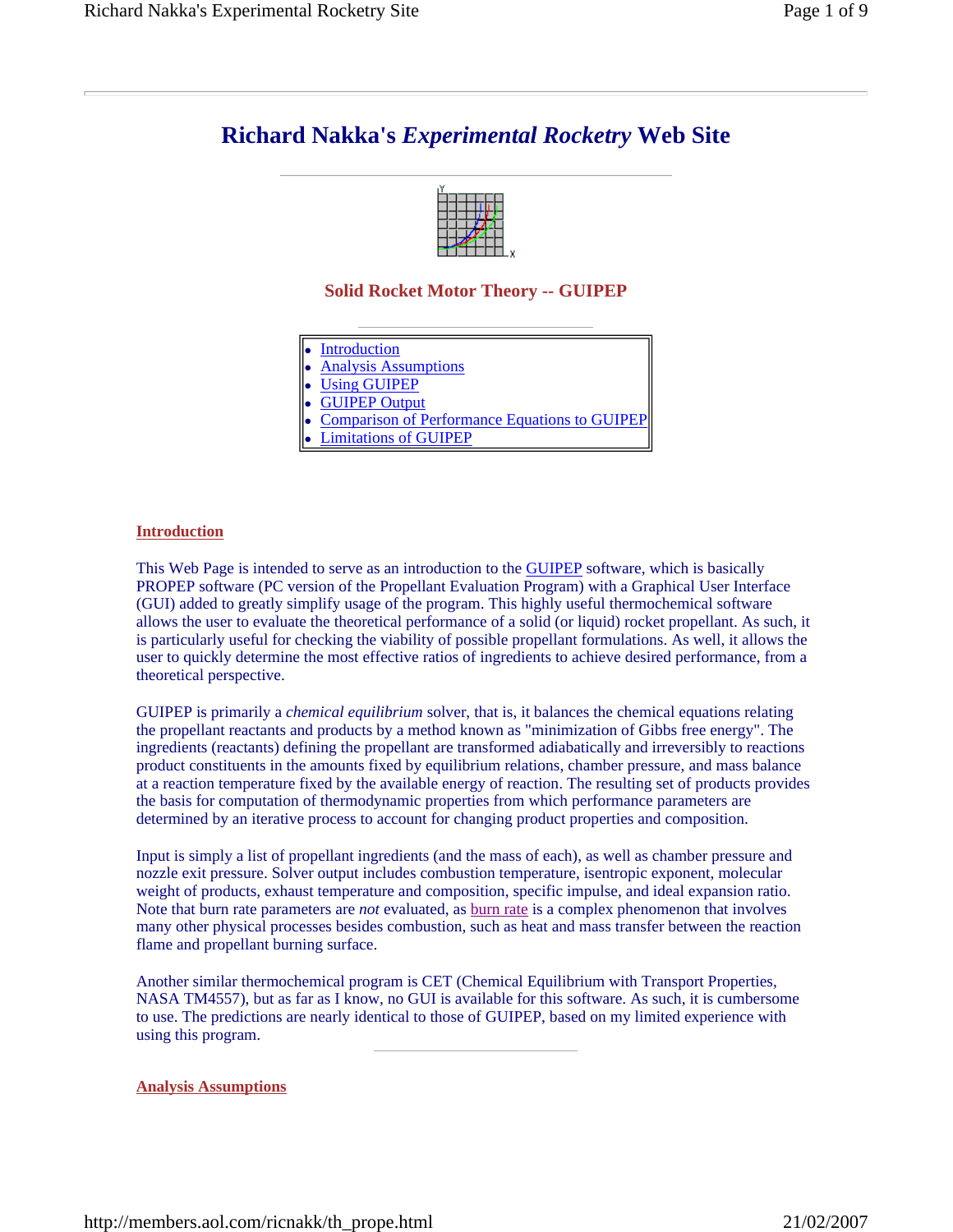The basic assumptions employed by the solver are much as described in the Basic Assumptions Theory Web Page:

- One dimensional flow with regard to the continuity, energy and momentum equations
- Zero flow velocity at the nozzle inlet
- Complete and adiabatic combustion
- Isentropic expansion in the nozzle
- Homogeneous mixing of the reactants and products
- Ideal-gas law applies
- Zero temperature lag and velocity lag of the condensed-phase products

#### **Using GUIPEP**

GUIPEP is very easy to use. Up to 10 propellant ingredients are chosen from the drop-down boxes, and the mass (in grams) is entered. Total mass need not add up to 100 grams, but this is the most convenient way to enter the data, as the mass then represents the *percentage* of that particular constituent. To eliminate any unwanted ingredient, zero is entered as the mass.

A **Title** of the run is then entered, and may be up to 10 characters in length.

The **Operating Conditions** are usually left as the default values, unless there is some particular reason to modify them:

- Temperature of ingredients  $= 298 \text{ K}$  (which is room temperature, 25C.)
- Chamber pressure = 1000 psi (which is the reference pressure at which Isp is quoted).
- Exhaust pressure  $= 14.7$  psi (which is one atmosphere, the condition of ideal expansion at sea level).

As far as **Options** are concerned, none need be chosen for basic propellant evaluation. However, if the nozzle design is being studied, check the *Boost Velocities and Nozzle Design* box.

The final step is to run the program by selecting *Run*, then *Single Run*. A DOS box then appears to allow execution of the program, which is initiated by hitting the *Enter* key. MS Notepad then appears, in which the output is displayed.

A screen-shot of an example GUIPEP input screen is shown below: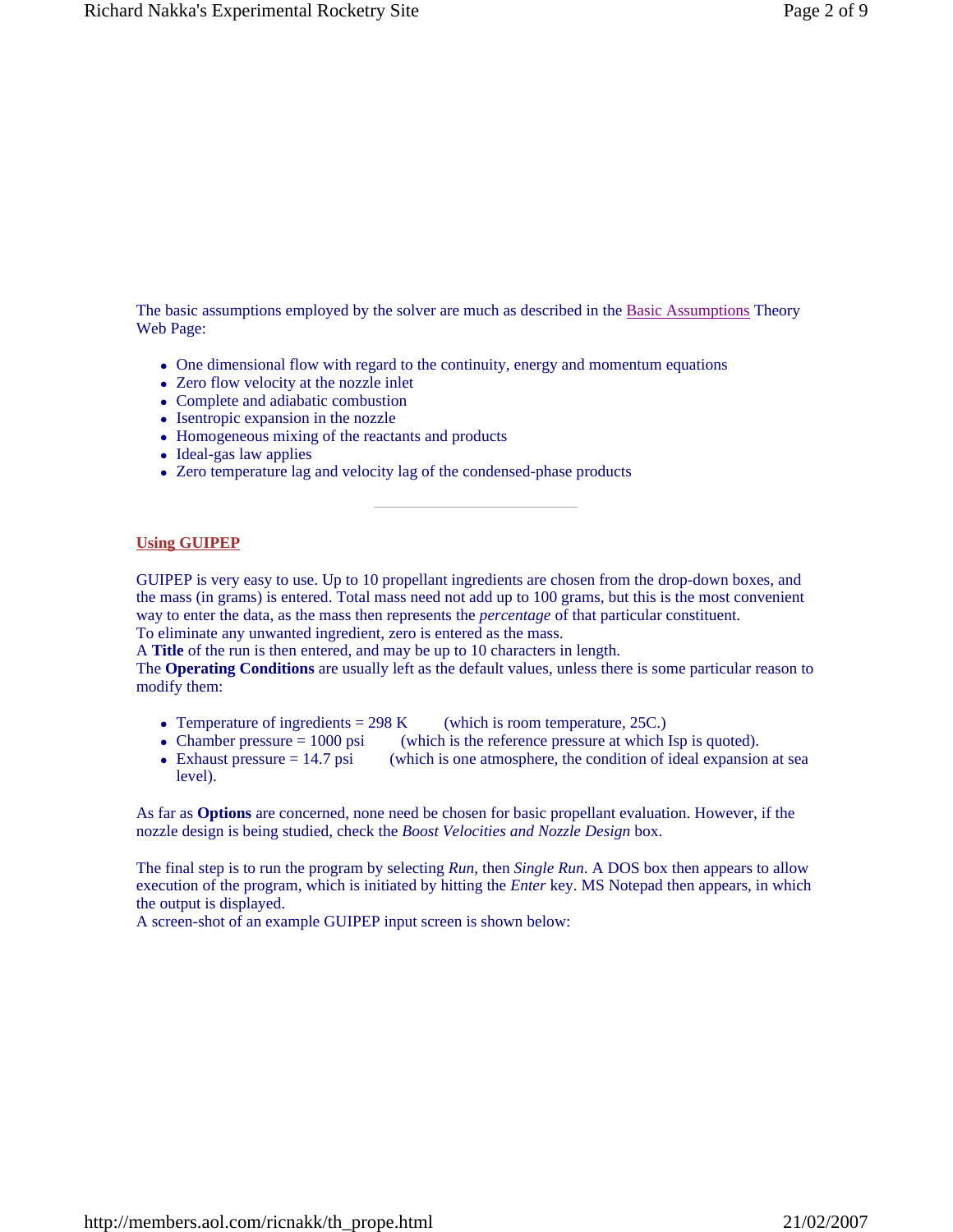| <b>GUIPEP- GUI to PROPEP: UNTITLED</b><br>File<br>Run Help                                                                                                                                                                                                                                         |                                                                                                                                                                                                                                                                                                                                                                                                                          |
|----------------------------------------------------------------------------------------------------------------------------------------------------------------------------------------------------------------------------------------------------------------------------------------------------|--------------------------------------------------------------------------------------------------------------------------------------------------------------------------------------------------------------------------------------------------------------------------------------------------------------------------------------------------------------------------------------------------------------------------|
| Ingredients:<br>Weight (gm)<br>Description:<br>65<br><b>POTASSIUM NITRATE</b><br>34<br><b>DEXTROSE (GLUCOSE)</b><br><b>IRON OXIDE</b><br>$\overline{\phantom{a}}$<br>In<br>١o<br>١O<br>$\overline{\phantom{a}}$<br>n<br>10<br>١o<br>10<br>$\overline{\phantom{a}}$<br>Total weight (grams): 100.00 | Title:<br>KN-DX-IO<br><b>Operating Conditions:</b><br>Temp. of Ingredients (K):<br> 298 <br>Chamber pressure (PSI):<br>1000<br>Exhaust pressure (PSI):  14.7<br>Options:<br>$\Box$ Delete exit calculations<br>Include ionic species in calculations<br><b>Boost velocities and nozzle design</b><br>Pressures in atmospheres<br>More species precision<br>List combustion species considered<br>Fix chamber temperature |

#### **GUIPEP Output**

The initial portion of the output is a basically an echo of the complete input data, as shown below:

File Edit Search Help  $H$  KN-DX-IO Run using June 1988 Version of PEP, 11 Aug 2001 at 9:14:10.68 pm Case 1 of 1 **CODE** WEIGHT  $D-H$ **DENS** COMPOSITION  $1N$ **821 POTASSIUM NITRATE** 0.07670 - 30 65.000  $-1169$ **1K**  $12H$ 1093 DEXTROSE (GLUCOSE) 34.000  $-1689$ 0.05670 60 60 541 IRON OXIDE 1.000  $-1230$ 0.18400 30 2FE THE PROPELLANT DENSITY IS 0.06884 LB/CU-IN OR 1.9056 GM/CC THE TOTAL PROPELLANT WEIGHT IS 100.0000 GRAMS NUMBER OF GRAM ATOMS OF EACH ELEMENT PRESENT IN INGREDIENTS 2.264628 H 1.132314 0 0.642877 N 3.079730 0 0.012523 FE 0.642877 K

Some of the input data is automatically pulled from the *pepcoded.daf* file, which is a text file that contains the following ingredient data:

- Ingredient name
- Chemical formula
- "Heat of formation" (which is actually delta enthalpy of formation), in calories/gram
- Mass density, in pounds/cubic inch

This data is reflected in the above output, where D-H is the "delta heat of formation", DENS is the constituent density, and COMPOSITION is the chemical formula. Resulting propellant ideal density is also given, and is computed according to the following equation: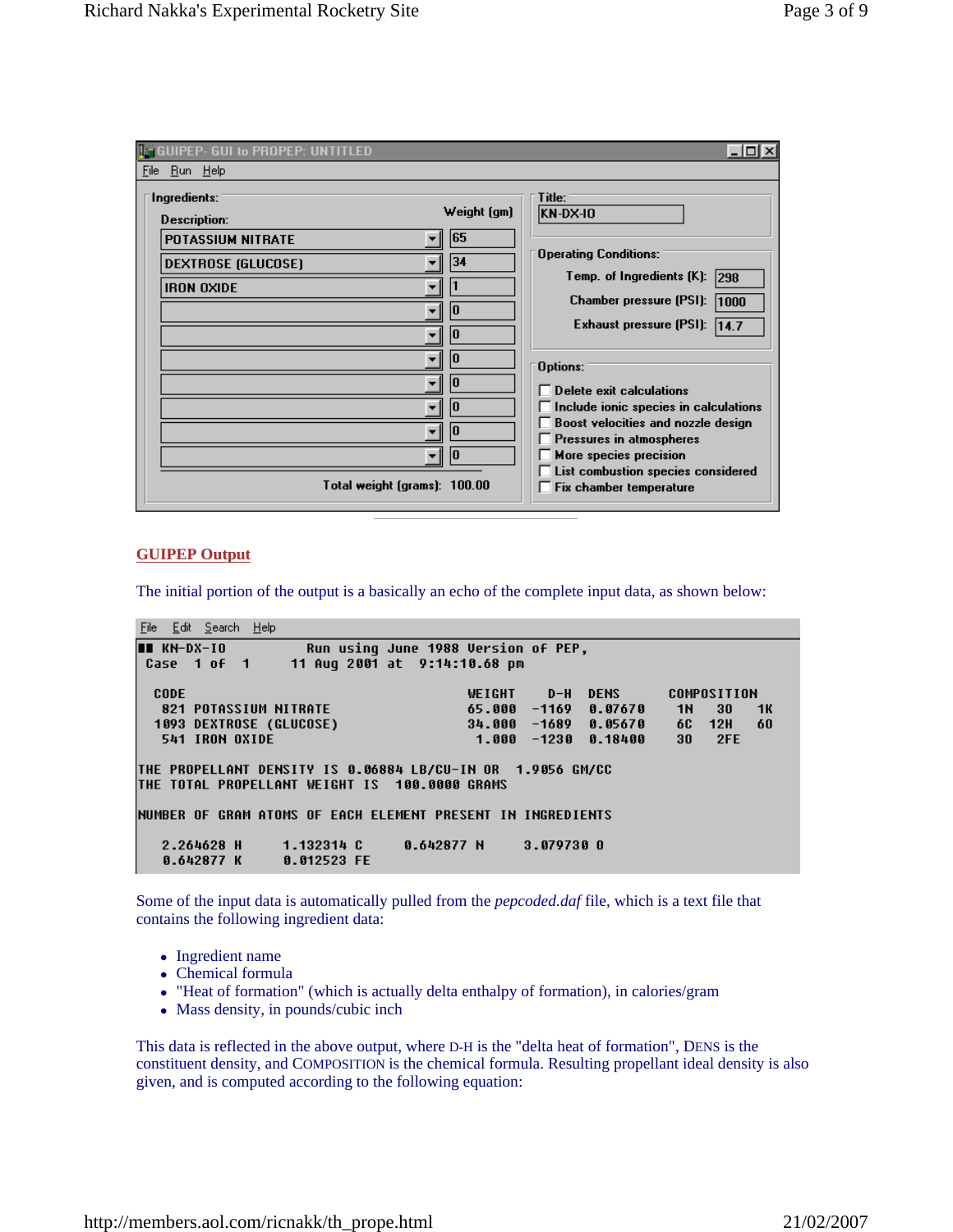$$
\rho_{\rm p} = \frac{1}{\frac{f_{\rm a}}{\rho_{\rm a} + \frac{f_{\rm b}}{\rho_{\rm b} + \frac{f_{\rm c}}{\rho_{\rm c}} + \dots}}}
$$
 equation 1

as detailed in the **Propellant Grain Theory** Web Page. e.g. DENS =  $1/(0.65/0.0767 + 0.34/0.0567 + 0.01/0.184) = 0.06884 \text{ lb/in}^3$ .

The number of gram-atoms of each element present in the ingredients is then listed. Basically, this indicates how many relative *atoms* of each element are present in the cauldron of ingredients that are combined to form the products of combustion. Although this is key information for the solver, for the user it serves no particular purpose. For reference, this is calculated as the mass to molecular weight ratio for a particular ingredient, multiplied by the mole number for a particular element, summed for each ingredient.

The next portion of the output presents the **combustion chamber conditions**, as shown below:

\*\*\*\*\*\*\*\*\*\*\*\*\*\*\*\*\*\*\*\*\*\*\*\*\*\*\*\*CHAMBER RESULTS FOLLOW \*\*\*\*\*\*\*\*\*\*\*\*\*\*\*\*\*\*\*\*\*\*\*\*\*\*\*\*\*  $T(K)$   $T(F)$ P(ATM) **P(PSI) ENTHALPY ENTROPY** CP/CU **GAS** RT/U 1733. 2659.  $68.02$  1000.00 -134.64 163.44 1.1280 2.297 29.614 SPECIFIC HEAT (MOLAR) OF GAS AND TOTAL= 10.801 15.381 NUMBER MOLS GAS AND CONDENSED= 2.2970 8.3179 0.87508 H20 0.41818 CO2 0.40865 CO 0.32138 N2 0.30541 K2C03\* 0.24164 H2 0.03037 KHO 0.01242 Fe0\* 8.55E-05 FeH202  $1.30E-03K$ 1.70E-04 K2H2O2 6.85E-05 NH3  $1.80E - 05$  H 1.05E-05 KH 4.87E-06 KCN 3.75E-06 HO 2.13E-06 CH2O 2.12E-06 CH4 1.63E-06 CNH THE MOLECULAR WEIGHT OF THE MIXTURE IS 38.243

The first row indicates the **combustion temperature** (in Kelvin and degrees F), the **chamber pressure** as specified, the total **enthalpy** of the mixture (kcal/system mass), total **entropy** of the system (cal/K/system mass), **CP/CV,** which is the ratio of specific heats, **GAS** (number of gas moles in the mixture), and **RT/V** (a conversion factor which is not normally used). Note that the system mass in this example is 100 grams.

The only important parameters here are:

 **Combustion temperature** - Also referred to as the *Adiabatic Flame Temperature*, and determined by the method described in the Combustion Theory Web Page. Generally, the higher the temperature, the higher the specific impulse. Two "real world" factors to consider, however. Higher temperatures require more robust casing and nozzle materials, insulation, or ablative coatings. Note that the chamber temperature is the *stagnation temperature* that the nozzle will "see" and must be designed for.

Low combustion temperatures, as predicted by this program, may not be self-sustaining in reality. For example, a formulation with a predicted chamber temperature of 1000 K will probably not combust at all.

 **CP/CV** - The ratio of specific heats, *k*, for the mixture at combustion chamber conditions, this is correct value to use when calculating characteristic velocity (cee-star) and chamber pressure, as described in the preceding Theory Web Pages. The value of CP/CV is calculated from the following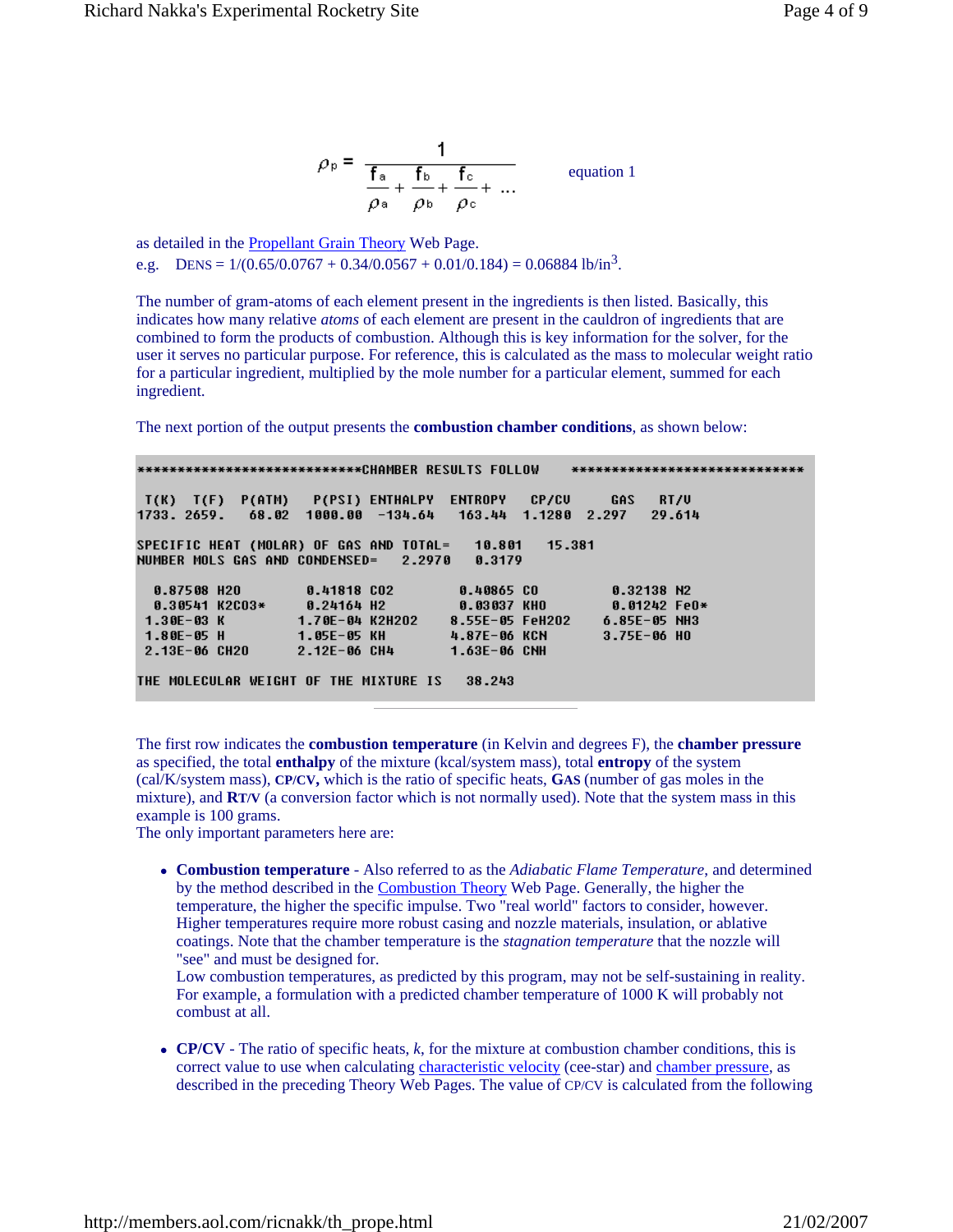equations:

$$
k = \frac{Cp_{\text{mix}}}{Cp_{\text{mix}}-R}, \quad \text{where} \quad Cp_{\text{mix}} = \frac{1}{n} \sum_{i} (n_i Cp_i + n_s C_s) \qquad \text{equations 2 & 3}
$$

with the details on notation and use of the equations provided in the Technical Notepad Web Page.

 **GAS** - The number of moles of *gaseous* combustion products in the product mixture (which may also contain condensed phase). This value is used to calculate the effective Molecular Weight, *M*, of the product mixture, which is given by dividing the number of gas moles into the system mass. For this example,  $M = 100/2.297 = 43.54$  g/mole. This is the proper molecular weight value to use in the gas dynamics equations described in the preceding Theory Web Pages.

The next two lines provide the values of the **molar specific heat** of the gaseous products and of the mixture, (cal/mole/K), and are provided for reference only.

The following line provides the values for the number of **gas moles** (repeated) and the number of **moles of condensed phase** products, which may be solid or liquid. This information is of interest, as it provides the (molar) ratio of gas/condensed phase products.

The next lines of output tabulate the number of **moles of each combustion product constituent**. Product names followed by **\*** are liquid phase, and **&** designates solid phase; all others are gas phase. This data allows the user to calculate the *mass fraction of condensed phase*, which is given by the mass of all condensed phase divided by the system mass, and where the mass of any constituent is given by the *number of moles* multiplied by the *molecular weight* of that constituent.

e.g. Mass fraction of condensed phase =  $[(0.30541) 138.2 + 0.01242 (71.9)]/100 = 0.422$ 

Many of the combustion products are in trace amounts, and play a negligible role in the overall process. From the example above, the only significant products are H2O, K2CO3, CO2, H2, CO, N2 and perhaps KOH and FeO.

For best performance, low molecular weight products are desirable, such that the effective molecular weight of the mixture is minimized. Low molecular weight products in the above example would be H2O, H, H2, CH4, CO, NH3 and OH.

The next line in the above portion of the output gives the molecular weight of the mixture (sometimes denoted *MW*), which is given by the sum of the mole fraction, for each constituent, multiplied by its molecular weight, as shown below:

$$
M_{\text{mix}} = \sum_{i} f_{\text{mi}} M_i
$$
 equation 4

This value of molecular weight should be neglected as it serves no purpose with regard to rocket performance.

The next portion of the output presents the **nozzle exhaust conditions**, as shown below: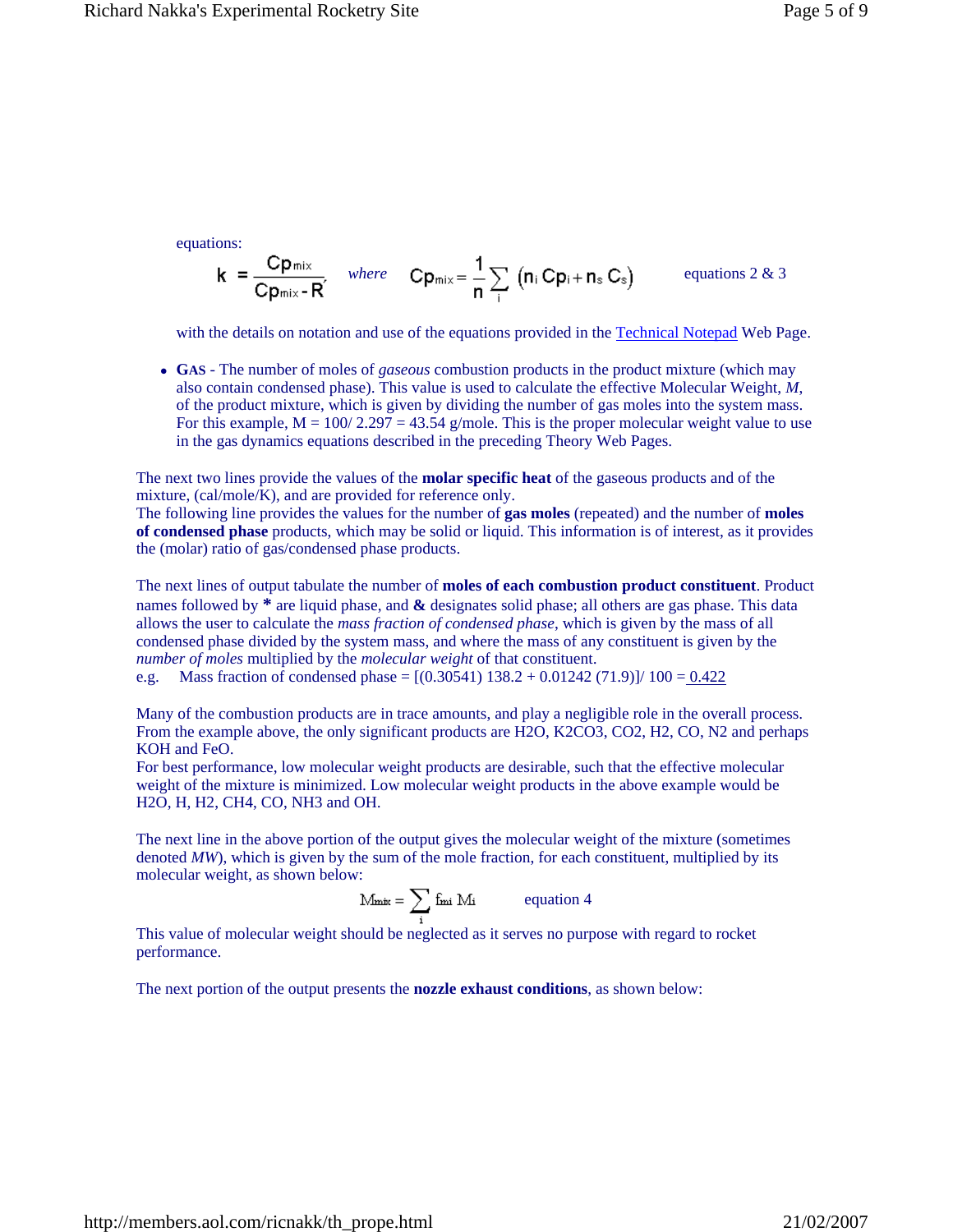```
***************************EXHAUST RESULTS FOLLOW
                                                       ******************************
                                       ENTROPY
 T(K) T(F) P(ATM)P(PSI) ENTHALPY
                                                  CP/CU
                                                            GAS
                                                                  RT/U
1169. 1646.
               1.00
                       14.78 - 161.68163.44 1.1325
                                                        2.266
                                                                  0.441SPECIFIC HEAT (MOLAR) OF GAS AND TOTAL=
                                           9.969
                                                   14.803
NUMBER MOLS GAS AND CONDENSED=
                                 2.2656
                                           0.3334
                     0.51521 002
  0.77686 H20
                                        0.35490 H2
                                                            0.32141 N2
  0.32090 K2C03&
                     0.29614 CO
                                        0.01250 Fe0&
                                                            0.00101 KHO
 4.62E-05 K
                                                           1.75E-06 K2H202
                    1.17E-05 NH3
                                       2.42E-06 CH4
THE MOLECULAR WEIGHT OF THE MIXTURE IS
                                         38.475
```
The format of these results is identical to that of the chamber results. The values represent the conditions at the *exit plane* of the nozzle. FLOW- $\equiv$   $\equiv$   $\equiv$   $\equiv$   $\equiv$   $\equiv$ 

Some points worth noting:

 The combustion product temperature has dropped significantly, as thermal energy has been converted to kinetic energy. The exit temperature may be calculated from *equation 4* of the Nozzle Theory Web Page.

:

$$
T_e = \frac{T_o}{1 + \frac{k-1}{2} M_e^2}
$$
 where 
$$
M_e = \sqrt{\frac{2}{k-1} \left[ \left( \frac{Po}{Pe} \right)^{\frac{k-1}{k}} - 1 \right]}
$$
 equations 5 & 6

where *To* is the chamber temperature, *Po/Pe* is the chamber/exit pressure ratio, *Me* is the mach number of the flow at the exit, and  $k$  is the CP/CV for exhaust conditions. Note that the value given in the output is for conditions of *shifting equilibrium* which is explained later.

- Chamber pressure has dropped to one atmosphere, the design condition.
- Both CP/CV and the number of gas moles has changed slightly, reflecting the changing composition and temperature of the exhaust as it flows through the nozzle.
- Likewise, the specific heats and number of moles of condensed species has changed from chamber conditions.
- The composition of the products has changed in an interesting way. Note that there are fewer *trace*  constituents. This is because the temperature is lower and less *dissociation* (breaking up into simpler molecules) of the larger compounds occurs. Also note that the liquid products have frozen into solid phase.

The next portion of the output presents the **Performance** of a rocket motor equipped with this propellant and nozzle as specified:

| **********PERFORMANCE: FROZEN ON FIRST LINE, SHIFTING ON SECOND LINE**********                                                                                                           |  |  |  |        |
|------------------------------------------------------------------------------------------------------------------------------------------------------------------------------------------|--|--|--|--------|
| IMPULSE IS EX T* P* C* ISP* OPT-EX D-ISP A*M<br>  151.6 1.1326 1625. 39.31 2967.9         10.22 288.9 0.09227 1057.<br>  153.2 1.1058 1647. 39.63 3025.2 114.3 10.82 291.9 0.09405 1169. |  |  |  | $FX-T$ |

Performance is given for both **Frozen** and **Shifting** equilibrium conditions. **What do these terms mean?** Frozen equilibrium means that the chemical composition of the exhaust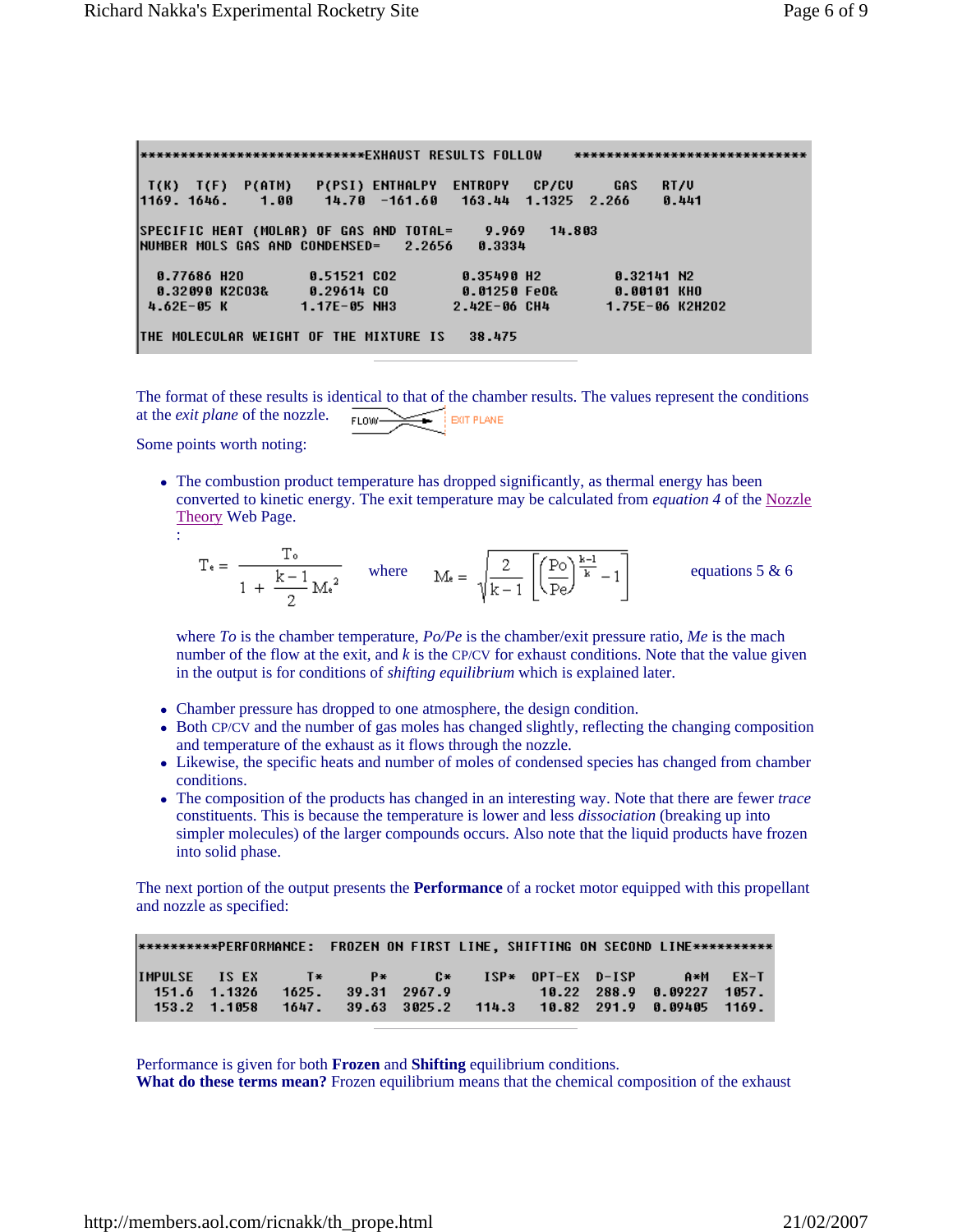*does not change* as it flows through the nozzle (product composition is established in the combustion chamber). Shifting equilibrium assumes that instantaneous chemical equilibrium is established as the gas expands through the nozzle, "shifting" the composition continuously.

**Why are both results provided?** Because of the very short residence time in the nozzle, it is uncertain whether or not there is sufficient time for chemical reactions to actually occur as predicted by the shifting equilibrium model. Geometry also plays a role, as longer nozzles provide more residence time. **Which results to use?** For amateur motors, where nozzles are very small in comparison with large professional rockets, I consider the frozen flow model to be more realistic. For the Kappa rocket motor nozzle, I've calculated the time duration for the flow to pass through the nozzle to be 430 microseconds!

In the performance portion of the output, the first row presents the ideal Specific Impulse (IMPULSE), isentropic exponent (IS EX), flow temperature at the throat  $(T^*)$  and pressure at the throat  $(P^*)$ , characteristic velocity (C\*), vacuum impulse (ISP\*), optimum expansion ratio (OPT-EX), density Isp (D-ISP), throat area-to-mass flow rate (A\*M), and exit-plane temperature (EX-T).

The following is a brief discussion of each of the results:

 **Ideal Specific Impulse** is the key "yardstick" of performance potential, and can be considered to relate the *thrust produced by a unit mass* (e.g. 1 lb or kg) of propellant over a *burning time of one second*. The ideal Specific Impulse may be determined from equation 7 of the Impulse and  $C^*$ Theory Web Page:

$$
I_{sp} = \frac{1}{g} \sqrt{2 \text{ } \top \text{ }_{o} \left( \frac{R^{'}}{M} \right) \left( \frac{\textbf{k}}{\textbf{k-1}} \right) \left[ 1 - \left( \frac{P_{e}}{P_{o}} \right)^{\frac{\textbf{k}-1}{\textbf{k}}} \right] } \qquad \qquad \text{equation 7}
$$

where *k* is taken as the average of CP/CV for chamber and exhaust conditions, and *M* as the average effective molecular weight for chamber and exhaust conditions.

- The **isentropic exponent** is the same as *k* or CP/CV for a perfect gas such that  $PV^k = constant$ (P=pressure; V=volume). As the gas is not perfect, the values of IS EX and CP/CV do not agree.
- **T\* and P\*** are the so-called *critical* values of the flow temperature and pressure where the flow velocity is mach one, that is, at the throat. These may be calculated from equations  $4 \& 6$  of the Nozzle Theory Web Page. Units are Kelvin and atmospheres, respectively.

$$
\Gamma^* = \frac{\Gamma_0}{1 + \frac{k-1}{2}} \quad \text{and} \quad \mathbf{P}^* = \frac{\mathbf{P}_0}{\left(1 + \frac{k-1}{2}\right)^{\frac{k}{k-1}}} \quad \text{equations 8 & 9}
$$

 **C\*** is the Characteristic Exhaust Velocity (cee-star), with units of feet/sec. This parameter may be considered to be a figure of thermochemical merit for a particular propellant, and is given by equation 3 of the Impulse and C\* Theory Web Page:

$$
c^* = \sqrt{\frac{R'/M \tT_0}{k(\frac{2}{k+1})^{\frac{k+1}{k-1}}}}
$$
 equation 10

• ISP<sup>\*</sup> is the vacuum impulse that would be obtained by a sonic nozzle in air-breathing motor work, and thus may be ignored.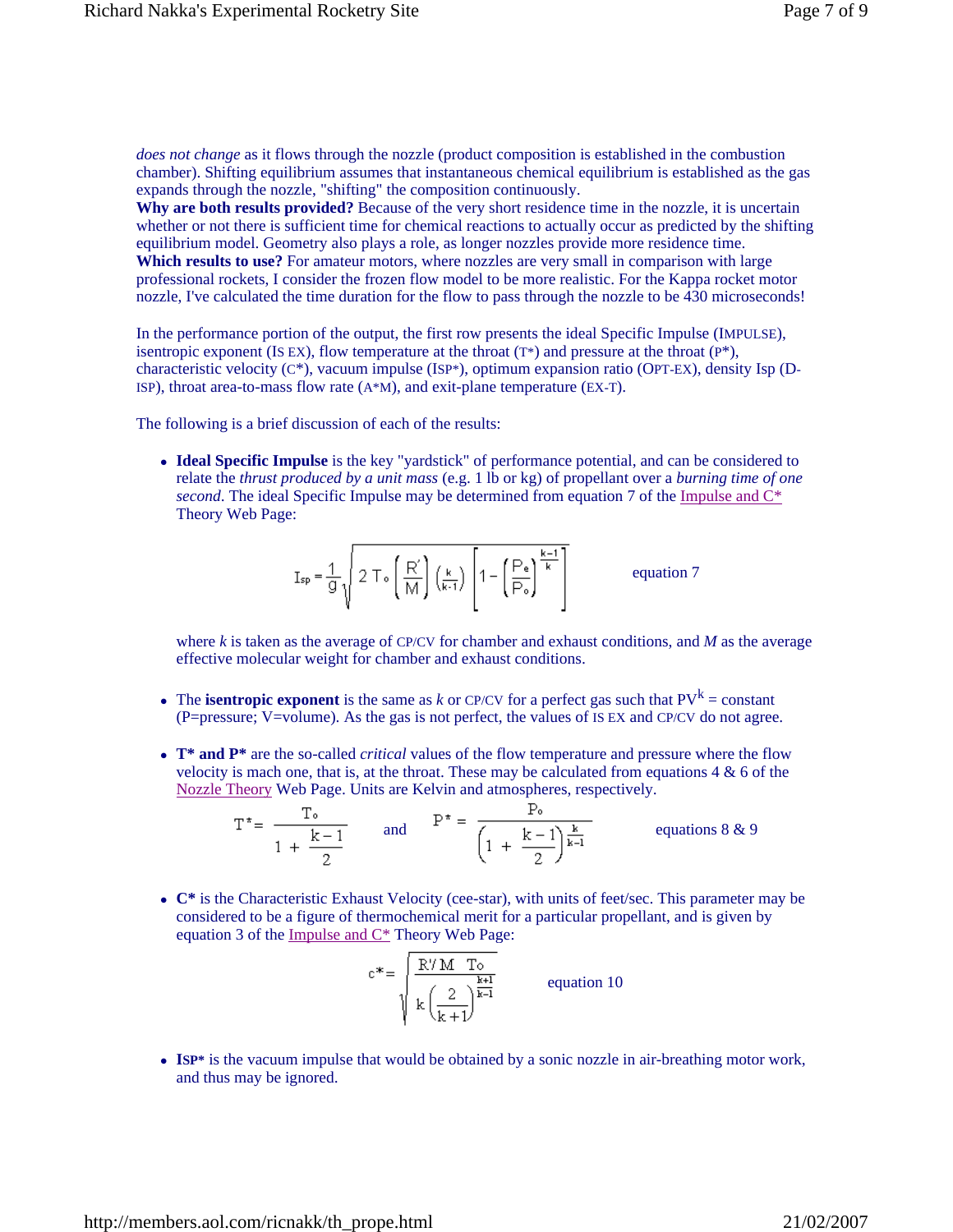**OPT-EX**, the Optimum Expansion Ratio (Ae/At) is an important parameter in nozzle design. This value defines the ratio of the nozzle exit area to throat area, and as such, sizes the divergence cone exit diameter, where  $D_e = D_t \sqrt{\frac{A_e}{A_t}}$ . This ratio may be determined from equation 14 of the Nozzle Theory Web Page:

$$
\frac{A_e}{A^*} = \frac{1}{\left(\frac{k+1}{2}\right)^{\frac{1}{k-1}}\left(\frac{P_e}{P_o}\right)^{\frac{1}{k}}\sqrt{\left(\frac{k+1}{k-1}\right)\left[1-\left(\frac{P_e}{P_o}\right)^{\frac{k-1}{k}}\right]}} \qquad \text{equation 11}
$$

where k is the value of CP/CV for exhaust conditions.

- The Density Specific Impulse, **D-ISP**, is an interesting parameter. It is defined as the product of specific impulse and the propellant specific gravity, or  $I_d = \text{Isp } \delta_p$  (the specific gravity is numerically equal to the density, in gram/cc). A high value of Density Isp would be important for compact motor designs, where volume is at a premium.
- $A^*M$  ("A-star M") is the ratio of nozzle throat area to mass flow rate expressed as  $in^2$ -sec/lb. I really don't know what this is meant to be used for...!
- **EX-T** is the nozzle exit plane temperature (Kelvin) and may be determined from *equation 5* shown earlier.

#### **Comparison of Performance Equations to GUIPEP**

The following table shows an interesting comparison between the results presented by GUIPEP to the same results as calculated by use of the performance equations presented above, which are considered to be "approximate". Nevertheless, the results are in very close agreement.

| Parameter               | Ean.  | <b>Calculated</b> | <b>GUIPEP</b> |       |
|-------------------------|-------|-------------------|---------------|-------|
| Characteristic velocity | r*    |                   | 2966          | 2968  |
| Specific Impulse        | lsp   |                   | 151.1         | 151.6 |
| Opt. Expansion ratio    | Ae/At |                   | 10.22         | 10.22 |
| Critical temperature    | ᠇∗    |                   | 1629          | 1625  |
| Critical pressure       | D*    | 9                 | 39.38         | 39.31 |
| Exit plane temperature  | Ге    |                   | 1058          | 1057  |

#### **Limitations of GUIPEP**

To some extent, the accuracy of the results is dependant upon the JANNAF.DAT file which contains reaction species heat of formation data used by the solver. The species list is limited in scope, and for unusual propellant combinations, the actual reaction products may not be present in the list. The result is a failure of the solver, or inaccurate results. A good example is Zinc-Sulphur propellant, for which GUIPEP does not provide any solution. The reason is that the main product of combustion, zinc sulphide, is not present in the list of reaction species.

As mentioned in the introduction, propellant *burn rate* is not assessed by GUIPEP, nor is there any indication provided as to whether a particular propellant concoction will be *self-combusting*. Although it is obvious that this sort of assessment is beyond the scope or intent of GUIPEP, this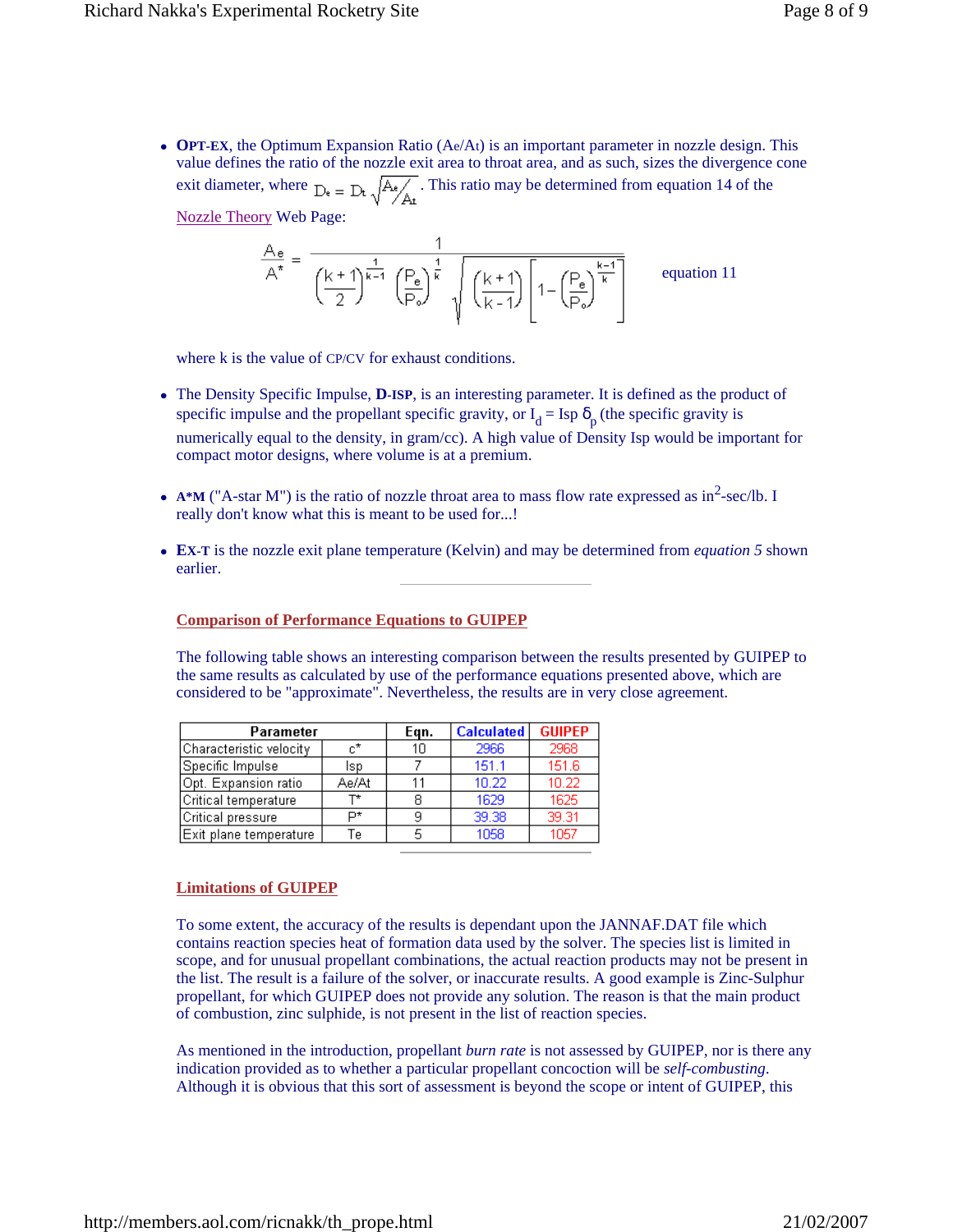fact must be kept in mind when evaluating a propellant. A good example is ammonium nitrate (AN) based propellants. Although GUIPEP typically presents glowing numbers for performance, in reality, the burn rate is usually so slow that the propellant will self-extinguish. Also, the addition of metals such as aluminum is found to boost performance significantly for many propellants, according to GUIPEP results. This is usually not the case in reality, where much of the metal is left unburned unless the propellant reaction temperature is very high and the metal particle size is very fine. Physical limitations also may negate a potentially promising propellant. High solids loading is often predicted to improve performance, but in practice, is usually difficult to achieve due to binder adhesion limitations.

Another limitation, or shortcoming, relates to the prediction of performance of propellants with significant percentage of condensed phase particles in the exhaust (two-phase flow). The value of CP/CV and the isentropic exponent used by the GUIPEP solver for determination of all the performance parameters are calculated for a gas-particle *mixture*, as shown in *Equation 1* of the Two-phase Flow Theory Web Page. However, for flow through the nozzle, a modified isentropic exponent should be used, as given by *Equation 2* in the referenced web page. For propellants with minimal condensed-phase fraction (say,  $\langle 10\% \rangle$ , the overall effect is probably negligible. But for a propellant such as KN-Sucrose, where the condensed-phase fraction is very high (44%), the net effect is more significant. As an example, the chamber value of the isentropic exponent as calculated by *Equation 2* is k=1.04, whereas the value given by *Equation 1* and GUIPEP is k= 1.13. The difference in Ideal Specific Impulse is Isp= 166 sec. versus Isp= 153 sec., respectively.

## $\left\Vert \bar{1}\right\Vert \bar{2}\right\Vert$

#### **Last updated August 19, 2001**

Back to Theory Index Page Back to Index Page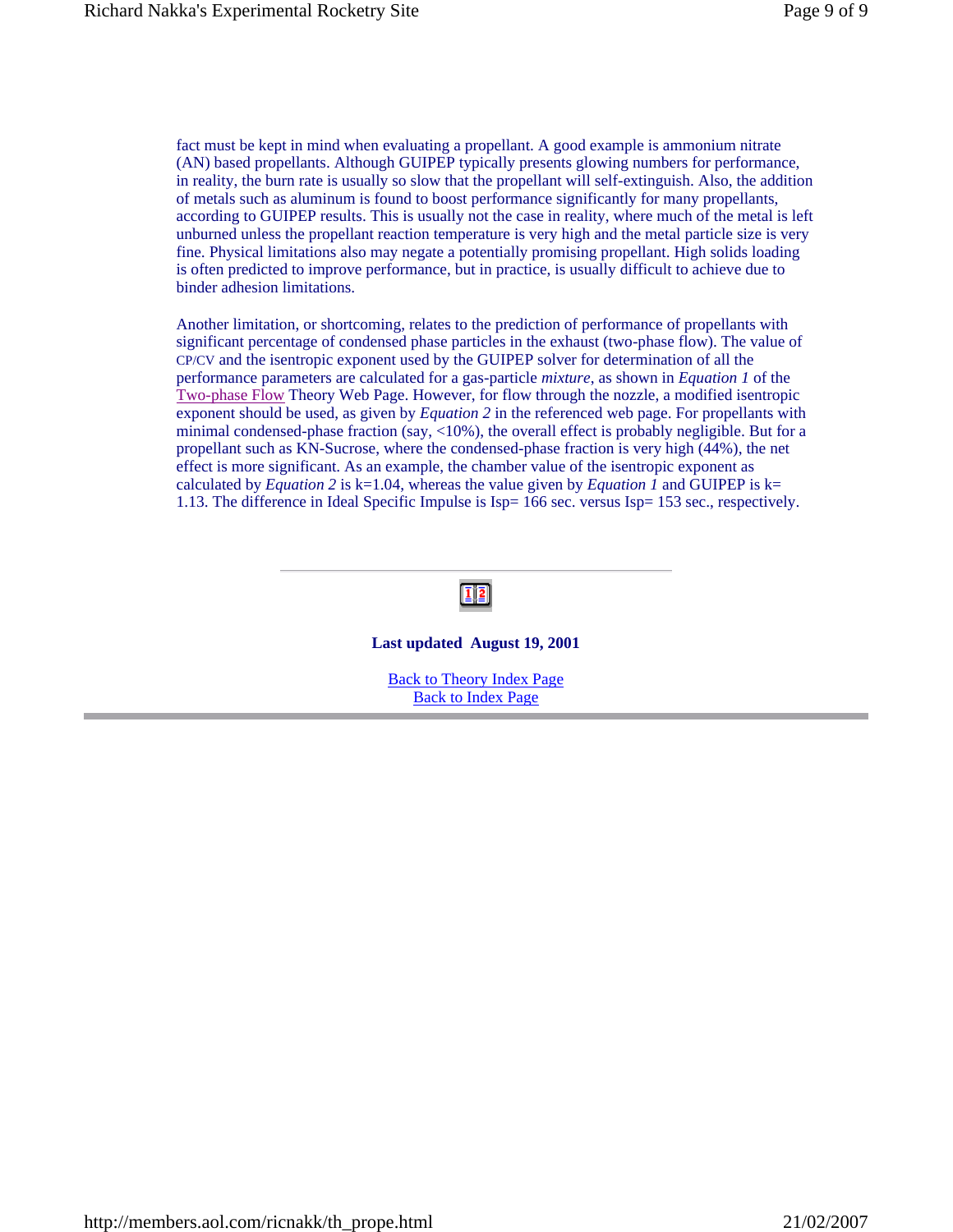### **Rocket Theory Appendices**

- Appx.A Calculation of AFT for KN-Sucrose
- $Appx. B (Reserved)$
- Appx. C Flow Properties for Kappa-DX Nozzle
- Appx. D Expression for Mass Flow rate through Nozzle
- Appx. E Calculation of Max. Chamber Pressure for Kappa-DX Motor

#### **Appendix A**

**Example -- Calculation of the Adiabatic Flame Temperature (AFT) of KN/Sucrose, 65/35 O/F ratio**

Consider the combustion of the KN/Sucrose , 65/35 O/F propellant to have the following combustion equation:

### $\rm C_{12}H_{22}O_{11}$  + 6.288 KNO<sub>3</sub> -> 3.796 CO<sub>2</sub> + 5.205 CO + 7.794 H<sub>2</sub>O + 3.065 H<sub>2</sub> + 3.143 N<sub>2</sub> + 2.998 K<sub>2</sub>CO<sub>3</sub> + 0.274 KOH

The enthalpies of formation for the reactants are obtained from the CRC Handbook of Chemistry and Physics, and for the products, from the JANAF thermochemical tables: (units are kJ/mole)

| $C_{12}H_{22}O_{11}$ | $-2222.1$ |
|----------------------|-----------|
| KNO <sub>3</sub>     | $-494.63$ |
| CO <sub>2</sub>      | $-393.52$ |
| <b>CO</b>            | $-110.53$ |
| $H_2O$               | $-241.83$ |
|                      |           |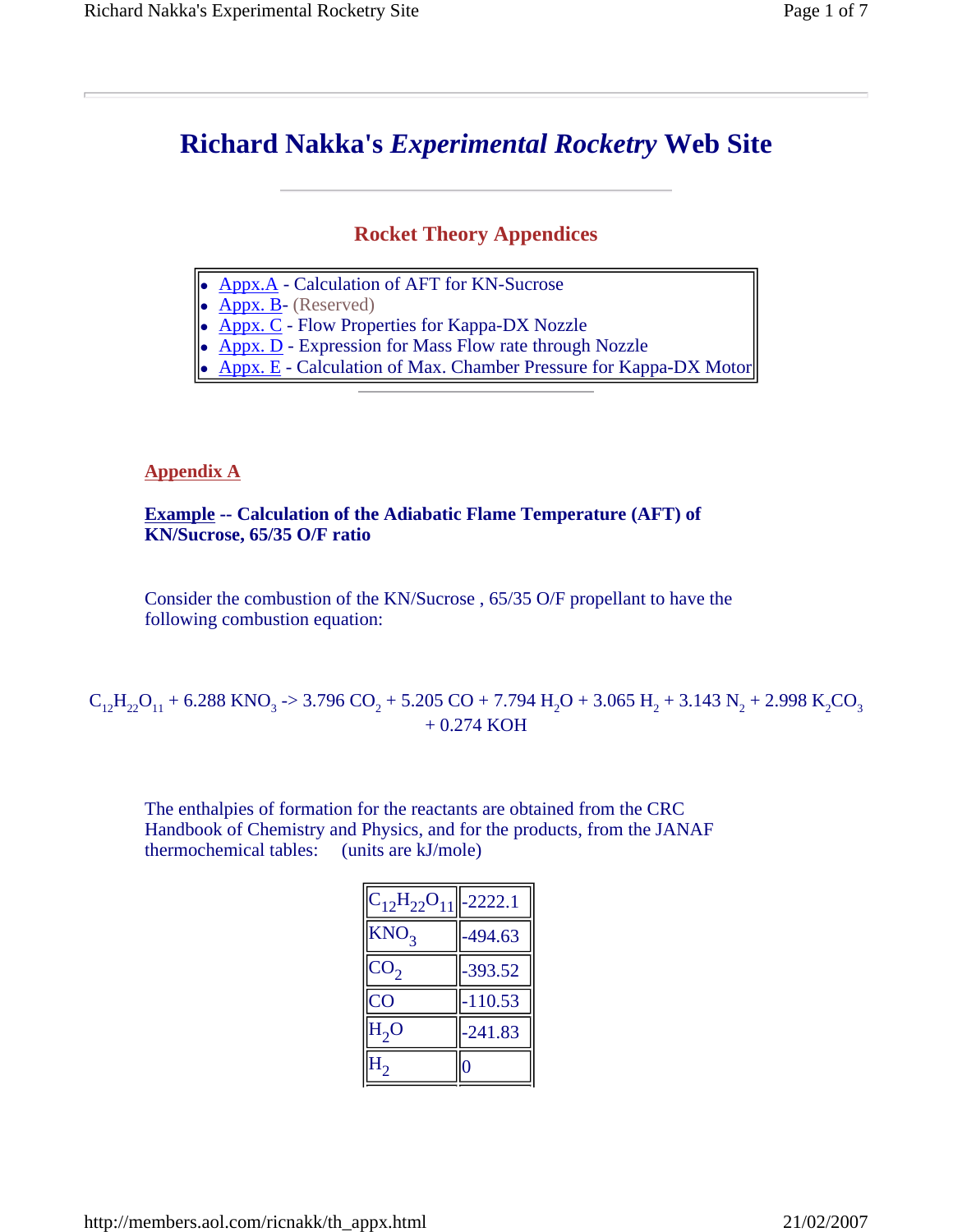| $K_2CO_3$  | $-1150.18$ |
|------------|------------|
| <b>KOH</b> | 424.72     |

Using the energy balance equation (assuming no changes in K.E. or P.E.):

$$
\sum_{R} n_i [h_f + \Delta h]_{i} = \sum_{P} n_e [h_f + \Delta h]_{e}
$$

Substituting in the values for  $h_f$ ,  $n_i$  and  $n_e$  gives :

 $1 (-2222.10 + 0) + 6.288(-494.63 + 0) = 3.796(-393.52 + \Delta h_{CO2}) + 5.205( 110.53 + \Delta h_{\text{CO}}$ ) + 7.794(-241.83 +  $\Delta h_{\text{H2O}}$ ) + 3.065(0 +  $\Delta h_{\text{H2}}$ ) + 3.143 (0 +  $\Delta h_{\text{N2}}$ ) + 2.998 (-1150.18 +  $\Delta h_{K2CO3}$ ) + 0.274 (-424.72 +  $\Delta h_{KOH}$ )

Expanding and gathering terms simplifies the equation to the following form:

2186.2 =  $3.796 \Delta h_{CO2} + 5.205 \Delta h_{CO} + 7.794 \Delta h_{H2O} + 3.065 \Delta h_{H2} + 3.143 \Delta h_{N2} +$ 2.998  $\Delta h_{K2CO3} + 0.274 \Delta h_{KOH}$ 

Solution of the equation is obtained by simply substituting in values for  $\Delta h$  at a certain temperature. This temperature is equal to the AFT when the the right hand side of the equation is equal to the left hand side  $(=2186.2)$ .

Take a guess that the AFT lies somewhere between 1700 K and 1800 K (easy for me to guess, as I know the answer! But no matter what the guess, the answer will eventually converge).

|  |  |  | $\text{CO}_2$ $\parallel$ CO $\parallel$ H <sub>2</sub> O $\parallel$ H <sub>2</sub> $\parallel$ N <sub>2</sub> $\parallel$ K <sub>2</sub> CO <sub>3</sub> $\parallel$ KOH $\parallel$ |  |
|--|--|--|----------------------------------------------------------------------------------------------------------------------------------------------------------------------------------------|--|
|  |  |  | $\left\ 1700 \text{ K}\right\ $ 73.480 $\left\ 45.945\right\ $ 57.758 $\left\ 42.835\right\ $ 45.429 $\left\ 280.275\right\ $ 116.505 $\left\ $                                        |  |
|  |  |  | $\left  \frac{1800 \text{ K}}{79.431} \right $ 49.526 62.693 46.169 48.978 301.195 124.815                                                                                             |  |

From the JANAF tables, the values of  $\Delta h$  are: (units are kJ/mole)

For the term on the right side of the equation, substituting in the values at T=1700K :

 $3.796 (73.480) + 5.205 (45.945) + 7.905 (57.758) + 3.065 (42.835) + 3.143$ (45.429) + 2.998 (280.275) + 0.274 (116.505) = **2114.5 kJ/mole**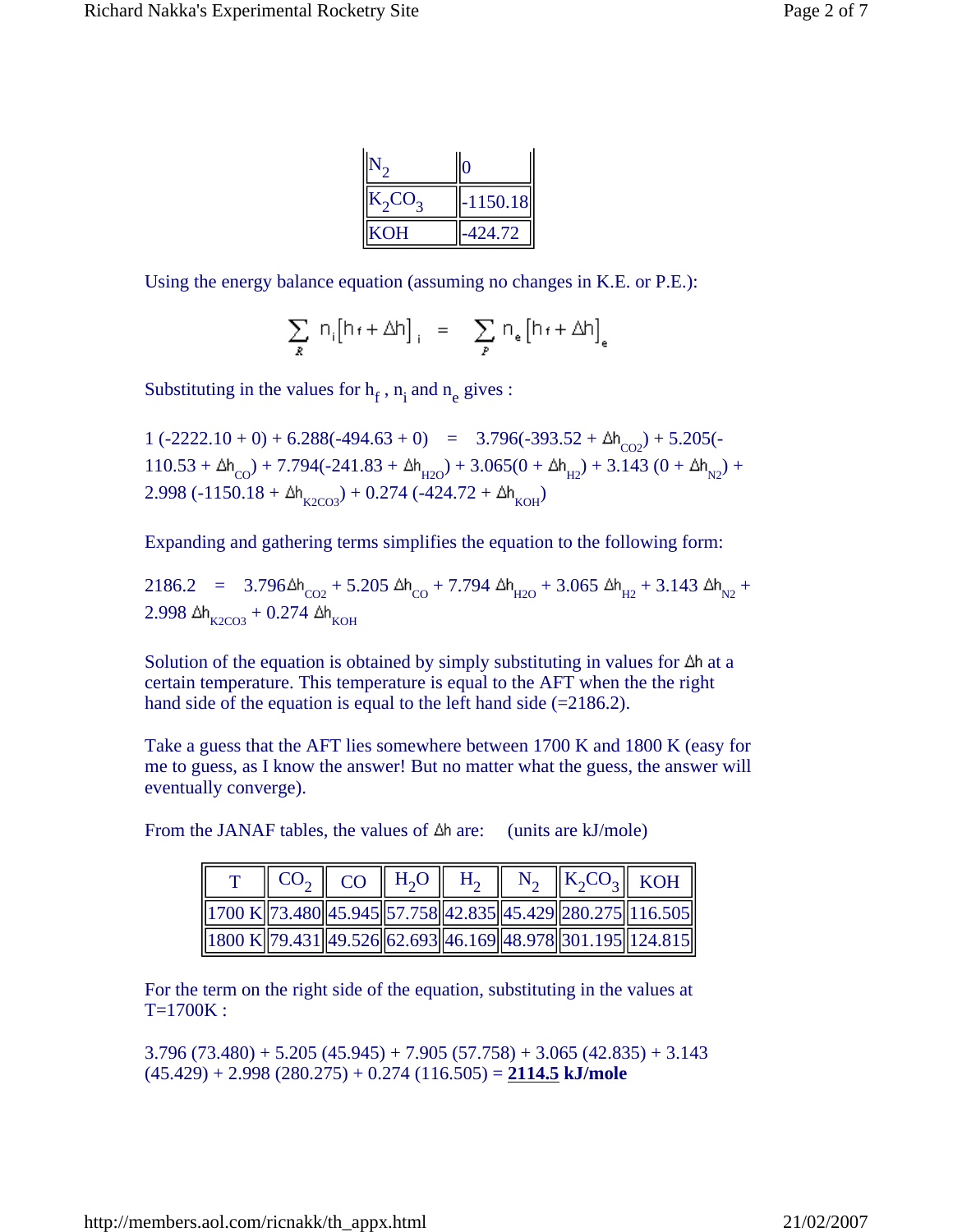Substituting in the values at  $T=1800$  K:

 $3.796 (79.431) + 5.205 (49.526) + 7.794 (62.693) + 3.065 (46.169) + 3.143$ (48.978) + 2.998 (301.195) + 0.274 (124.815) = **2280.6 kJ/mole**

Clearly, the actual temperature lies in between 1700 and 1800 K. The actual value may be found by using linear interpolation:

 $T_{\text{ATT}} = \frac{2186.2 - 2114.5}{2280.6 - 2114.5}$   $(1800 - 1700) + 1700 = \frac{1743 \text{ K}}{1700 \text{ K}}$ 

This is in close agreement with the combustion temperature predicted by GUIPEP  $(1720 \text{ K})$ , that being about 1% lower. The small deviation is a result of the simplified combustion equation assumed in this example. In reality, some trace products such as  $NH_3$  and monatomic K form, consuming energy in the process.

#### **Appendix B**

*Reserved for future use.*

#### **Appendix C**

The following are plots of the nozzle flow properties for the Kappa-DX rocket motor:

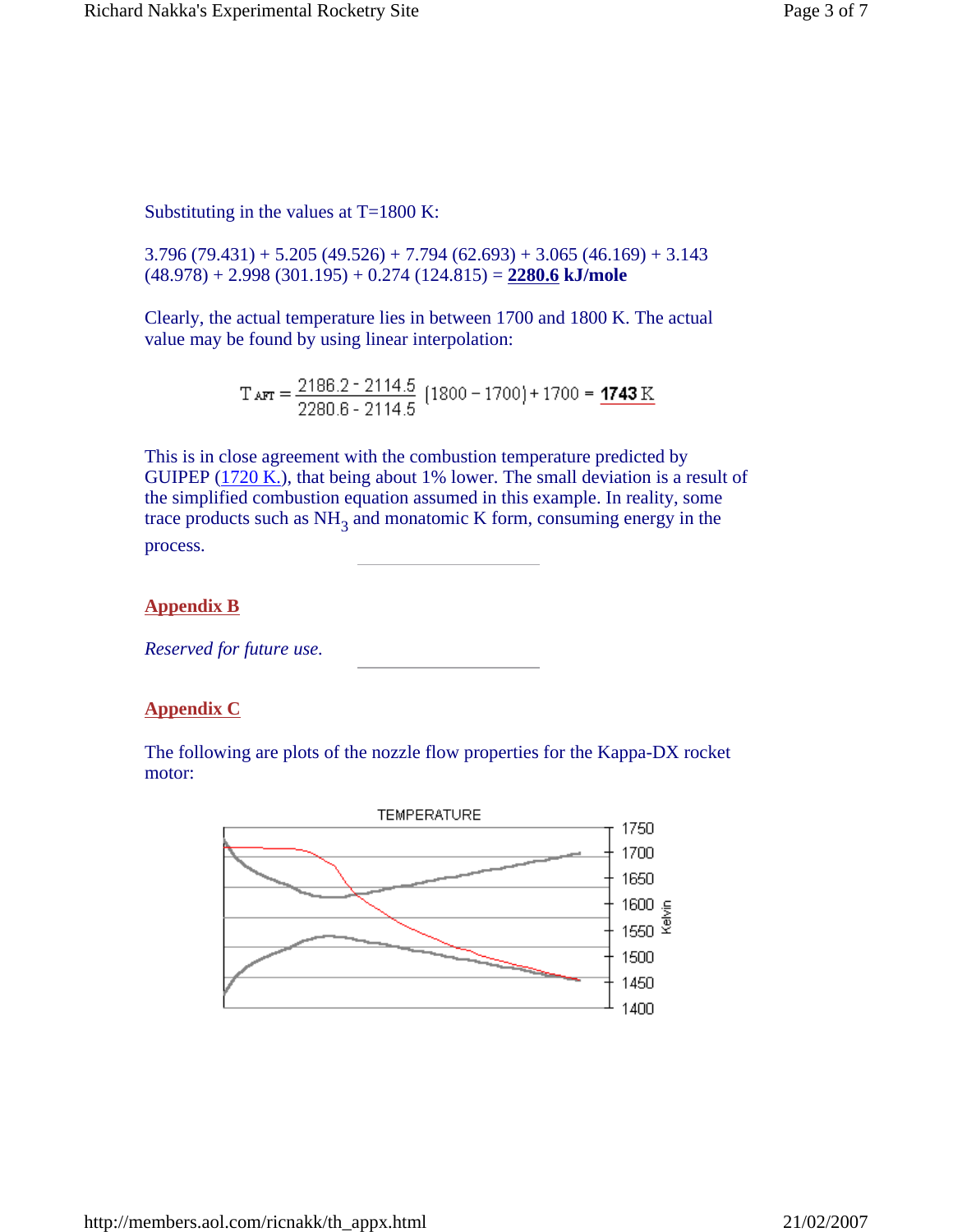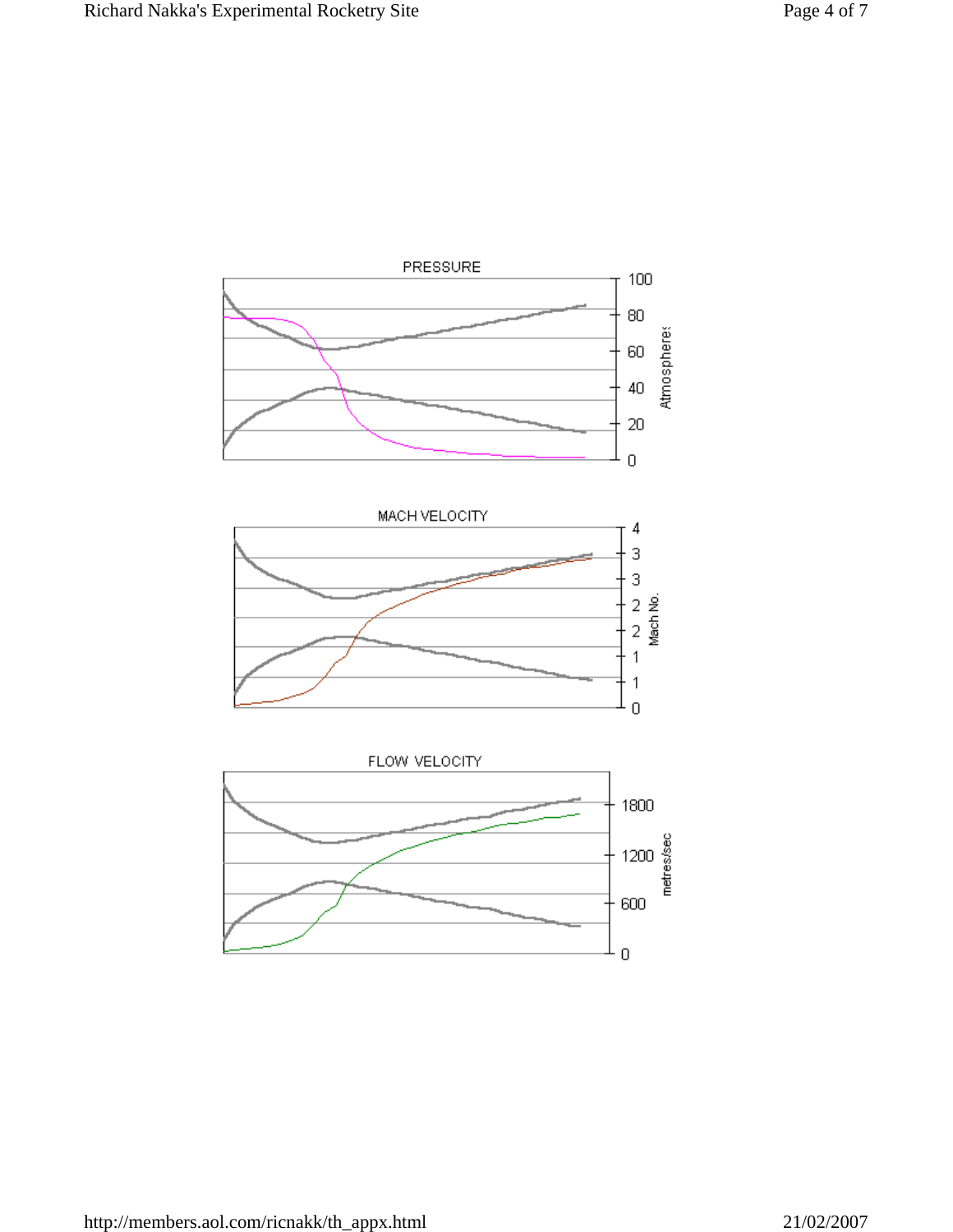

**Time for flow to travel through nozzle = 430 microseconds.**

#### **Appendix D**

The derivation of the expression for **mass flow rate through the nozzle** is presented here.

From *Equation 9* of the Nozzle Theory Web Page, the continuity equation for mass flow rate through the nozzle is given by:

$$
m = \rho^* v^* A^*
$$

where \* designates *critical* (throat) conditions. From *Equation 7* of the referenced web page, the critical flow density may be written as:

$$
\rho^* = \frac{\rho_0}{\left(1 + \frac{k-1}{2}\right)^{\frac{1}{k-1}}} = \frac{\rho_0}{\left(\frac{k+1}{2}\right)^{\frac{1}{k-1}}}
$$

and from *Equations 3 & 4*, the critical (sonic) velocity may be given by:

$$
\mathbf{v}^* = \sqrt{\frac{2 \mathbf{k}}{\mathbf{k} + 1} \mathbf{R} \mathbf{T} \cdot \mathbf{C}}
$$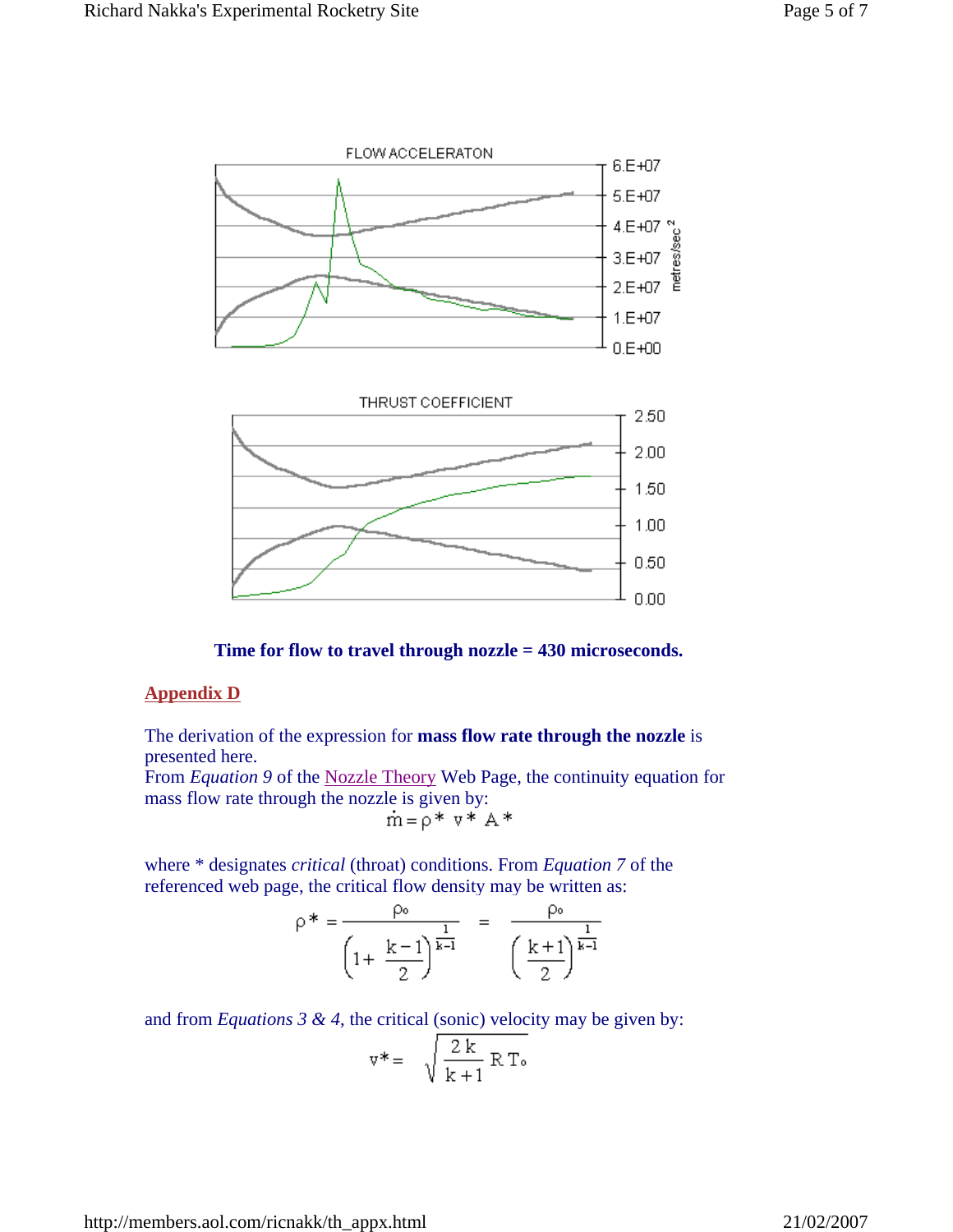$$
\rho_{o} = \frac{P_{o}}{R T_{o}}
$$

Substitutionof this equation and those for critical density and velocity into the mass flow rate expression gives:

$$
\dot{m} = \frac{P_o}{R T_o} \frac{\sqrt{\frac{2 k}{k+1} R T_o}}{\left(\frac{k+1}{2}\right)^{\frac{1}{k-1}}} A^*
$$

which may be rearranged to the form of the expression shown as Equation 4 of the Chamber Pressure Theory Web Page:

$$
m_n = P_0 A^* \sqrt{\frac{k}{R T_0}} \left(\frac{2}{k+1}\right)^{\frac{k+1}{2(k-1)}}
$$

#### **Appendix E**

**Example: Calculate the maximum steady-state chamber pressure for the design of the Kappa-DX rocket motor.**

*Units of measure:*

The most prudent (botch-proof) system of units is *mks* (metre : kilogram : second), however, for this example, appropriate English units will used, as well.

Equation 12 of the Chamber Pressure Theory Web Page:

$$
P_o = K_n \rho_P r c^*
$$

| <b>Burn/throat area</b> $\mathbb{K}$ n, max. = 378 |                                                                                                          |
|----------------------------------------------------|----------------------------------------------------------------------------------------------------------|
|                                                    | <b>Propellant density</b> $p_p = 1.806 \text{ g/cm}^3 = 1806 \text{ kg/m}^3 = 0.00203 \text{ slug/in}^3$ |
| <b>Burn rate</b>                                   | $\ r = 12.65$ mm/s = 0.01265 m/s = 0.50 in/s                                                             |
| <b>Propellant c-star</b>                           | $\ c^* = 912 \text{ m/s} = 2992 \text{ ft/s}$                                                            |

Therefore,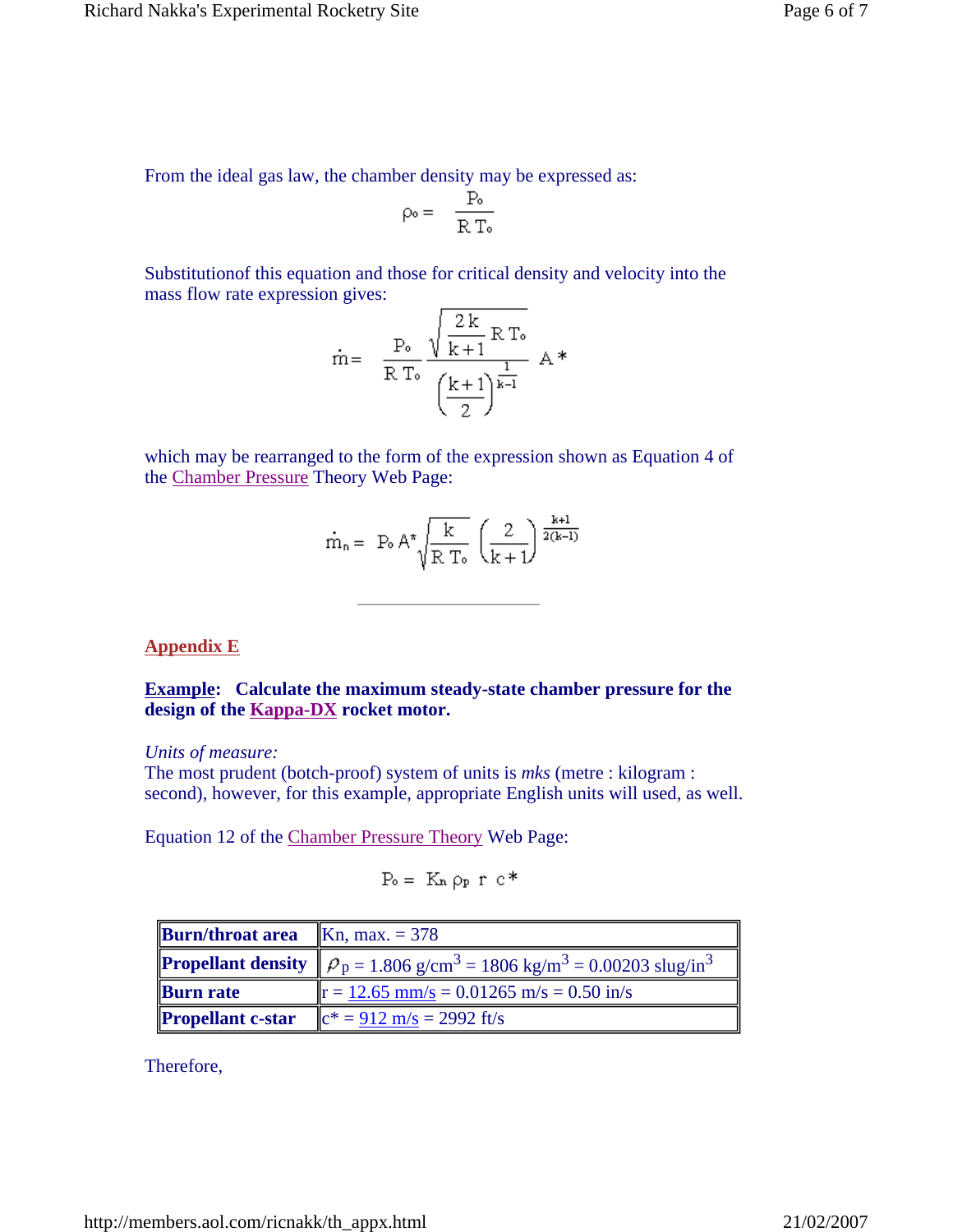$P_0 = 378 (1806) .01265 (926) = 7.9 x 10^6 N/m^2 (7.9 MPa)$ *or*  $Po = 378 (0.00203) 0.50 (2992) = 1148 \text{ psi}$ 



### **Last updated August 19, 2001**

Back to Propellant Combustion Page Back to Theory Index Page **Back to Index Page**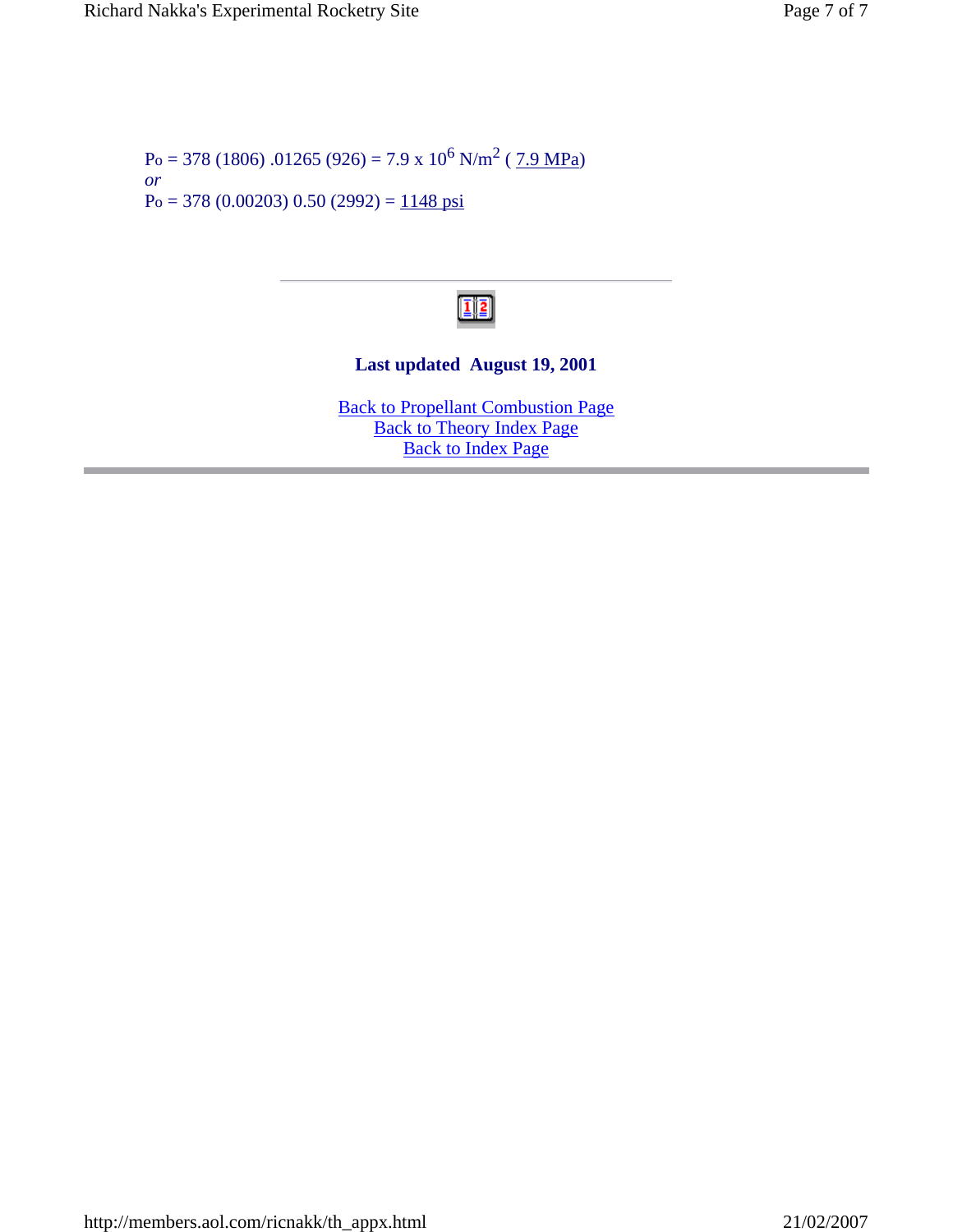760R NUST, F = C<sub>4</sub> P<sub>0</sub> A\*  
\nFor a two P<sub>0</sub>, F<sub>max</sub> occurs, where P<sub>0</sub> is max, 20006  
\nC<sub>4</sub> 15 MAX,  
\nC<sub>4</sub> 15 A FUNCIION BE 
$$
Ae_{AX}
$$
  
\nC<sub>4</sub> 15 AAX,  
\nC<sub>4</sub> 15 A X.  
\nC<sub>4</sub> 15 A YX.  
\nC<sub>4</sub> 15 A YX.  
\nC<sub>4</sub> 15 A YX.  
\nC<sub>4</sub> 16 A YX  
\nD<sub>4</sub> 18 A Y  
\nE<sub>4</sub> 19 A  
\nE<sub>4</sub> 19 A  
\nE<sub>4</sub> 19 A  
\nE<sub>4</sub> 19 A  
\nE<sub>4</sub> 19 A  
\nE<sub>4</sub> 19 A  
\nE<sub>4</sub> 19 A  
\nE<sub>4</sub> 19 A  
\nE<sub>4</sub> 19 A  
\nE<sub>4</sub> 19 A  
\nE<sub>4</sub> 19 A  
\nE<sub>4</sub> 19 A  
\nE<sub>4</sub> 19 A  
\nE<sub>4</sub> 19 A  
\nE<sub>4</sub> 19 A  
\nE<sub>4</sub> 19 A  
\nE<sub>4</sub> 19 A  
\nE<sub>4</sub> 19 A  
\nE<sub>4</sub> 19 A  
\nE<sub>4</sub> 19 A  
\nE<sub>4</sub> 19 A  
\nE<sub>4</sub> 19 A  
\nE<sub>4</sub> 19 A  
\nE<sub>4</sub> 19 A  
\nE<sub>4</sub> 19 A  
\nE<sub>4</sub> 19 A  
\nE<sub>4</sub> 19 A  
\nE<sub>4</sub> 19 A  
\nE<sub>4</sub> 19 A  
\nE<sub>4</sub> 19 A  
\nE<sub>4</sub> 19 A  
\nE<sub>4</sub> 19 A  
\nE<sub>4</sub> 19 A  
\nE<sub>4</sub> 19 A  
\nE<sub>4</sub>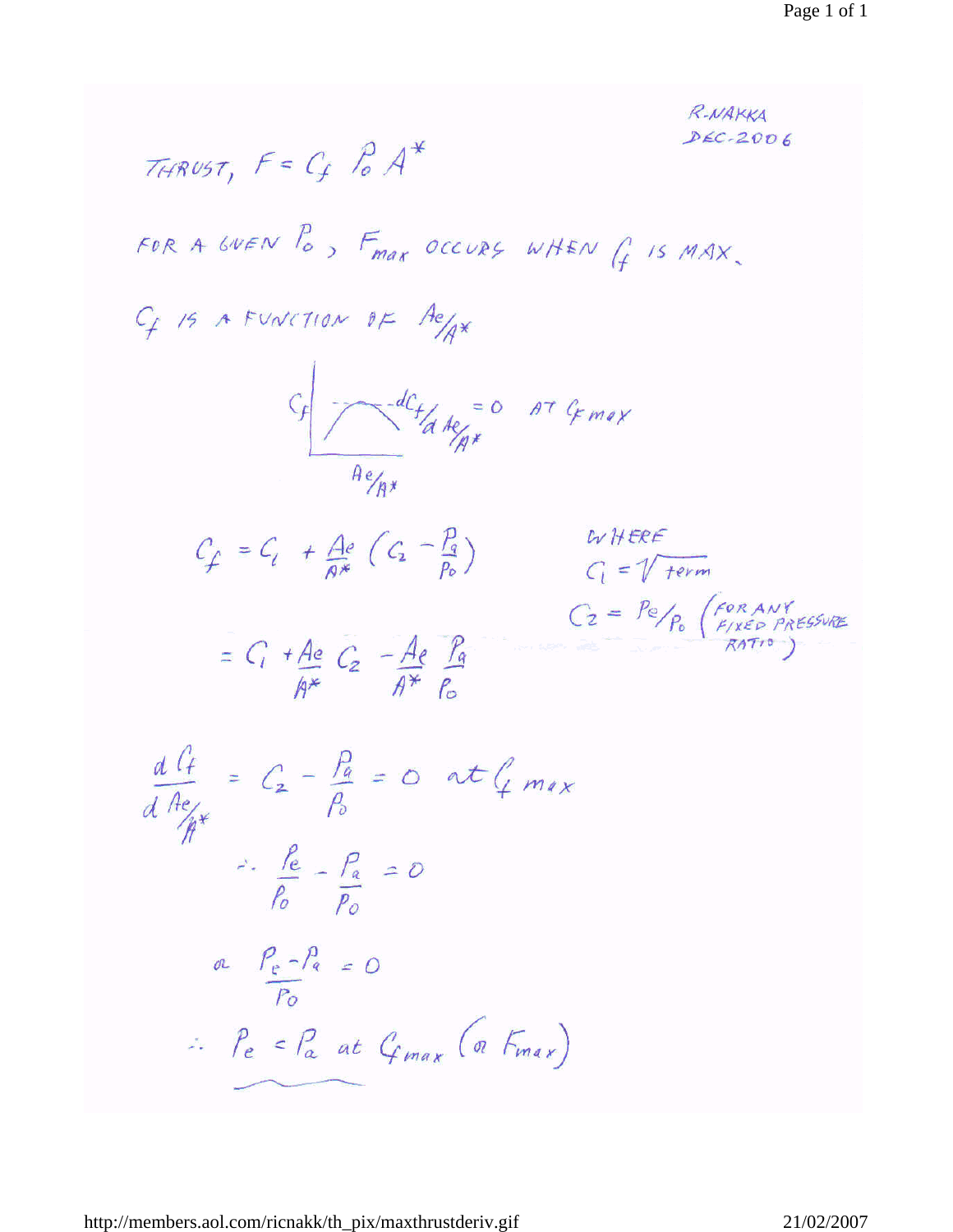### **Grain Area Calculations**



Propellant grain basic dimensions -- Hollow cylindrical grain (may or may not have frustum)

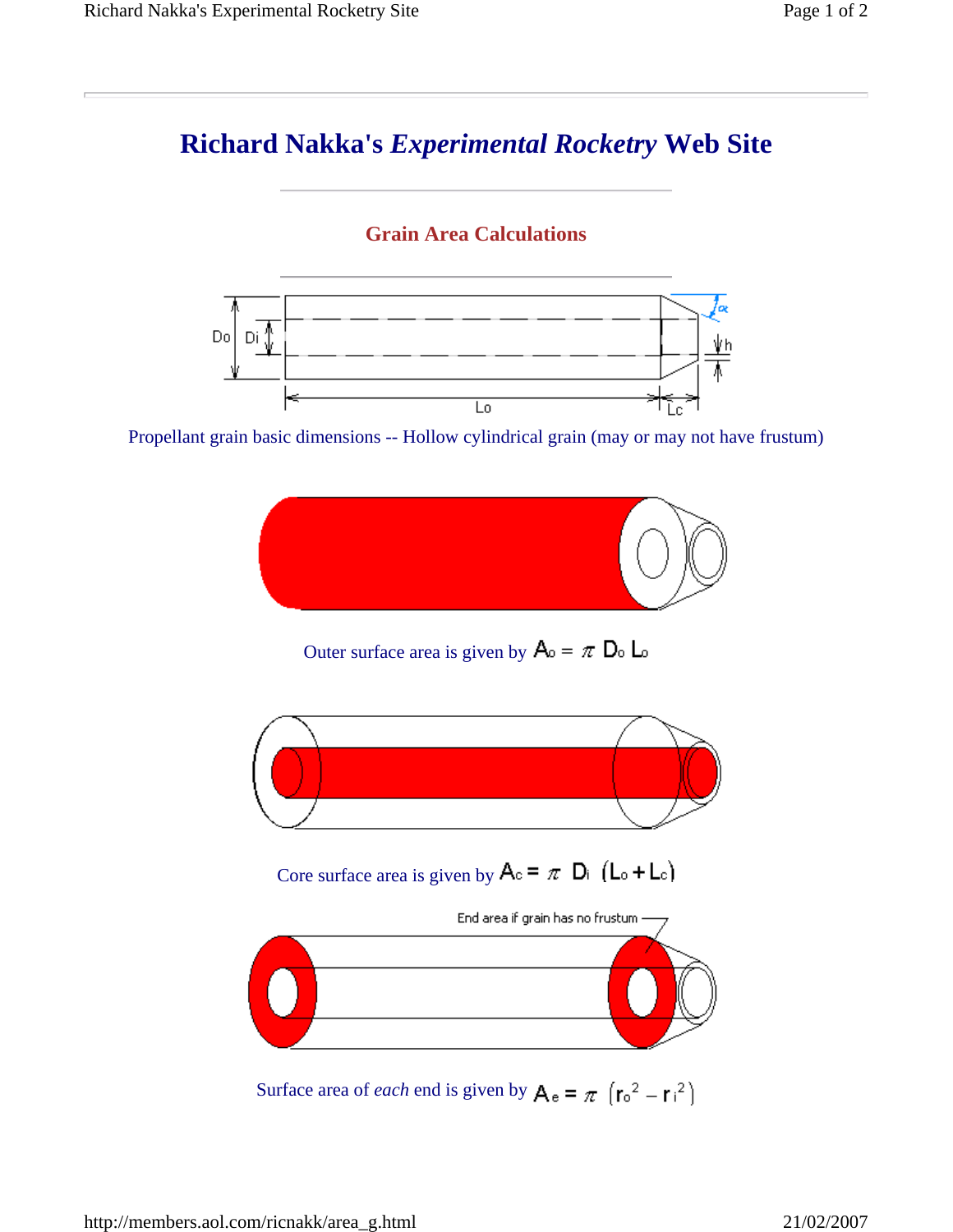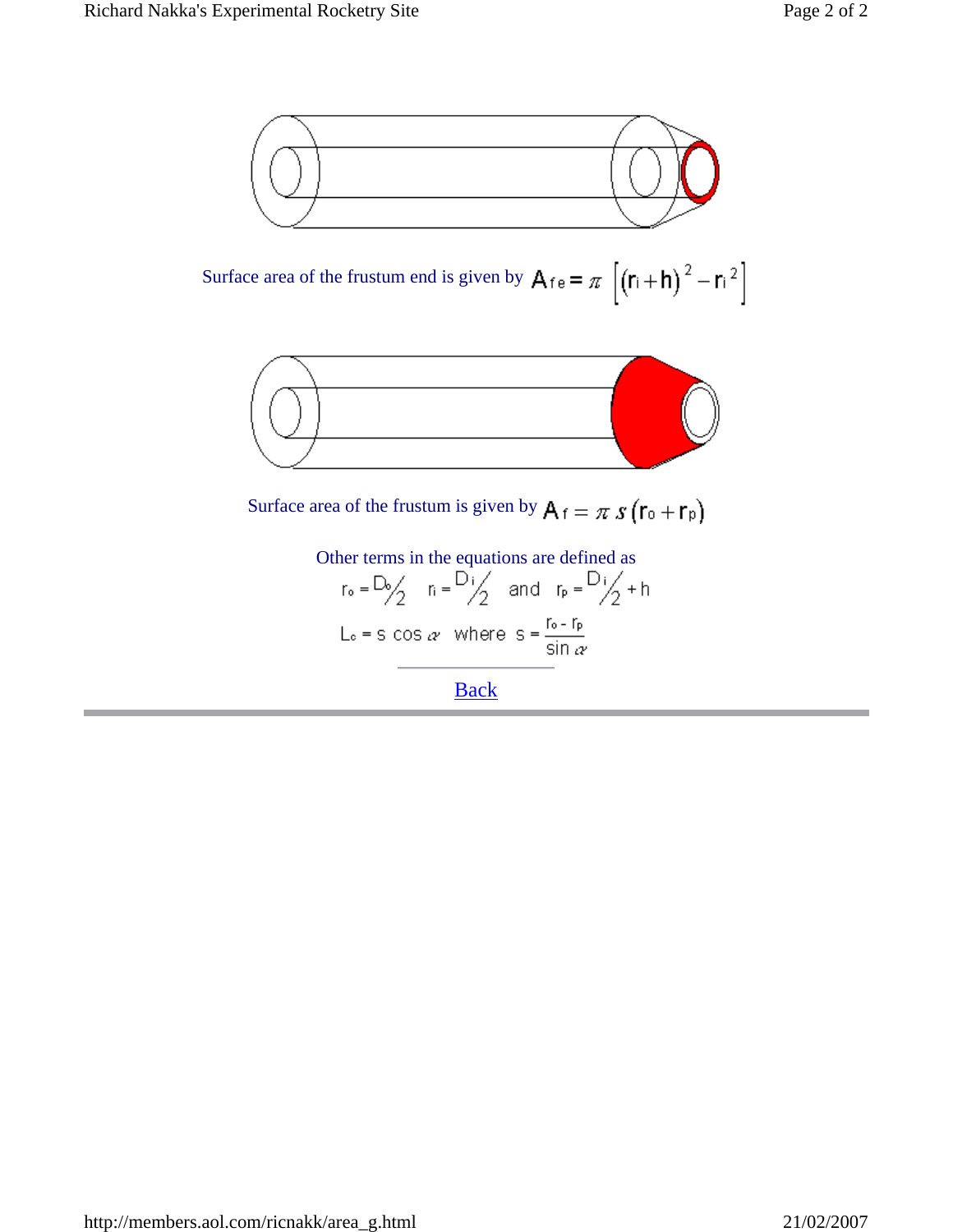











Slotted-tube (case bonded)







Multiperforated grains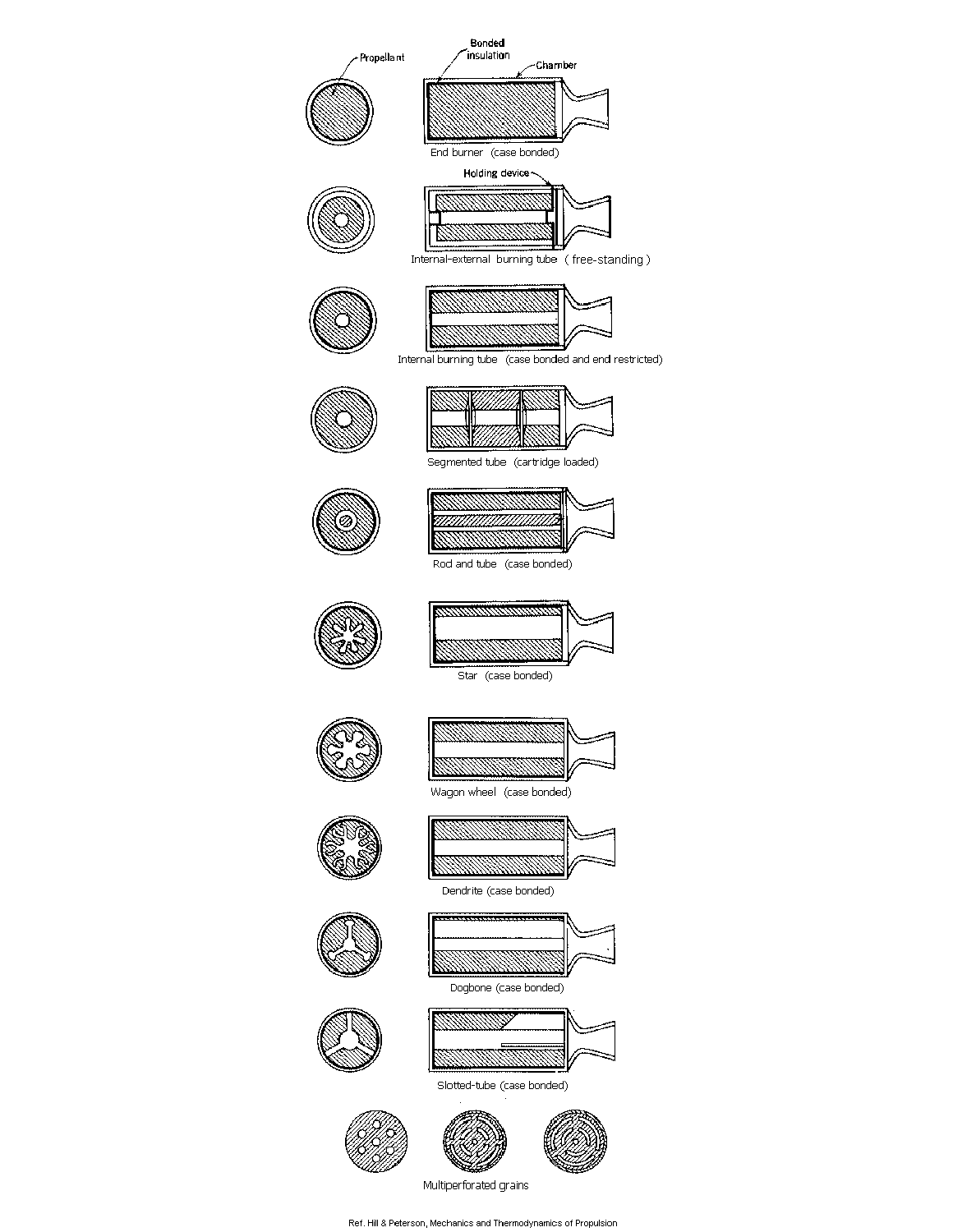#### **Notes**

1. One of the more interesting reactions of this type is the so-called "water gas" reaction:

$$
CO_2 + H_2 \ll\!\!> CO + H_2O
$$

The equilibrium constant associated with this equation is such that at lower combustion temperatures the reaction proceeds toward the left. This is the reason why there is a significant amount of  $H_2$  produced in the

combustion of the KNO3-sucrose propellant (at the 65/35 O/F ratio, the combustion temperature is relatively low, being 1720 K.).

Water gas, a mixture of  $H_2$  and CO, was used in by-gone days as a

household fuel for gas stoves, and was produced by utilities through a process involving passing steam over a bed of hot coke. Since CO (carbon monoxide) is particularly poisonous as well as odourless, deaths were not uncommon as a result of unintended (and sometimes otherwise) exposure.

Back